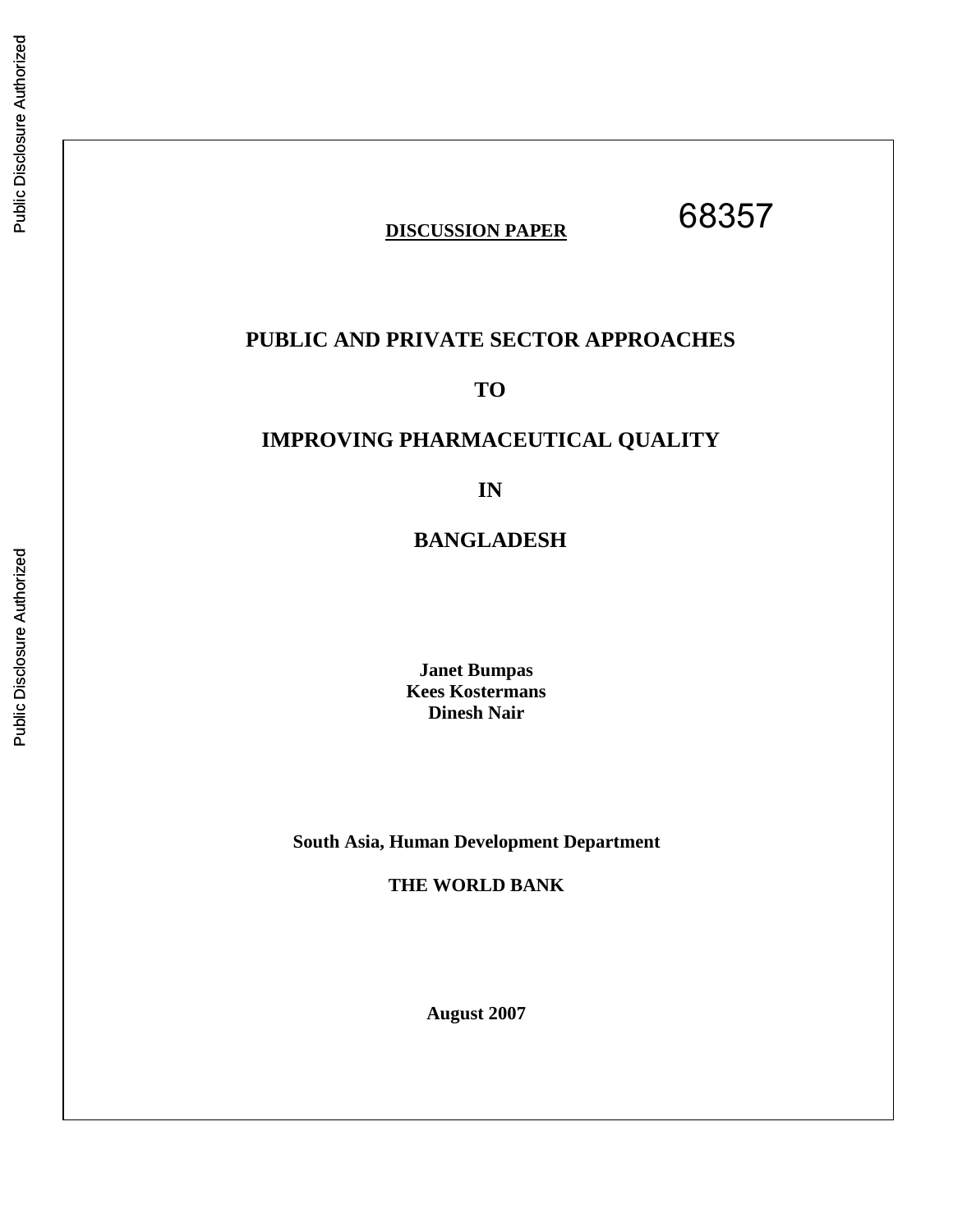## **Table of Contents**

| 1.  |                                                                               |  |  |  |  |
|-----|-------------------------------------------------------------------------------|--|--|--|--|
| 1.1 |                                                                               |  |  |  |  |
| 1.2 |                                                                               |  |  |  |  |
| 1.3 |                                                                               |  |  |  |  |
| 2.  |                                                                               |  |  |  |  |
| 2.1 |                                                                               |  |  |  |  |
| 2.2 |                                                                               |  |  |  |  |
| 2.3 |                                                                               |  |  |  |  |
| 3.  |                                                                               |  |  |  |  |
| 3.1 |                                                                               |  |  |  |  |
| 3.2 |                                                                               |  |  |  |  |
| 3.3 |                                                                               |  |  |  |  |
| 3.4 |                                                                               |  |  |  |  |
| 3.5 |                                                                               |  |  |  |  |
| 4.  |                                                                               |  |  |  |  |
| 4.1 |                                                                               |  |  |  |  |
| 4.2 |                                                                               |  |  |  |  |
| 4.3 |                                                                               |  |  |  |  |
| 5.  | Benchmarking the competitiveness of Bangladesh's pharmaceutical sector . 18   |  |  |  |  |
| 5.1 |                                                                               |  |  |  |  |
| 5.2 |                                                                               |  |  |  |  |
| 5.3 |                                                                               |  |  |  |  |
| 5.4 |                                                                               |  |  |  |  |
| 5.5 |                                                                               |  |  |  |  |
| 5.6 |                                                                               |  |  |  |  |
| 5.7 |                                                                               |  |  |  |  |
| 5.8 |                                                                               |  |  |  |  |
| 5.9 |                                                                               |  |  |  |  |
|     | 6. Potential Approaches to Improving Quality of Pharmaceuticals in Bangladesh |  |  |  |  |
|     |                                                                               |  |  |  |  |
| 7.  |                                                                               |  |  |  |  |
| 7.1 |                                                                               |  |  |  |  |
| 7.2 |                                                                               |  |  |  |  |
| 7.3 |                                                                               |  |  |  |  |
|     |                                                                               |  |  |  |  |
|     |                                                                               |  |  |  |  |
|     |                                                                               |  |  |  |  |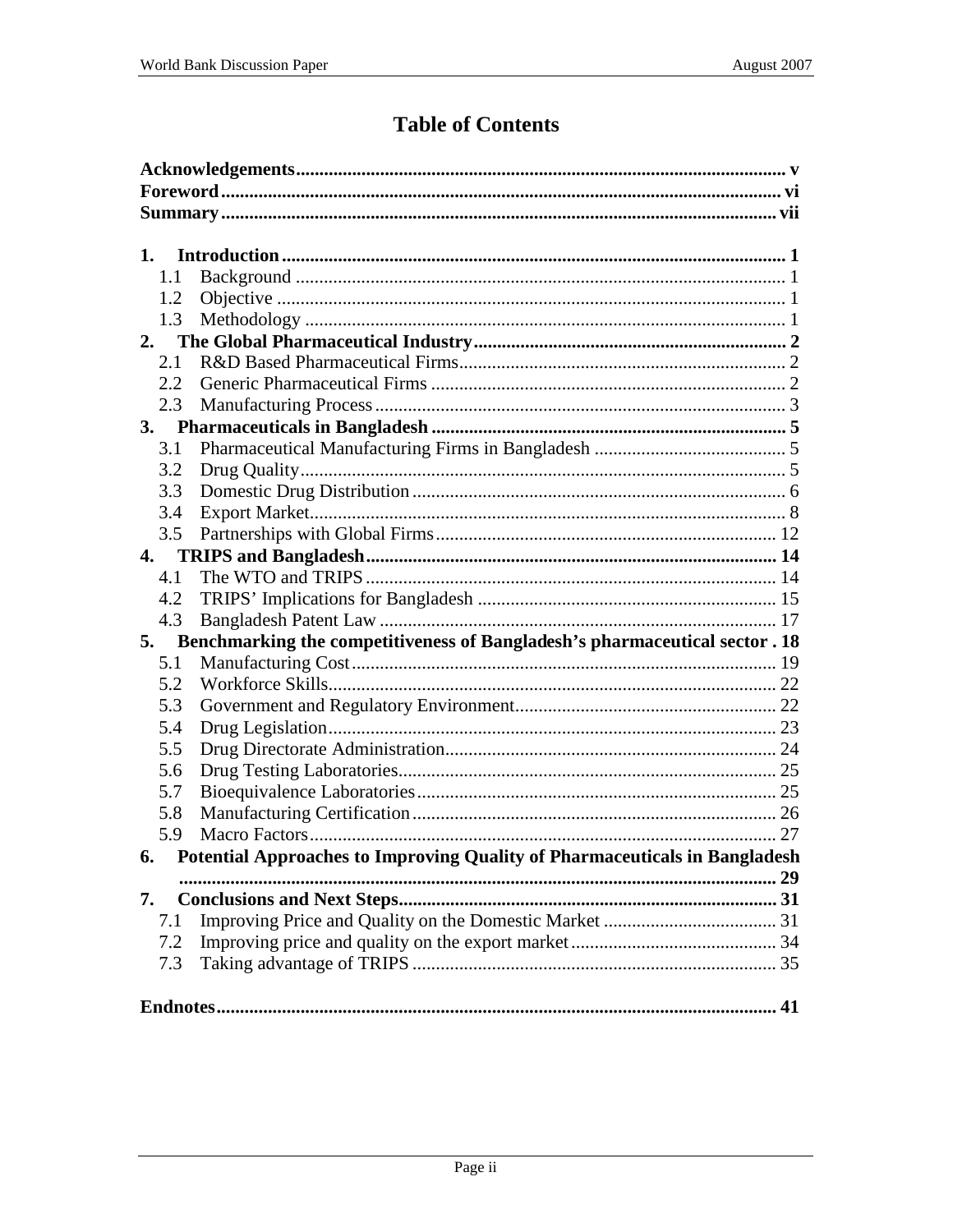## **List of Tables**

# **List of Figures**

## **List of Boxes**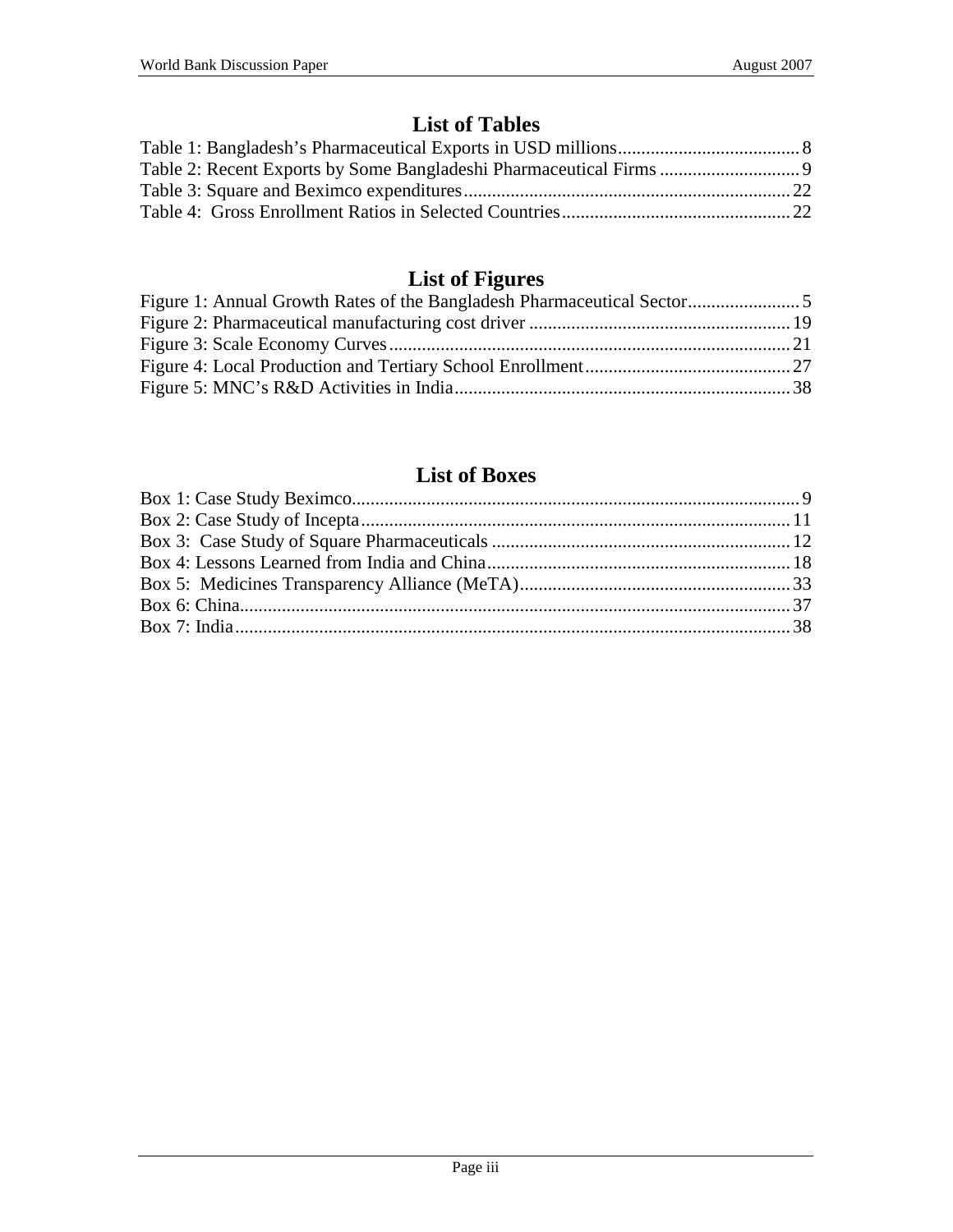## **List of Acronyms**

| Acronym         | <b>Definition</b>                                                   |
|-----------------|---------------------------------------------------------------------|
| <b>API</b>      | Active Pharmaceutical Ingredient                                    |
| <b>BAPI</b>     | <b>Bangladesh Association of Pharmaceutical Industries</b>          |
| <b>BMA</b>      | <b>Bangladesh Medical Association</b>                               |
| cGMP            | <b>Current Good Manufacturing Practice</b>                          |
| <b>DCO</b>      | Drug Control Ordinance (Bangladesh)                                 |
| <b>DCC</b>      | Drug Control Council (Zimbabwe)                                     |
| <b>DDA</b>      | Drug Directorate Administration (Bangladesh)                        |
| <b>DTL</b>      | Drug Testing Laboratories                                           |
| <b>FDI</b>      | Foreign Direct Investment                                           |
| <b>GAAP</b>     | <b>Generally Accepted Accounting Principles</b>                     |
| <b>GDP</b>      | <b>Gross Domestic Product</b>                                       |
| <b>GMP</b>      | Good Manufacturing Practice                                         |
| <b>GSK</b>      | <b>Glaxo Smith Kline</b>                                            |
| <b>HIV/AIDS</b> | Human Immunodeficiency Virus / Acquired Immune Deficiency Syndrome  |
| <b>HVAC</b>     | Heating, Ventilation and Air-Conditioning                           |
| ICDDR, B        | International Center for Diarrhoeal Disease Research, Bangladesh    |
| <b>IFC</b>      | <b>International Finance Corporation</b>                            |
| <b>IPR</b>      | <b>Intellectual Property Rights</b>                                 |
| <b>LDC</b>      | <b>Least Developed Country</b>                                      |
| <b>KWH</b>      | <b>Kilowatt Hours</b>                                               |
| <b>MNC</b>      | <b>Multinational Corporation</b>                                    |
| <b>MSF</b>      | Médecins Sans Frontières                                            |
| <b>MVA</b>      | Manufacturing Value Added                                           |
| Nafdac          | National Agency for Food, Drug Administration and Control (Nigeria) |
| <b>NDP</b>      | <b>National Drug Policy</b>                                         |
| <b>NGO</b>      | Non-Governmental Organization                                       |
| NOC             | No Objection Certificate                                            |
| PP&E            | Plant Property & Equipment                                          |
| R&D             | <b>Research and Development</b>                                     |
| QA              | <b>Quality Assurance</b>                                            |
| <b>RS</b>       | <b>Indian Rupee</b>                                                 |
| <b>TGA</b>      | Therapeutic Goods Administration (Australia)                        |
| <b>TLC</b>      | Thin Layer Chromatography                                           |
| <b>TRIPS</b>    | Agreement on Trade Related Aspects of Intellectual Property Rights  |
| UK              | United Kingdom                                                      |
| <b>UKMHRA</b>   | United Kingdom Medicines and Healthcare Products Regulatory Agency  |
| <b>UNICEF</b>   | United Nations Children's Fund                                      |
| <b>UNIDO</b>    | United Nations Industrial Development Organization                  |
| <b>USA</b>      | <b>United States of America</b>                                     |
| <b>USFDA</b>    | United States Food and Drug Administration                          |
| <b>WHO</b>      | World Health Organization                                           |
| <b>WIPO</b>     | World Intellectual Property Organization                            |
| <b>WTO</b>      | World Trade Organization                                            |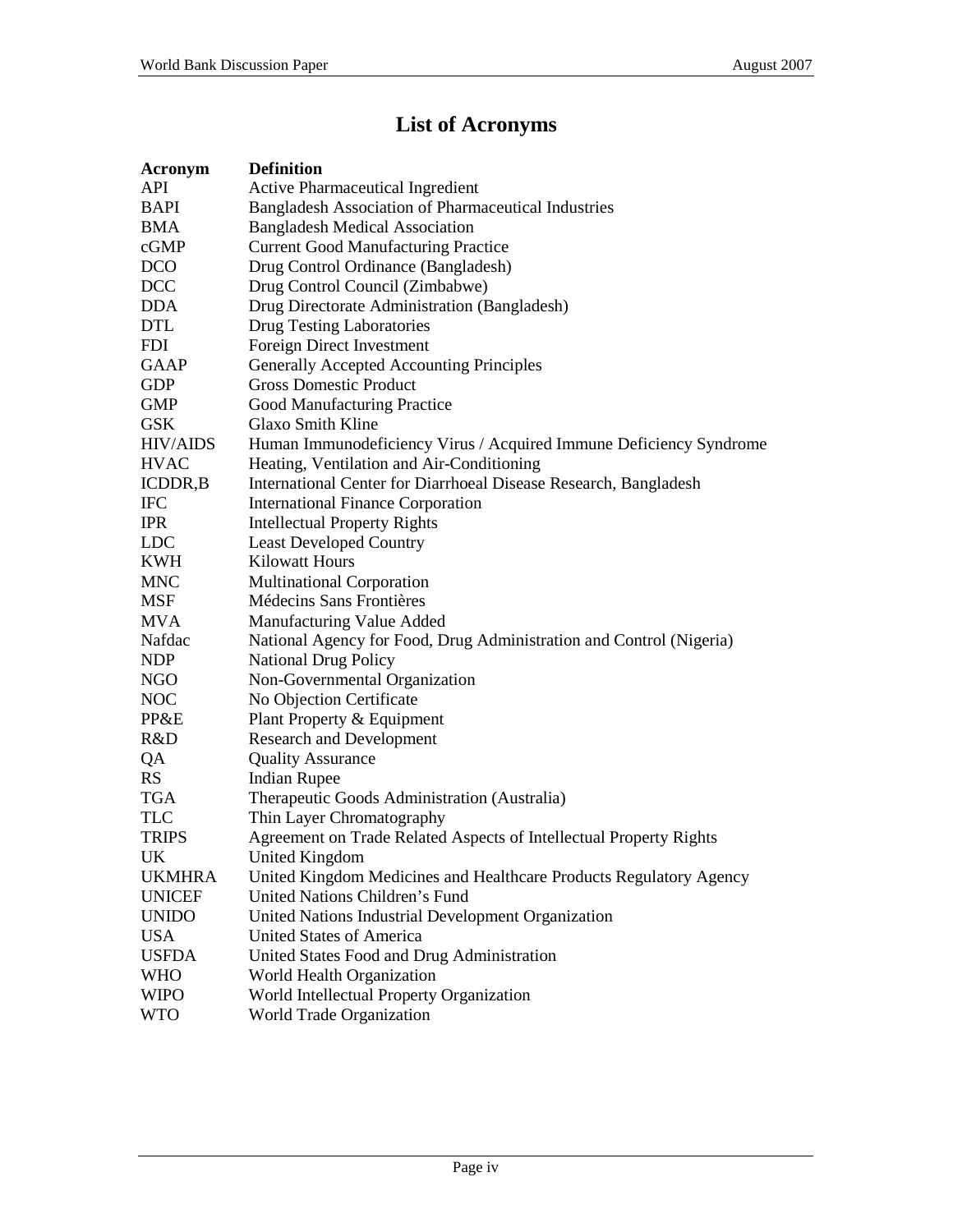## **Acknowledgements**

This report has been prepared by a team of World Bank staff and consultant led by Kees Kostermans (Task Team Leader). The team members included Janet Bumpas, Dinesh Nair and Iffat Mahmud. Administrative and logistical support was provided by Aynul Haque and Shahadat Chowdhury.

The study has been financed by the United Kingdom Department for International Development (DFID), Delegation of the European Commission (EC), the Embassy of the Kingdom of the Netherlands (RNE), the Swedish International Development Cooperation Agency (Sida) and the World Bank through the Bangladesh Health, Nutrition and Population Sector Program (HNPSP). We thank all the pool financiers of HNPSP for supporting this assignment.

We are grateful to Ehsanul Fattah, the then Secretary of Ministry of Health and Family Welfare (MOHFW), for his support and interest in this work. We are grateful to all the officials of MOHFW, Directorate of Drug Administration and the Bangladesh Association of Pharmaceutical Industries (BAPI). During the preparation of this report, we had discussions with people in the Bank and various stakeholders involved with the pharmaceutical industry. We acknowledge the contribution of all of them. We would also like to thank our peer reviewers for their constructive comments on the draft report – Andreas Seiter, Ramesh Govindaraj, Syed Mahmood, and Monique Mrazek. We are grateful to our World Bank colleagues: Robert Floyd, Thomas Buckley, Eric Manes, Vinaya Swaroop, and Mohammed Alhousseyni Toure.

Finally we appreciate the support of the Country Management Unit of the World Bank Office Dhaka for the publication of this report.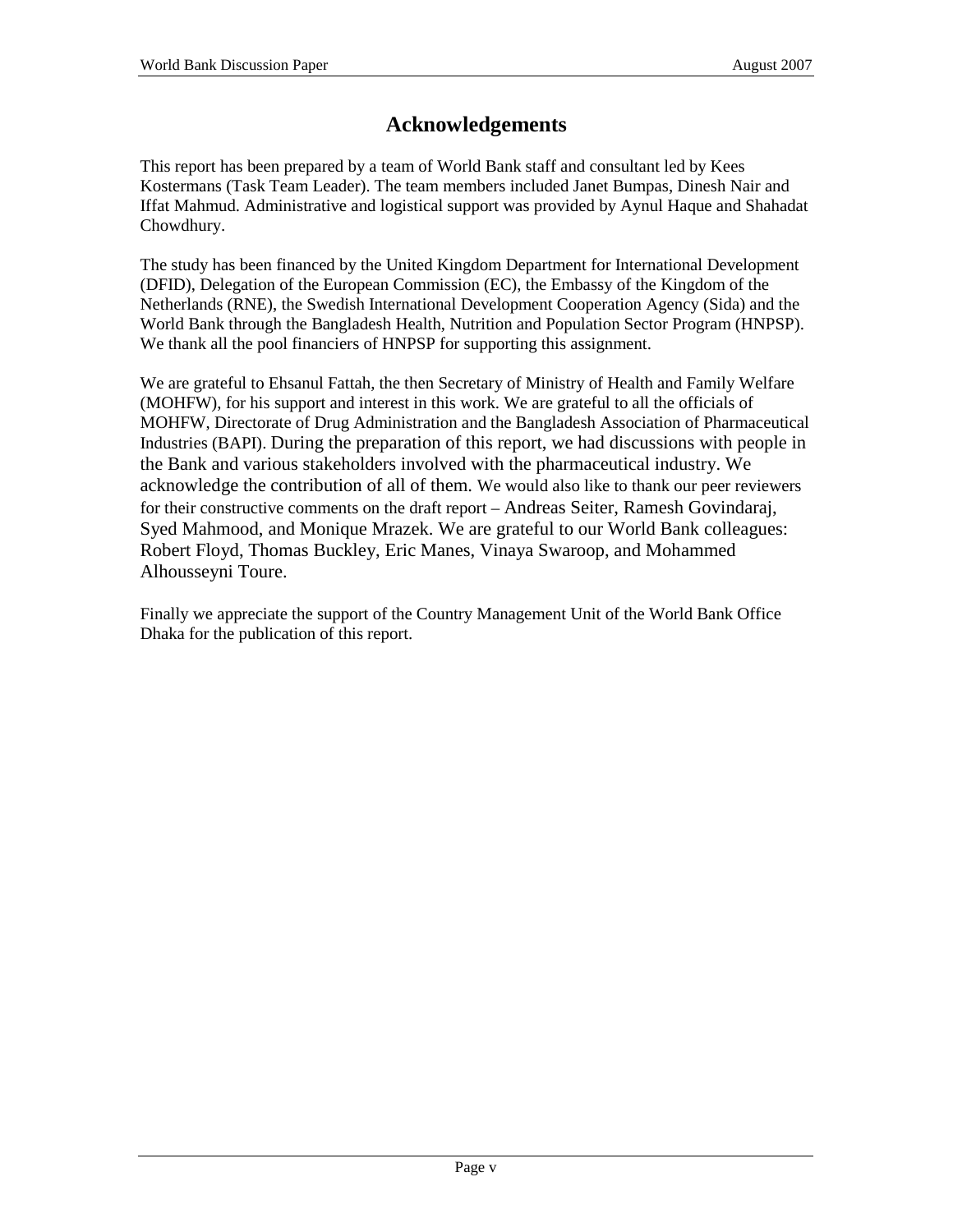## **Foreword**

Pharmaceuticals are an extremely important part of the Bangladesh health expenditures. Almost one-third of total annual per capita health-care spending is on pharmaceuticals. The domestic pharmaceutical market in Bangladesh is cost-sensitive, protected from imports, and has a loose regulatory environment. While some domestic manufacturers produce pharmaceuticals of worldclass standards, others can and do flourish with a lower quality product.

Previous efforts to improve access to drugs, their pricing, and quality have focused on tighter regulation of the market. The efforts have not been very successful. However, the pharmaceutical business sector and the Bangladesh population have a joint interest in accessing pharmaceuticals of good quality and at a competitive cost. This paper explores new ways to the address the issue through the private sector.

The preparation of this report was made possible through the collaborative efforts of the Government of Bangladesh and the World Bank. We hope that the findings of this report will provide useful institutional suggestions for the Government to improve the price and quality competitiveness of Bangladesh's pharmaceuticals.

Xian Zhu Anabela Abreu Country Director<br>
World Bank Office Dhaka<br>
South Asia Hum

South Asia Human Development Sector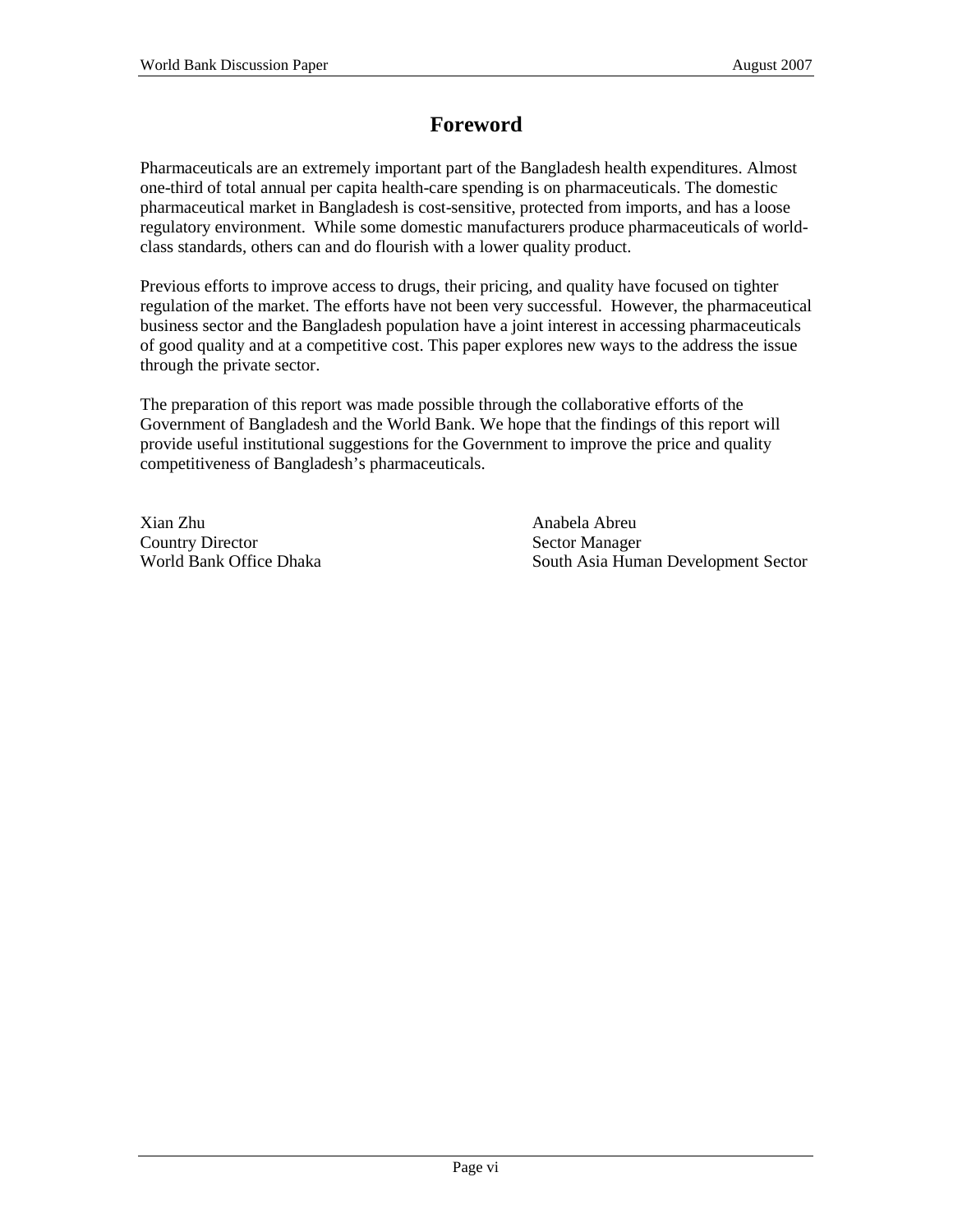## **Summary**

Low-cost high-quality drugs benefit society and improve pharmaceutical companies' competitive edge. This study presents the issues that must be considered to achieve these common objectives in Bangladesh. This is not a policy paper outlining exact recommendations, rather it is a discussion paper which explores the field and points towards options for Government and the local industry.

Previous efforts to improve the drug quality in Bangladesh focused without much success on stricter regulation of the public market. This paper addresses this issue from a more private sector approach. The existing quality and price of pharmaceuticals are analyzed and alternative mechanisms are explored to improve the quality and cost competitiveness of Bangladesh's pharmaceuticals domestically and internationally.

Pharmaceuticals are an extremely important part of the Bangladesh health expenditures. In 1997, more than \$3.50 of a total annual per capita health spending of \$10.60 was for pharmaceuticals.<sup>i</sup> The domestic pharmaceutical market in Bangladesh is cost-sensitive, protected from imports, and has a loose regulatory environment. While some domestic manufacturers produce pharmaceuticals of world-class standards, others can and do flourish with a lower quality product.

Four factors drive the price and quality competitiveness of pharmaceuticals.

- 1. *Manufacturing Cost.* While Bangladesh has several advantages due to lower cost labor and power, it is at a disadvantage with regards to the largest cost drivers, i.e. Active Pharmaceutical Ingredients (APIs) and scale.
- 2. *Workforce Skills.* Although Bangladesh's pharmaceutical labor costs are approximately 30% less than India's, the industry faces challenges in the technical training required because Bangladesh's educational system lags behind global levels.
- 3. *Government and Regulatory Environment.* The current regulatory environment is protected and under-regulated. Importing drugs is difficult, allowing domestic firms to dominate the market. Due to the power of these firms and the government regulatory agencies' weakness, quality control laws are not strictly enforced.
- 4. *Macro Factors.* Countries tend to have stronger domestic industries when the following characteristics are present: high levels of secondary and tertiary educational enrollment; GDPs greater than \$100 billion; populations greater than 100 million; a high manufacturing value added score by the United Nations Industrial Development Organization (UNIDO); and a net positive pharmaceutical balance of trade.

While Bangladesh's base for pharmaceutical manufacturing is strong, some structural constraints prevent firms from meeting global standards for price and quality competitiveness. Institutional and policy measures can address some of constraints. Others will require longer term capacity building, and some will remain a competitive challenge for firms to overcome.

Five potential mechanisms have been identified to improve the quality of drugs available in Bangladesh.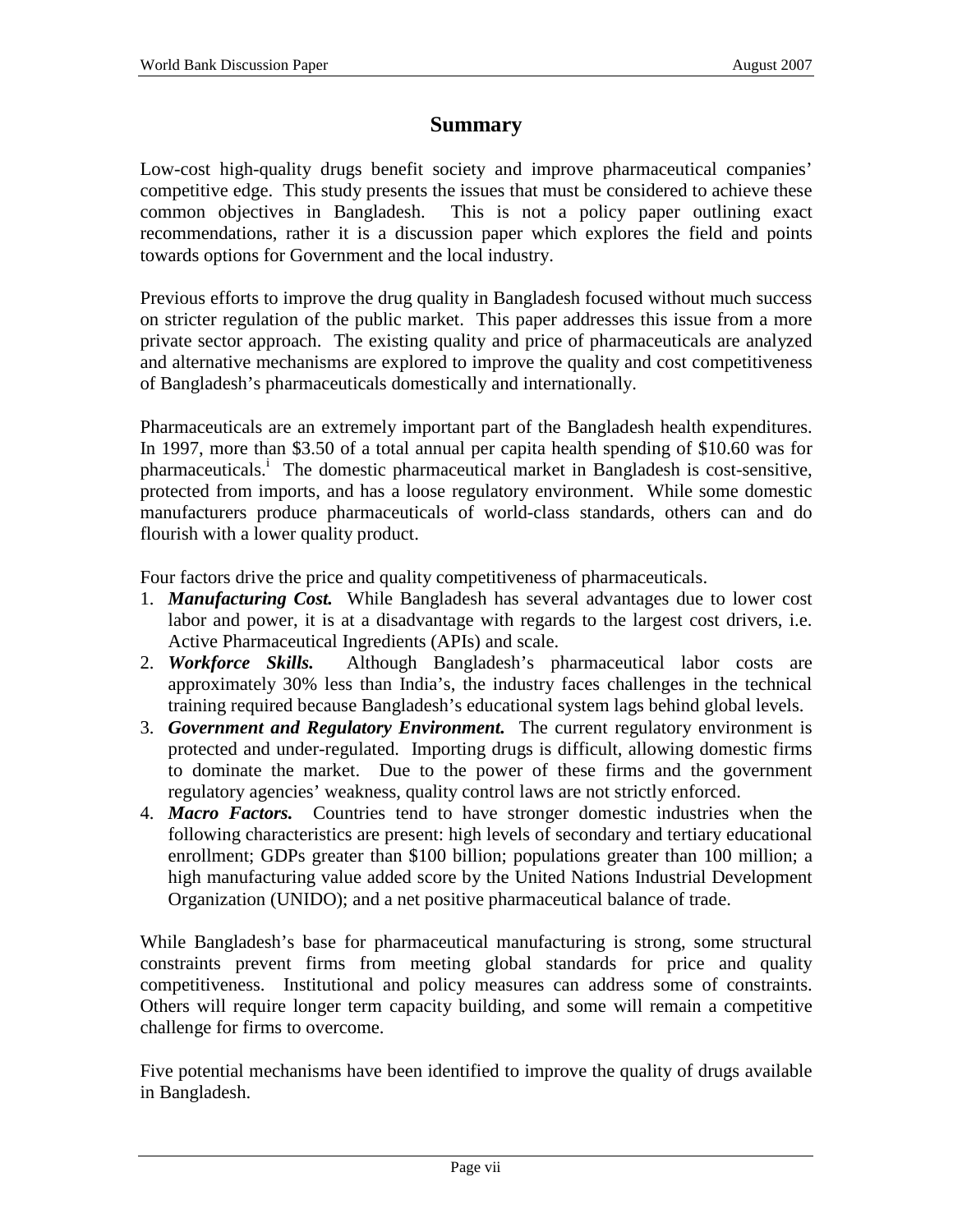- 1. *Export-led improvement.* Quality improvements in drugs made by firms to export may affect the domestic market. But because firms tend to segment production for the different markets, with higher quality drugs going to export markets and lower quality drugs remaining in the less-regulated domestic market, the domestic industry only benefits indirectly.
- 2. *Regulatory-led quality improvement.* A strict regulatory environment does result in higher drug quality but significant political will is required to enforce the regulations. The domestic regulatory institutions are not currently able to effectively manage quality issues. The public is therefore at risk.
- 3. *Competition-led improvement.* There is widespread agreement that firms in economies with liberal trade policies and greater openness show stronger economic growth and overall development performance in the long run. Bangladeshi pharmaceutical firms operate in a closed protected market. Moves to open the economy and increase competition will most likely lead to cost and quality improvement but such changes will also cause some hardship for Bangladeshi firms, primarily those operating at a sub-competitive level.
- 4. *Private sector-led improvement.* In many industries and countries, the private sector has played a role in maintaining and monitoring quality. Leaders in Bangladesh's domestic pharmaceutical industry are interested in raising product quality levels and could play a role in this regard.
- 5. *Knowledge-transfer-led improvement.* Most firms in Bangladesh want to provide the highest quality drugs possible. Government and donors should work with firms producing at less than Good Manufacturing Practices (GMP) levels to raise their standards to a minimum acceptable level. For firms striving toward higher levels of quality improvement, working with the global industry through some form of joint venture, licensing agreement, or contract manufacturing situation is the best mechanism.

This paper also examines two external forces currently impacting Bangladesh's pharmaceutical sector which can provide opportunities for change. The first is WTO's Trade Related Aspects of Intellectual Property (TRIPS), which grants Bangladesh domestic manufacturing opportunities and limited export advantages. Pursuing TRIPS' opportunities must be carefully considered for the following reasons: they are timesensitive, require up-front investments, are likely influenced by international political pressures, provide unclear benefits, and China and India, the world leaders in low-cost pharmaceutical manufacturing, are still extremely competitive. If Bangladesh decides to invest in pharmaceutical manufacturing to take advantage of TRIPS, it should strive to create a sustainable and growing industry after 2016, when the TRIPS' flexibilities are scheduled to end. To compete in the long run, Bangladeshi firms will have to excel based on the price and quality of their drugs.

The second force affecting the industry is the rapidly changing international marketplace. Globalization has resulted in an extremely competitive international market with firms seeking low-cost manufacturing sources. Multinational corporations (MNCs) are closing expensive excess capacity and searching for new, less expensive suppliers of active pharmaceutical ingredients (APIs) or for developing countries in which to undertake the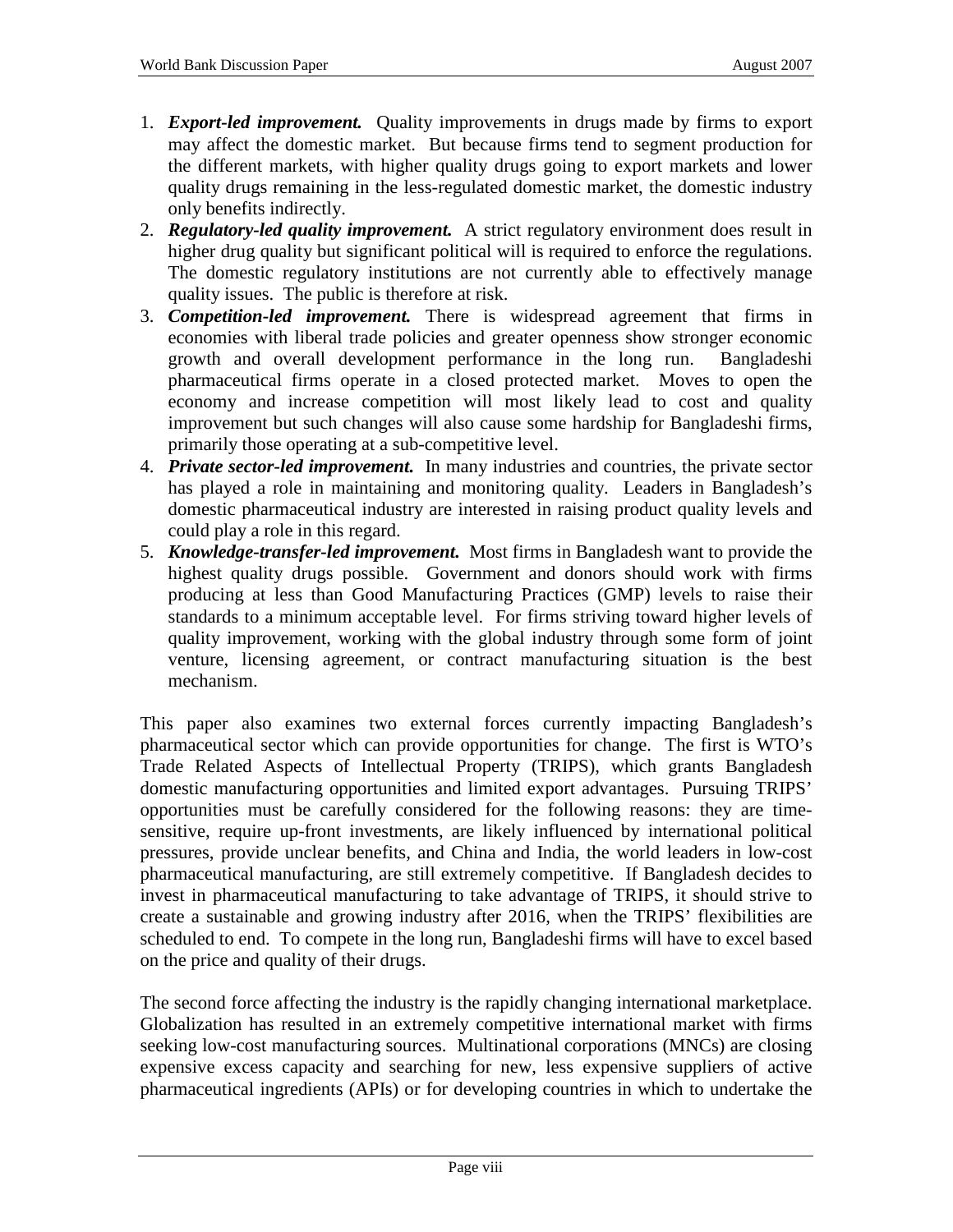entire manufacturing process. Due to cost constraints in the European and US health markets and a narrow product pipeline from innovative firms, generic drug companies are growing faster than innovative research companies.

This paper concludes with policy and institutional suggestions for Government to improve the price and quality competitiveness of Bangladesh's pharmaceuticals. The recommendations are targeted at improving the domestic market, increasing export potential and taking advantage of TRIPS. The conclusions are preliminary and more analysis is suggested.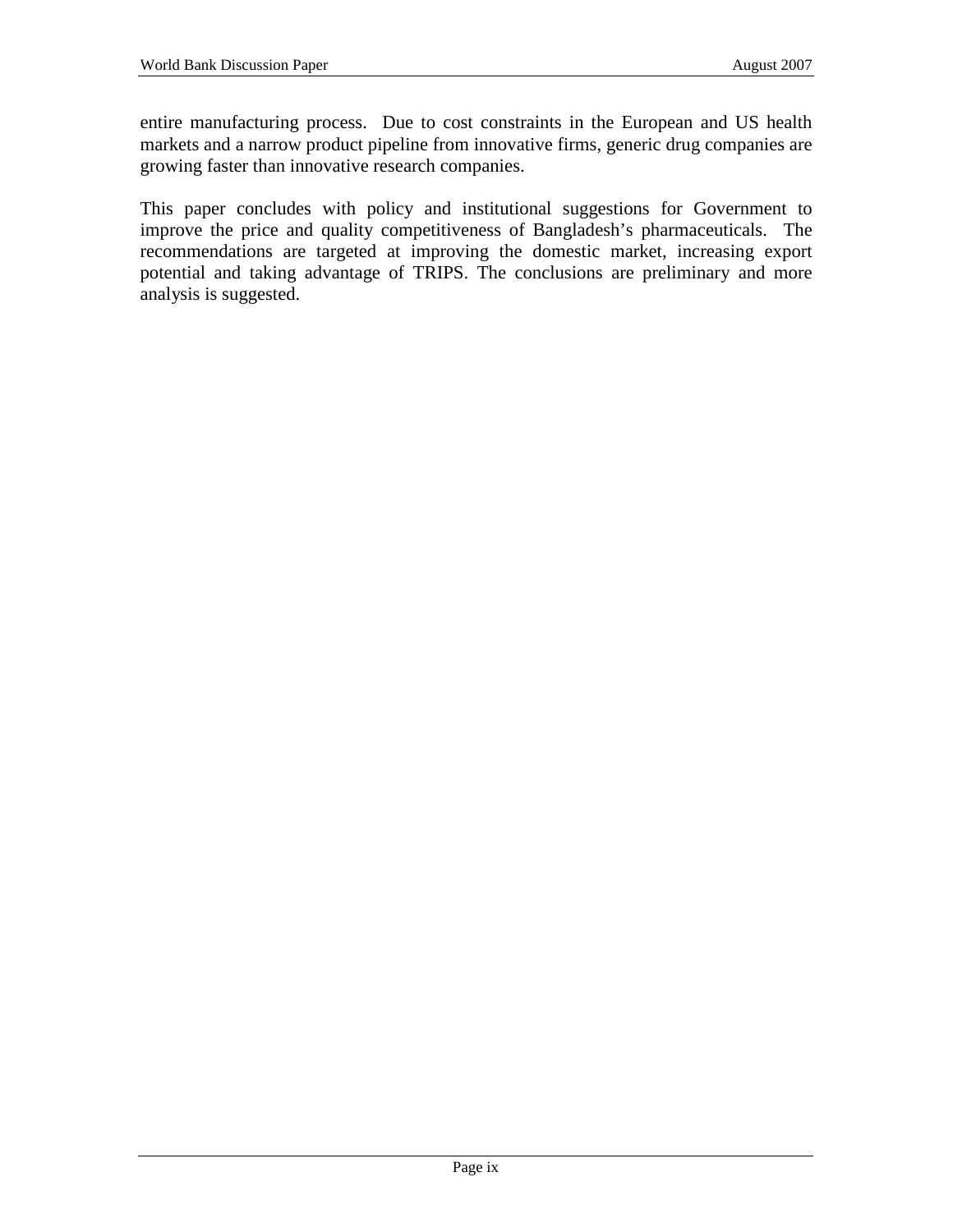# **Introduction**

### **Background**

Bangladesh has a highly protected pharmaceutical industry coupled with a weak regulatory mechanism. Therefore the quality of pharmaceuticals on the local market is highly variable. This poses a public health risk. Previous efforts to improve access to drugs, their pricing and quality have focused on tighter regulation of the market. The efforts have not been very successful. However, the pharmaceutical business sector and the Bangladesh population have a joint interest in access to pharmaceuticals of good quality and at a competitive cost. This paper explores new ways to the address the issue through the private sector.

## **Objective**

This study's analysis will identify specific policy and institutional options to improve the cost and quality of pharmaceuticals produced in Bangladesh and its competitiveness in the global market. The terms of reference for this study can be found in Appendix 1.

## **Methodology**

The authors conducted in-depth interviews in Bangladesh with representatives from government, industry, NGOs, international organizations and pharmacists and completed a review of existing literature. As a result, some of the study's conclusions must be considered preliminary, since they are based on anecdotal evidence which was not validated by systematic surveys. Because this report is intended to raise issues and provoke debate and not to provide definitive conclusions and recommendations, this methodology was chosen to provide an initial rapid assessment of this complex and dynamic sector. Throughout the study, several subjects are highlighted requiring further study. A list of interviewees can be found in Appendix 2.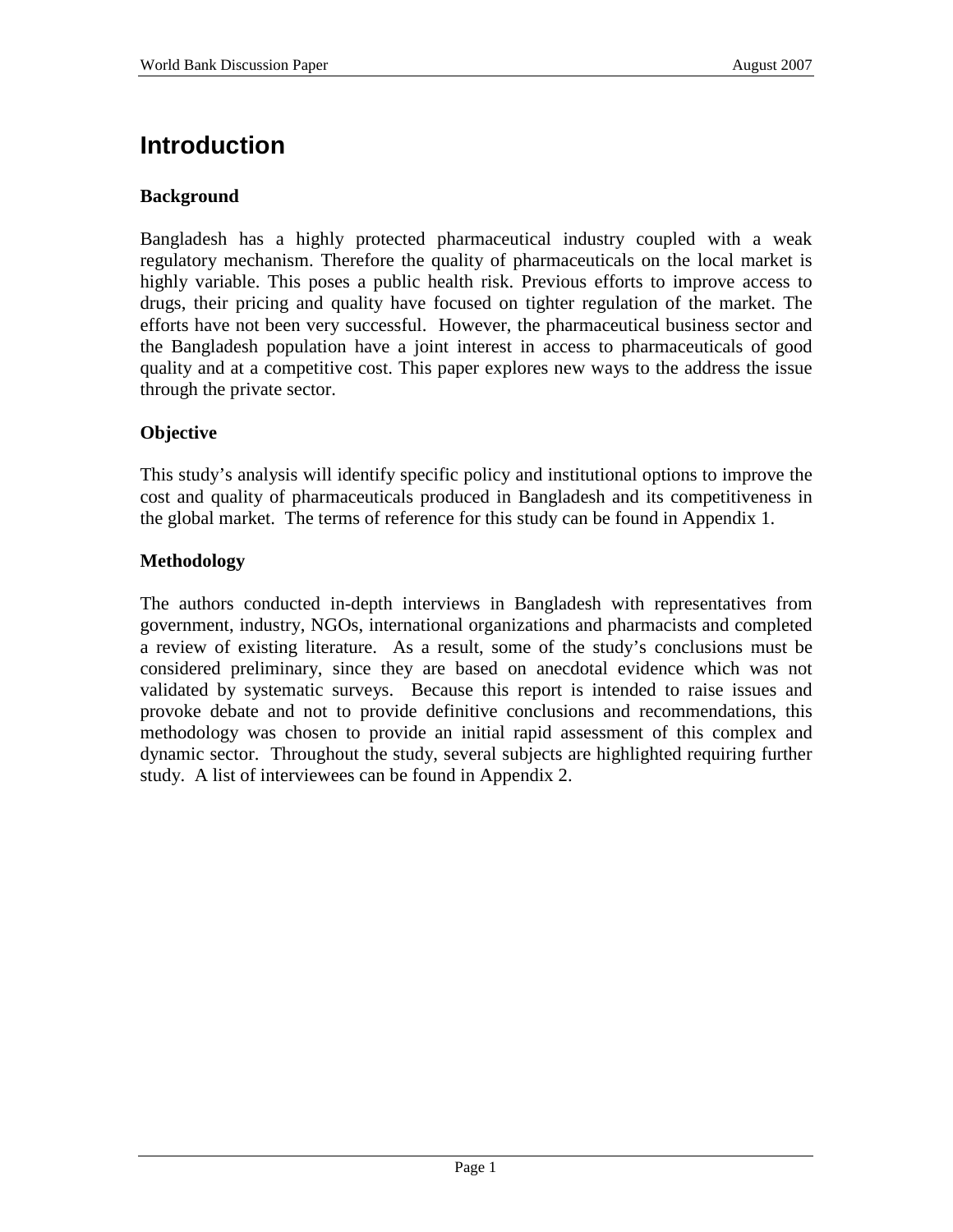# **The Global Pharmaceutical Industry**

Pharmaceutical manufacturing is a technically challenging but potentially financially rewarding industry. From 1993-1997, the average return on assets for the industry globally was 10.96%.<sup>ii</sup> In 2006, the industry was estimated at \$643 billion.<sup>iii</sup> Large research-based multinational corporations (MNCs) dominate the industry in revenue, whereas generic firms are starting to dominate in volume.

### **R&D Based Pharmaceutical Firms**

The short-term product pipeline for global pharmaceutical MNCs is thin and niche. The absence of new blockbuster drugs in the near term forces MNCs to focus on the following to maintain profit growth:

- 1. *Patent extensions.* The National Institute for Health Care Management estimates that from 1989-2000, only 153 (15%) of all new US drug approvals were for medicines providing significant clinical improvements.<sup>iv</sup> The rest were for minor modifications of existing medicines.
- 2. *Scale.* MNCs seek to rationalize both research and development (R&D) and manufacturing. R&D facilities are increasingly based on "centers of expertise," where resources for a single disease are assembled in one physical location. Pfizer, for example, consolidated its R&D operations from five to three sites. Large-scale pharmaceutical manufacturing lowers the costs per unit as a result of the following: allocation of fixed costs to more units; larger equipment which tends to result in increased volume and lower costs per unit; fewer product changeovers; less analytical testing; and, more streamlined inventory management. Manufacturing facilities must balance the available economies-of-scale at one large, low-cost facility located in a logistically well-placed area with a company's need to be close to markets as well as comply with a government's regulations for local production. Seven or eight years ago, Pfizer had approximately 120 manufacturing sites; they now have approximately  $70.$ <sup>v</sup>
- 3. *Cost cutting.* MNCs cut costs by outsourcing parts of their manufacturing and by moving to lower-cost contract manufacturers. This trend is therapeutic area-specific, and differences in this tendency exist by the rapeutic category. $\overline{v}$ <sup>i</sup> MNCs are also migrating from the small number of suppliers, with whom they have traditionally worked, to active pharmaceutical ingredient (API) manufacturers, often in India or China, which can reliably supply lower-cost bulk ingredients.<sup>vii</sup>
- 4. *Mergers.* Pharmaceutical firms are turning to strategic acquisitions to improve sales and profits.

### **Generic Pharmaceutical Firms**

Generic pharmaceutical sales are predicted to grow 13% to 14% in 2007 or \$65 billion, almost 10% of projected worldwide drug sales. Compared with a predicted 5% to 6% increase in the global pharmaceutical market, the generic drug sector shows the fastest growth.<sup>viii</sup> The sector is expected to be highly competitive as firms acquire scale through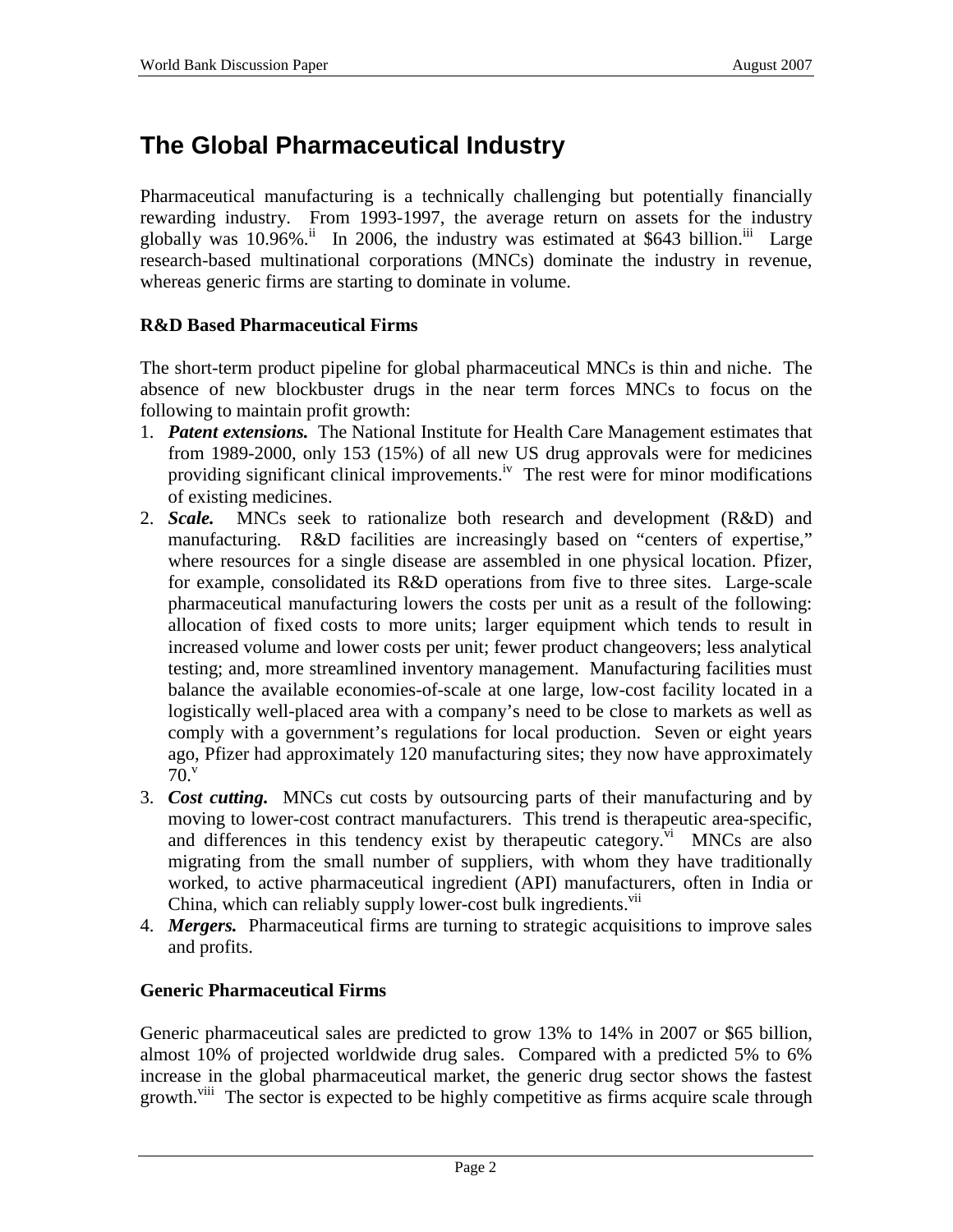many mergers and acquisitions. Generic firms' core competencies lie in the following areas:

- 1. *Reverse engineering.* A manufacturer typically develops a generic drug by reverse engineering to discover the chemical composition of a patented drug invented by another firm. The manufacturer then creates its own drug based on the same chemical composition. To complete the process from drug creation to regulatory approval requires approximately 24 months in the United States. The steps required include performing the reverse engineering of the drug, designing and implementing the product manufacturing processes, completing the drug stability testing (i.e., if the product is stated to have a shelf life of two years, it must be shelved for two years and then demonstrate the same efficacy), and receiving regulatory approval for the generic drug. $^{ix}$
- 2. *Manufacturing high-quality drugs at a low cost:* Generic firms are also moving production to India and China to reduce costs.  $x^2$
- 3. *Branding.* In strictly regulated markets, all generic drugs have the same quality. In countries with looser drug regulatory environments, quality of generics can vary widely. In such markets, pharmaceutical manufacturers brand their drugs to try and differentiate products for the consumer. However, generic equivalent brands, of equal or lesser quality, are often priced at considerable and unjustifiable premiums.<sup>xi</sup>
- 4. *Managing patent expirations.* Generic firms are adept at challenging patents and managing the approval process. When a drug patent expires, a generic firm is usually ready with a generic brand of the drug and all the required approvals to put it on the market the day following the expiration date. Generics are the most profitable pharmaceuticals, with returns sometimes up to 20%, particularly if only one generic is on the market.<sup>xii</sup> Over time, other firms enter the market, drug prices drop toward marginal costs along with the high profit margins. TRIPS' Bolar Exemption allows firms to conduct research on patented drugs and prepare for regulatory approval of generics before a patent's term ends. Because of this, firms begin to prepare generic products early, sometimes years in advance. Ivax, Reddy-Cheminor and Par, for example, started to file for US regulatory approval approximately 10 years prior to the 2011 patent expiry for Olanzapine.<sup>xiii</sup> Generic firms may not merely wait for a patent to expire; they may aggressively challenge them. The Indian firm Ranbaxy was involved in 14 patent suits in the US from 2000-2003, which were discussed in an article entitled "In India a Little Lab Work and Lots of Lawyers."<sup>XIV</sup>

### **Manufacturing Process**

There are generally two steps to pharmaceutical manufacturing. First, active pharmaceutical ingredients (APIs) are manufactured. API production is a highly sophisticated, technically demanding chemical and biochemical fermentation and synthesis process. In 2004, the API market was \$69 billion.<sup>xv</sup> APIs are a significant manufacturing cost of a drug. For example, on average, 40-50% of the cost of goods sold for generic oral solids comes from APIs.<sup>xvi</sup> Commodity API manufacturing tends to be a high-volume, low-margin business based extensively on scale economies and large dedicated manufacturing lines. Smaller manufacturers therefore have limited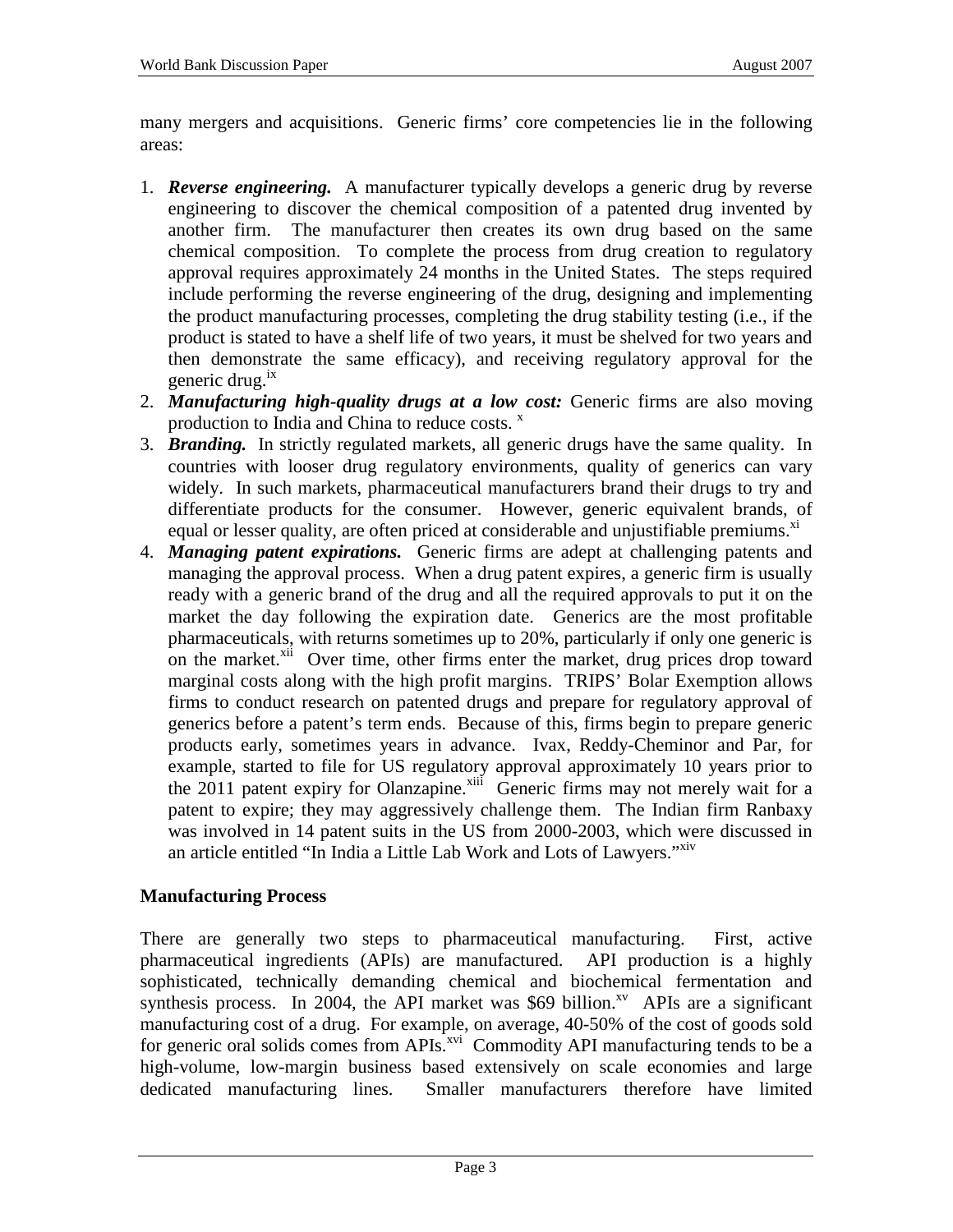opportunities to compete globally. The average commodity API margin of profit is less than 10%. In fact, many large bulk API exporters from India work with a 3% margin on exported products.<sup>xvii</sup> Firms can either manufacture their own APIs or purchase them on the open market.

The second step in pharmaceutical manufacturing is the drug's final formulation. Unlike the chemical business of API production, final formulations belong to the manufacturing sector. During this process, firms mix APIs and excipients (other non-active ingredients), press the mixture into pills, tablets, or solutions, and then package the product for the consumer market. Final formulations are as equally complex as API manufacturing but require different skills. Because firms can produce fifty or more products in a single plant with adaptable equipment, economies of scale are less important for final formulations than for API manufacturing. Profit margins for final formulations average 20-30%.<sup>xviii</sup>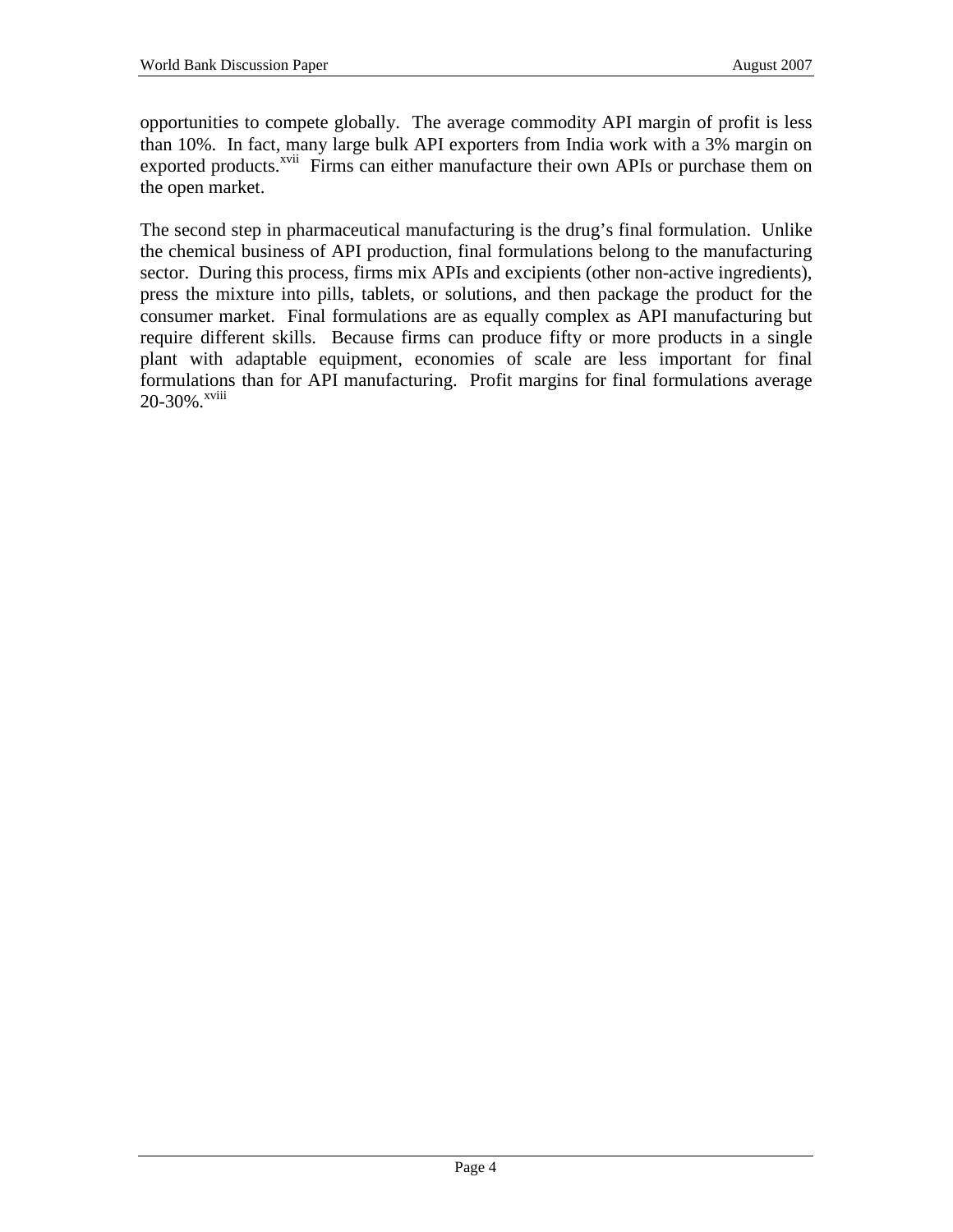# **Pharmaceuticals in Bangladesh**

#### **Pharmaceutical Manufacturing Firms in Bangladesh**

Bangladeshi pharmaceutical firms focus primarily on branded generic final formulations using imported APIs. About 80% of the drugs sold in Bangladesh are generics and 20% are patented drugs. $x$ <sup>xix</sup> The country manufactures about  $\overline{450}$  generic drugs for 5,300 registered brands which have 8,300 different forms of dosages and strengths. These include a wide range of products from anti-ulcerants, flouroquinolones, anti-rheumatic non-steroid drugs, non-narcotic analgesics, antihistamines, and oral anti-diabetic drugs. Some larger firms are also starting to produce anti-cancer and anti-retroviral drugs. $^{xx}$ 

Domestically, Bangladeshi firms generate 82% of the market in pharmaceuticals; locally based MNCs account for 13%, and the final 5% is imported. Although 235 pharmaceutical companies are registered in Bangladesh, only about 85 are actively producing drugs. The top 30 to 40 companies dominate almost the entire market; the top 10 hold 70% of domestic market share; and the top two, Beximco and Square, capture over 25% of the market.<sup>xxi</sup> The industry structure is relatively concentrated. In comparison, the top ten Japanese firms generated approximately 45% of the domestic industry revenue in 2006, while the top ten UK firms generated approximately 53%, and the top ten German firms generated approximately 60%.<sup>xxii</sup>

Because Bangladesh API capacity is insignificant, API firms import approximately 80% of their APIs. Fifteen to seventeen Bangladeshi firms are involved in the manufacture of about twenty APIs, but they usually run the final chemical synthesis stage with API intermediaries, instead of the complete chemical synthesis. The other 1,000 required APIs are imported.<sup>xxiii</sup> Approximately 75-80% of the imported APIs are generic.<sup>xxiv</sup>

In 2005, the size of the Bangladeshi pharmaceutical market was \$500 million, and it is expected to grow at 10% per annum.<sup>xxv</sup> In Figure 1 (data taken from the Square Annual Report 2005–2006), the industry's annual historical growth rate is compared with Square Pharmaceutical's, the largest domestic firm.



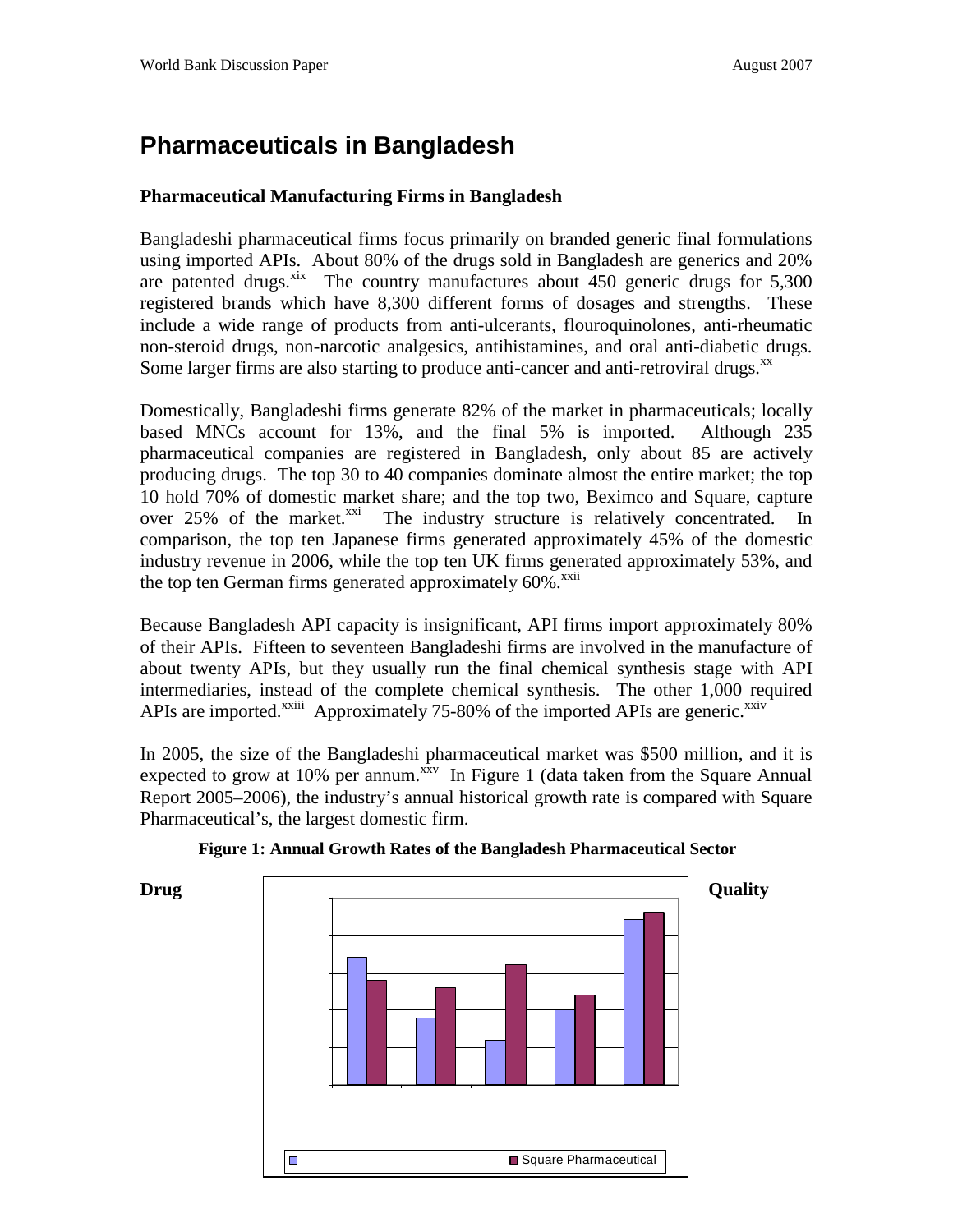For generic pharmaceutical products, quality is defined as the generic drug having the same active ingredients as the original formulation and being bioequivalent to the brand name counterpart with respect to pharmacokinetic and pharmacodynamic properties (equivalent absorption rates, elimination rates, and other in vivo effects). By extension, therefore, generics are assumed to be identical to the original product in dose, strength, route of administration, safety, efficacy and intended use.

While some Bangladeshi pharmaceutical products on the market are of world-class standards, others are less so. Medical professionals and pharmacists interviewed voiced strong opinions on the quality levels of different brands. Although further comprehensive and systematic analysis is required to assess Bangladesh's pharmaceutical quality, some anecdotal reports exist of lower quality drugs.

- The International Centre for Diarrhoeal Disease Research, Bangladesh (ICDDR, B) tested the zinc content in 20 zinc-syrup formulations marketed in Bangladesh. The samples were purchased from local pharmacies in Dhaka. Only two of the tested products contained zinc concentrations within 5% of the stated content. The rest contained zinc, just not enough. The problem could have originated from either poor manufacturing or poor product handling in the distribution channel, because zinc degrades if exposed to light.<sup>xxvii</sup>
- Of eleven drugs UNICEF sent for testing to a laboratory in Australia, two had substandard results. When the manufacturers were informed, one company immediately stopped production until it found the problem—a very good response. The other company however, refused to address the problem, claiming that the test was in error. UNICEF sent the drug for a second testing to a lab in Denmark where the drug was also found substandard. The company still refused to address the issue.<sup>xxviii</sup>

Some Bangladeshi firms have invested in quality raw materials, manufacturing processes and environment, and technical know-how. However, a "perverse incentive" exists against upgrading due to the weak regulatory structure. Firms that have invested minimally in quality continue to sell drugs alongside those that have invested substantially. Because of weak regulations, the consumer cannot determine quality differences and select for purchase the superior product. As a result, firms that have invested in quality manufacturing and quality processes are in a sense penalized.

### **Domestic Drug Distribution**

Bangladesh's drug distribution marketplace is composed of small independent pharmacies. This structure combined with an under-regulated industry, few firms manufacturing pharmaceuticals, and companies competing to sell branded generics based on brand names provides ample opportunity for the sale of low-quality drugs at higher prices.<sup> $x$ xix</sup> That the quality of drugs available for sale varies significantly in Bangladesh is therefore no surprise!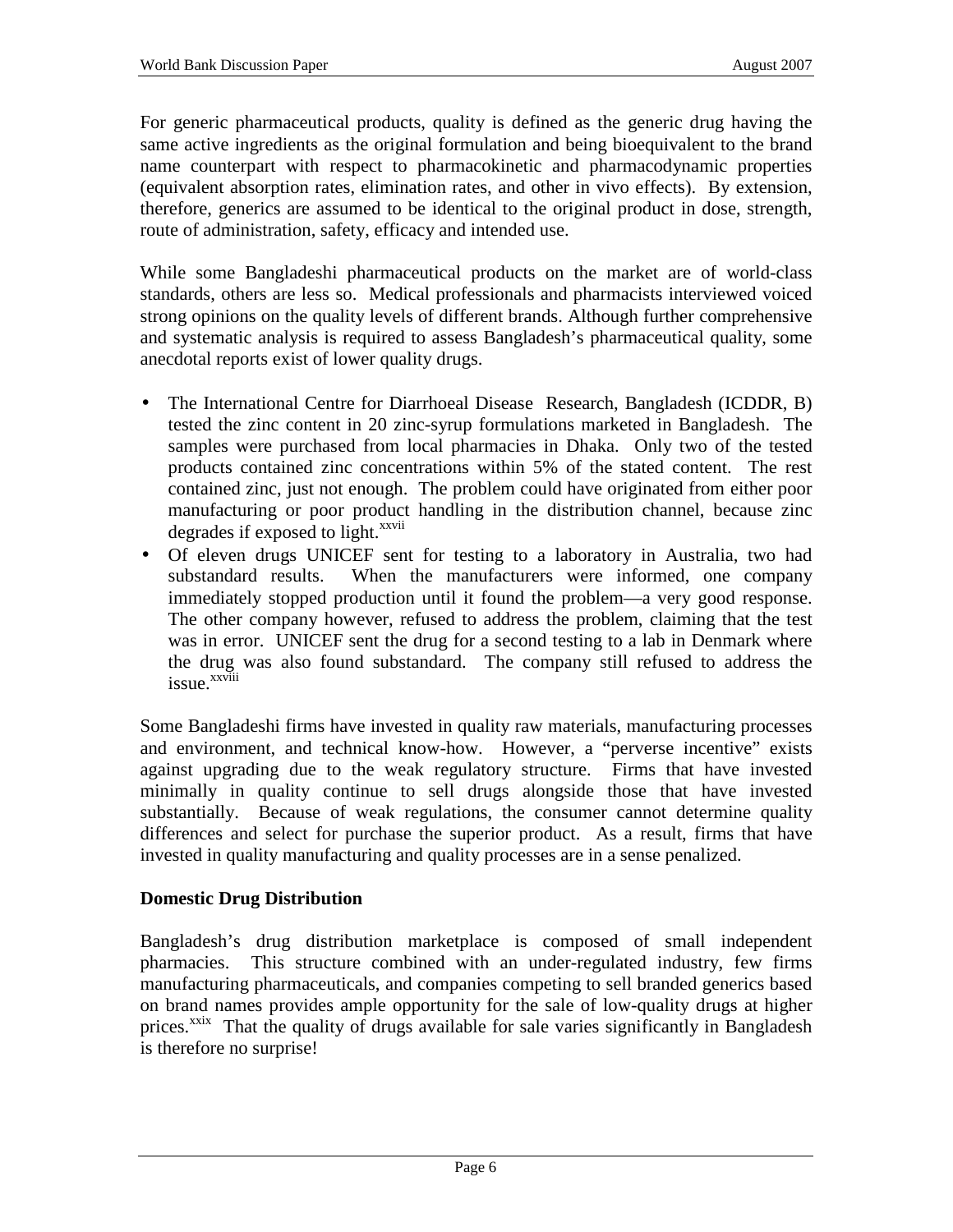Pharmaceutical firms can sell their products to private sector pharmacies, the government and its public health care facilities, or to international organizations operating in Bangladesh (e.g., UNICEF). Government sales are not as profitable as private sector sales because the government pays less, on consignment, and at times, after considerable delay. Pharmaceutical firms nevertheless still target pubic facilities because doctors become acquainted with the firms' drugs and then prescribe them in their private practices. And, because drugs are not readily available at public facilities, patients receiving treatment there may still go to a private pharmacy to procure the required drugs. Without these public sector connections, many firms would turn more attention to the private sector.<sup>xxx</sup>

Although there are approximately 200,000 private pharmacies in Bangladesh, the government lists officially only  $76,000$  pharmacies. $\frac{x}{x}$  The rest are illegal, without a license or a licensed pharmacist on staff. Pharmacists have varying education levels and many lack adequate training. For example, a visit to four pharmacies in Dhaka and ten pharmacies in the bordering Gazipur, Narayanganj, Keranigonj and Manikgonj Districts revealed that each had one professional pharmacist (with four years of coursework); while the two medium-sized pharmacies visited had one person with a year's training and several untrained coworkers all working as pharmacists. Rural pharmacies may have pharmacists with high school educations and approximately two weeks training. The Bangladesh Pharmacist Society is currently implementing the first phase of a threephased program to improve pharmacists' skills. The program should be completed in seven to eight years.<sup>xxxii</sup>

Most pharmacies are individual shops, though some chains are starting to develop, especially in urban areas. Large pharmacies visited reported buying medicines according to sales trends, e.g., what sells the most. The medium and small pharmacies visited reported linkages with a medical doctor. Their sales were therefore usually skewed towards that medical professional's preferences.

Several brands of each drug, with variable quality levels, are on the market. In urban areas, the visited pharmacies tended to sell higher quality brands, whereas in more rural areas, pharmacies visited tended to sell lower quality, lower cost brands. This may be due to a district's political sway influencing brand selection. The pharmacies visited tended to have brands associated with people who held power in that district. Those more distant from the city center also had increasingly more ayurvedic and herbal medicines.

The top twenty pharmaceutical manufacturing firms have established extensive sales and distribution networks. Each pharmacy visited has 10-50 pharmaceutical firms supplying their medicines daily. For example, Beximco Pharmaceuticals has 1,200 representatives visiting pharmacies daily to take drug orders. Each pharmacy receives approximately 12- 15 Beximco shipments per month. Acme Pharmaceuticals has 1,100 representatives and Square Pharmaceuticals has 950 representatives visiting pharmacies. xxxiii None of the pharmacies visited restock any medicine that does not sell well. The small pharmacies report only keeping a medicine for a maximum of six months.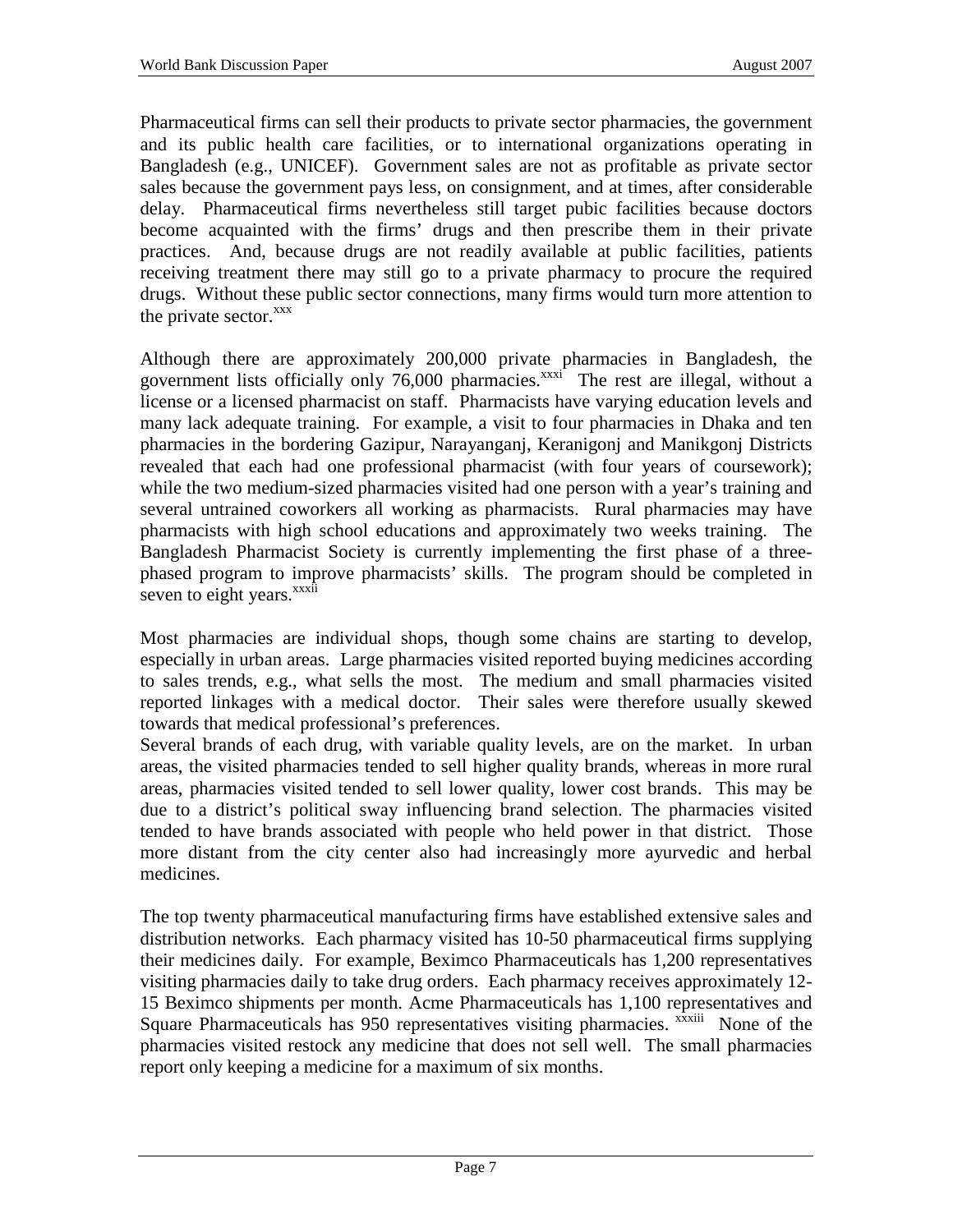A significant number of drug consumers obtain drugs without a prescription. When a consumer lacks a prescription, s/he will either ask a pharmacist for a specific drug or describe his/her ailment to a pharmacist who diagnoses the problem and recommends a drug on the spot. Popular products include a variety of antibiotics, painkillers, and gastric remedies. Consumers purchase one to ten tablets or capsules at a time. The quantity of drugs purchased often depends more on the consumer's finances of than on the required dose of medicine.

### **Export Market**

Pharmaceutical firms in Bangladesh export approximately \$27.54 million in products to 68 countries.<sup>xxxiv</sup> Bangladeshi firms can export to the following markets:

- *Regulated:* Square Pharmaceuticals, the only Bangladeshi pharmaceutical firm accredited in a regulated market, received the UK's regulatory approval in May 2007. Other firms' biggest barriers to regulated markets are manufacturing facilities (at a cost of at least \$50 million) and know-how.
- *Moderately Regulated:* Some markets, such as Tanzania and Malaysia, are moderately regulated. While countries do not always require stringent certification, a certification from a regulated market signifies quality and provides a firm with a competitive advantage.
- *Unregulated:* Most Bangladeshi pharmaceuticals are exported to less than fully regulated markets such as Bhutan, Pakistan, Sri Lanka, Nepal, Vietnam and Myanmar.<sup>xxxv</sup>

Bangladesh's exports are growing rapidly, as shown in Table 1.

| $-$<br>n b 1 mai maccavicai<br>244899280                    |       |       |       |       |       |       |       |       |       |       |        |
|-------------------------------------------------------------|-------|-------|-------|-------|-------|-------|-------|-------|-------|-------|--------|
|                                                             | 1975  | 1980  | 1985  | 1990  | 1995  | 2000  | 2002  | 2003  | 2004  | 2005  | 2006   |
| Pharmaceutical<br><b>Exports</b>                            | 0.37  | 0.15  | 0.04  | 0.12  | 2.74  | 5.61  | 6.6   | 9.05  | 12.69 | 21.26 | 27.54  |
| Pharmaceutical<br><b>Exports less</b><br>Novartis/Sandoz[i] |       |       |       |       |       |       | 4.09  | 6.03  |       | 10.37 | 14.74  |
| <b>Total Exports</b>                                        | 382.6 | 749.3 | 934.4 | 1,524 | 3,428 | 5,752 | 5,986 | 6,548 | 7,603 | 8,652 | 10,514 |
| Pharmaceutical<br>exports as a % of<br>total exports        | 0.1   | 0.02  | 0.01  | 0.01  | 0.08  | 0.1   | 0.11  | 0.14  | 0.17  | 0.25  | 0.26   |
| Pharmaceutical<br>exports growth<br>rate $(\% )$            |       | $-59$ | $-73$ | 200   | 2183  | 105   | 18    | 37    | 40    | 68    | 30     |

| Table 1: Bangladesh's Pharmaceutical Exports in USD millions <sup>xxxvi</sup> |
|-------------------------------------------------------------------------------|
|-------------------------------------------------------------------------------|

The majority of Bangladesh's pharmaceutical exports are from Novartis/Sandoz, as shown in Table 2. Novartis/Sandoz, an MNC operating in Bangladesh, has approximately 25 manufacturing sites globally. Bangladesh is one of its smaller sites. The Bangladeshi manufacturing site is an EU certified plant which produces about 500 million tablets a year and generates about \$35-\$40 million in sales. It has been growing rapidly—15-18%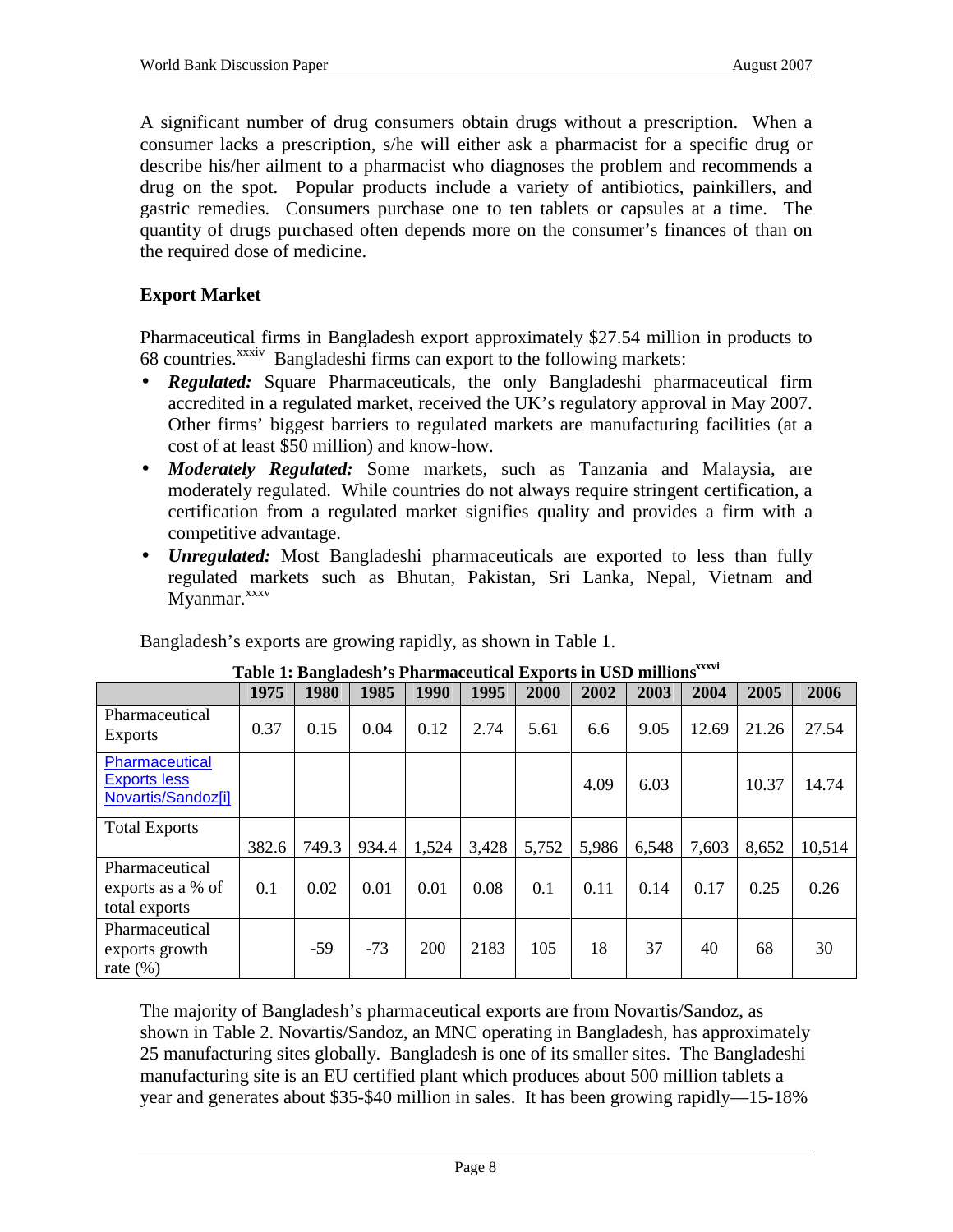per year—and is responsible for a significant portion of Bangladesh's pharmaceutical export growth. It imports APIs, acquires packaging domestically, and manufactures final formulations in Bangladesh for export (\$12 million) or for sale to the domestic market  $($23-$28 million).$ <sup>xxxvii</sup>

Exporting a pharmaceutical product is challenging. Each country has its own product regulations, registration requirements, language requirements, cultural preferences, national packaging requirements, and industry protection mechanisms. Sales on the global market are quite competitive with firms from around the world vying for business. Furthermore, initiating exports requires a significant investment in money, time and paperwork to register the product in the target country. As generic products are branded in less regulated markets, pharmaceutical firms also need to make significant investments in sales and marketing to create product demand. All these investments are made without a guarantee of future sales.

| Company                        | <b>Export (USD)</b> | <b>Year of Export</b>     |
|--------------------------------|---------------------|---------------------------|
| Novartis / Sandoz              | 12,820,162          | 2004-2005                 |
| <b>Beximco Pharmaceuticals</b> | 1,400,000           | 2004                      |
| <b>Square Pharmaceuticals</b>  | 1,200,000           | 2004                      |
| <b>Jams Pharmaceuticals</b>    | 633,721             | 2000-2004                 |
| <b>Jayson Pharmaceuticals</b>  | 626,546             | 2004                      |
| The Acme Laboratory Co         | 600,000             | 2004                      |
| <b>Eskayef Bangladesh</b>      | 331,876             | 2004                      |
| Aristopharma                   | 305,648             | July $2004 -$ June $2005$ |
| Renata                         | 281,788             | 2004                      |
| Navana Pharmaceuticals         | 240,175             | Sept 2003 – June 2005     |
| Aventis                        | 223,999             | 2004                      |
| ACI                            | 156,392             | 2004                      |
| <b>Essential Drug Co</b>       | 124,687             | 2004                      |
| <b>Globe Pharmaceuticals</b>   | 68,410              | 2005-2006                 |
| <b>Opsonin Pharmaceuticals</b> | 34,109              | 2004                      |

Table 2: Recent Exports by Some Bangladeshi Pharmaceutical Firms<sup>xxxviii</sup>

Most pharmaceutical firms are family owned. While many have the capacity to export, some do not have the in-house expertise.<sup>xxxix</sup> As a result, approximately only sixteen firms export products. There are no "majority exporters," e.g., companies that sell more than 50% of their output in export markets. $x_i$  Beximco, for example, is one of the leading exporters. Its 2005 exports were \$1.3 million or 2.7% of total sales.<sup>xli</sup> (see profile in Box 1). However, many companies initiated the process of product registration in international markets only in the last two to three years.<sup>xlii</sup> The export situation is evolving. For example, Square Pharmaceuticals increased exports by 34% from 2004-05 to 2005-06.

#### **Box 1: Case Study Beximco**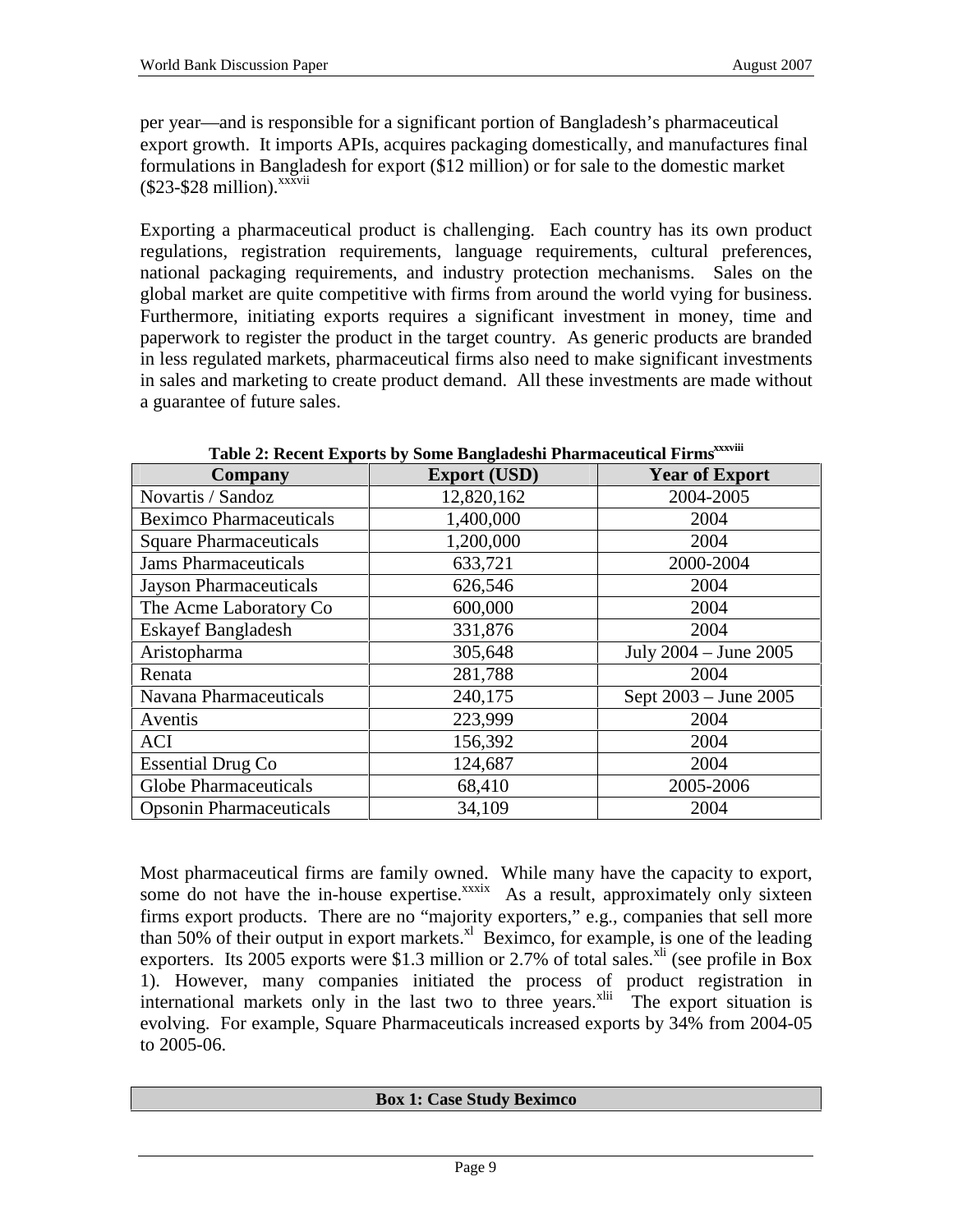Beximco is one of Bangladesh's largest pharmaceutical exporters. It began exporting to Russia in 1992. Learning how to register products in foreign markets was a challenging experience for Beximco, but it proved profitable. Export profits were 37% higher than from domestic sales. After Russia, Beximco expanded to other markets.<sup>45</sup> It is currently registered to export to 23 countries: Botswana, Cambodia, Georgia, Ghana, Hong Kong (China), Kenya, Iran, Malaysia, Mozambique, Myanmar, Nepal, Pakistan, The Philippines, Russia, Somalia, Singapore, South Korea, Sri Lanka, Taiwan, Ukraine, Vietnam, and Yemen.<sup>46</sup> In the early 2000s, Beximco started to upgrade its facilities to obtain export certification to more regulated markets.

Bangladeshi firms that export are 9-10% more productive than non-exporting firms, according to a recent World Bank study. Some possible reasons for this advantage may be due to:

- 1. Technological lessons learned from foreign buyers.
- 2. Exporters improved their own technological capabilities to exploit profitable opportunities in export markets. For example, exporters need to adopt stringent technical standards to satisfy more sophisticated consumers, and/or they are under more pressure to fill orders in a timely fashion and to ensure product quality for export markets which are more competitive than domestic market.
- 3. Better firms self-selected to enter export markets rather than the effects of exporting necessarily improving the firms.

The pharmaceutical industry in Bangladesh has been aggressively investing in infrastructure. An analysis of capital stock growth rates reveal that firms over invested in the 1990s and then slowed their investments from 1999 to 2002. Over this period, increased capacity utilization rates imply that firms were more intensively using their existing machines instead of purchasing new ones. $x^{\text{1}}$  From 2002 onwards, firms invested approximately \$250 million—most likely to upgrade their facilities to obtain international export certifications. The top ten firms accounted for 70% of the investments.<sup>xliv</sup>

Firms have several potential sources for new investment capital. In 2004, 35% of new pharmaceutical investment financing came from the sale of stock (twelve firms are listed in the stock exchanges in Dhaka and Chittagong); 33% came from domestic commercial banks; 14% was from the firm's own internally retained earnings; and 2.5% was from international commercial banks.<sup>xlv</sup> Incepta, profiled in Box 2, has primarily used retained earnings for its impressive growth. The International Finance Corporation (IFC), the private sector arm of the World Bank, identified a "financing bottleneck" in mid-size, life-sciences companies to invest in innovation. The IFC has not as yet made an investment in the Bangladeshi pharmaceutical sector.<sup>xlvi</sup>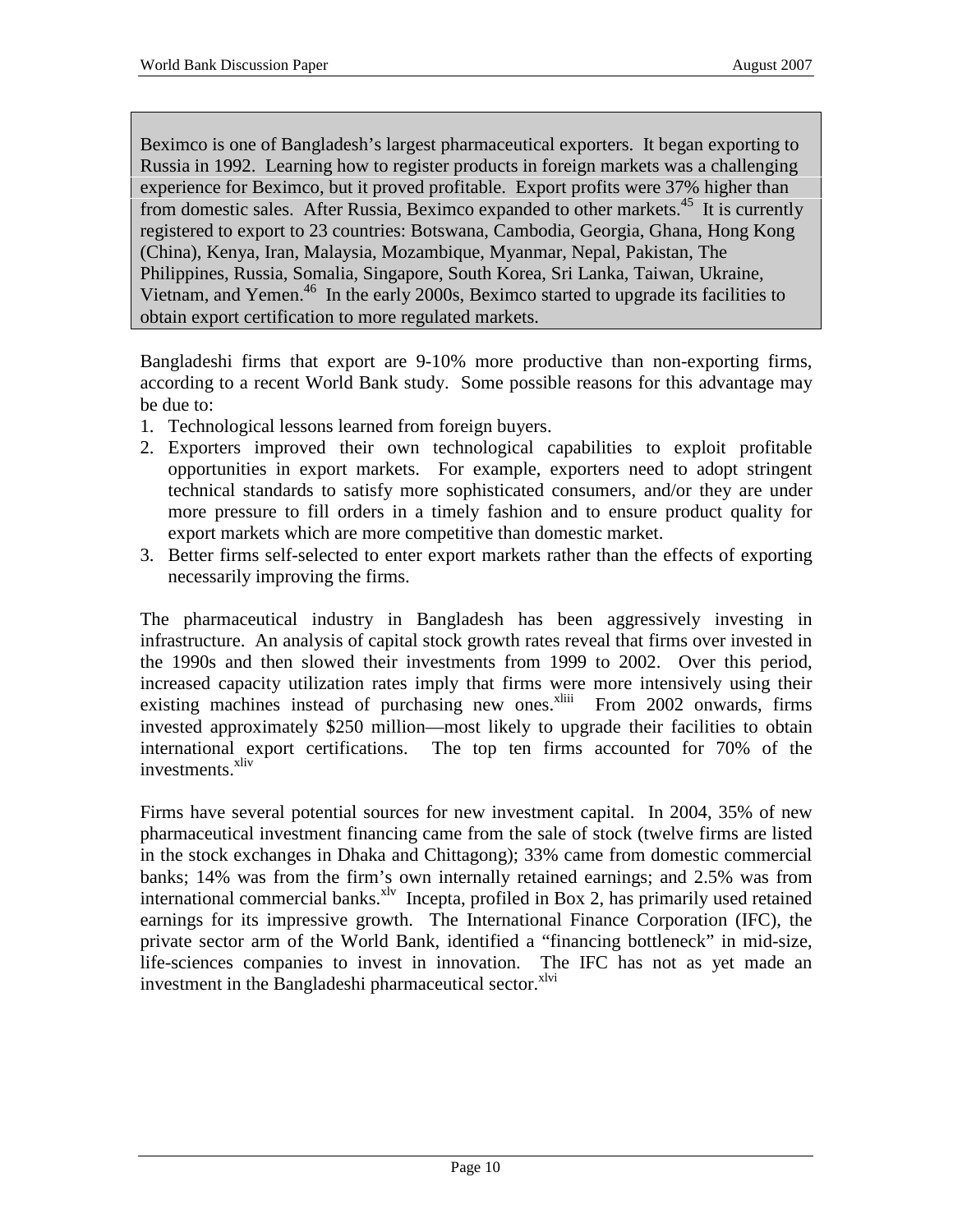#### **Box 2: Case Study of Incepta**

Incepta was founded in 1999. It wants to position itself as a research-based dosage form manufacturing firm with a global presence. It currently focuses on more technologically advanced products such as sustained-release tablets, quick mouth dissolving tablets, barrier-coated delayed-release tablets, etc. Incepta is interested in adding API production and reverse engineering capabilities to its business.

Incepta has grown rapidly. Within five years of its establishment, it became the third largest Bangladeshi pharmaceutical firm. By 2004, Incepta's turnover stood at 1.2 billion Taka and a product portfolio of 125 brands and almost 1,500 employees. A young and entrepreneurial management team, which gained its experience in international, regulated markets such as Europe and the United States, is credited with much of its success. To fund this growth, Incepta did not use bank financing, except for a small amount during the first two years. The start-up team initially capitalized from family and friends and has funded expansion through annual earnings.<sup>52</sup>

Bangladeshi pharmaceutical firms need to make significant investments to meet international manufacturing standards. Typical capital improvements to raise existing Bangladeshi pharmaceutical facilities to international standards include the following:

- *Heating, ventilation and air-conditioning (HVAC) systems to ensure no crosscontamination.* Most Bangladeshi firms use bag-filters (97% efficiency), whereas many international standards require hepa filters (98-99% efficiency). To install these, a facility would have to shut down for approximately six months.
- *Warehouse.* International standards dictate that warehouses must maintain the environmental standards stated on the product insert. If the insert indicates that the item must be stored "at less than 25 degrees Celsius," the warehouse must also maintain the required temperature. Bangladesh's warehouses are not air-conditioned and temperatures from May through July can reach 30 degrees Celsius, and higher.
- *Validation documentation.* While the Government of Bangladesh does not require validation documentation, international certifications demand extensive documentation of procedures. The cleaning validation is the most important and challenging validation to achieve. It documents equipment and factory cleaning procedures before changing the drug being produced on the production line to prevent any cross-contamination.

Building a new facility may be easier than attempting to upgrade an existing facility to meet GMP or other international standards. To build a new high-quality facility requires at least \$50 million, two years, and available land. In 2000, for example, Square Pharmaceuticals spent \$50 million on its new plant designed to meet UK certification, which they received in May 2007. (It took three years to complete the regulatory certification process.) To construct this plant, Square hired a British firm to design the plans, and then a 250-member team from Thailand worked onsite to interpret the plans and build the appropriate facilities. Skilled workers were imported because these skills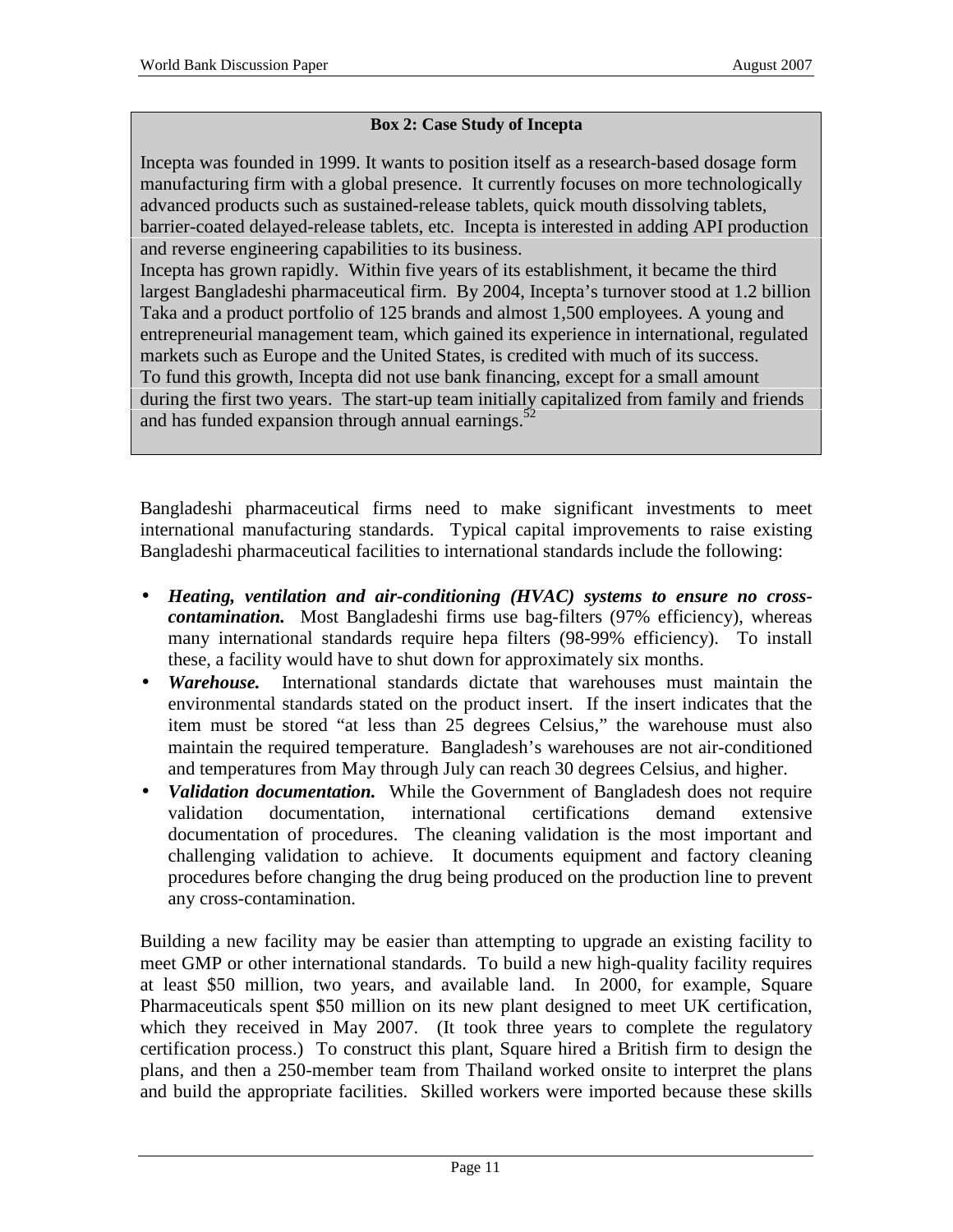did not exist in Bangladesh. Building an equivalent plant would be much more expensive today due to the Taka's decreasing value.<sup>xlvii</sup> Beximco recently invested \$65 million in a new plant to pass GMP and US certification, but it has yet to start the registration process.<sup>xlviii</sup>

#### **Partnerships with Global Firms**

MNCs can operate in a country in multiple ways, including foreign direct investment (FDI), contract manufacturing, joint ventures and strategic partnerships or licensing. Each arrangement varies in terms of which partner contributes more resources and technical knowledge, which partner assumes more risk, and which partner accrues more benefits and profits.

Due to cost pressures, MNCs increasingly seek to manufacture pharmaceuticals in developing countries. Pharmaceutical contract manufacturing and research services is a large and growing business. Worldwide revenues totaled \$100 billion in 2004. With a predicted average annual growth rate of 10.8%, revenues are estimated to reach \$168 billion by  $2009$ .  $x$ lix

Contract manufacturing is a good business opportunity for Bangladeshi firms, and if well done, it can enable technology transfers to domestic firms. As a result, they can acquire world-class experience in finished dosage manufacturing, APIs or other aspects of pharmaceutical manufacturing. Square Pharmaceuticals, one of Bangladesh's largest pharmaceutical firms, attributes much of its success to what it learned by working with an MNC. Its experience is detailed in Box 3.

#### **Box 3: Case Study of Square Pharmaceuticals**

Square was founded by Chairman Samson Chowdhury and three friends in 1958. Today, Square is the largest Bangladeshi pharmaceutical firm with net revenues of 6.09 billion Taka (86.6 million USD) and profits of 1.17 billion Taka (16.6 million USD).<sup>57</sup> In 1974, Square entered into a third party licensing agreement with Jansen Pharmaceuticals (a subsidiary of Johnson & Johnson) to manufacture and sell five Jansen patented products in Bangladesh. Square was presented with a business opportunity that significantly changed it. With Jansen's name on the product as well as Square's, Jansen had a vested interest to ensure product quality. Jansen therefore trained the local staff and Square sent staff to Belgium for more training with Jansen. The collaboration also exposed Square to international standards of quality manufacturing. The relationship had a profound affect on Square's executives and how they approached business. Chairman Chowdhury attributes much of Square Pharmaceuticals' success to this initial licensing arrangement. The arrangement ended in 1982 with the new Drug Control Ordinance that prohibited this type of arrangement.<sup>58</sup>

Bangladeshi pharmaceutical firms can make several types of contract manufacturing arrangements with MNCs, including: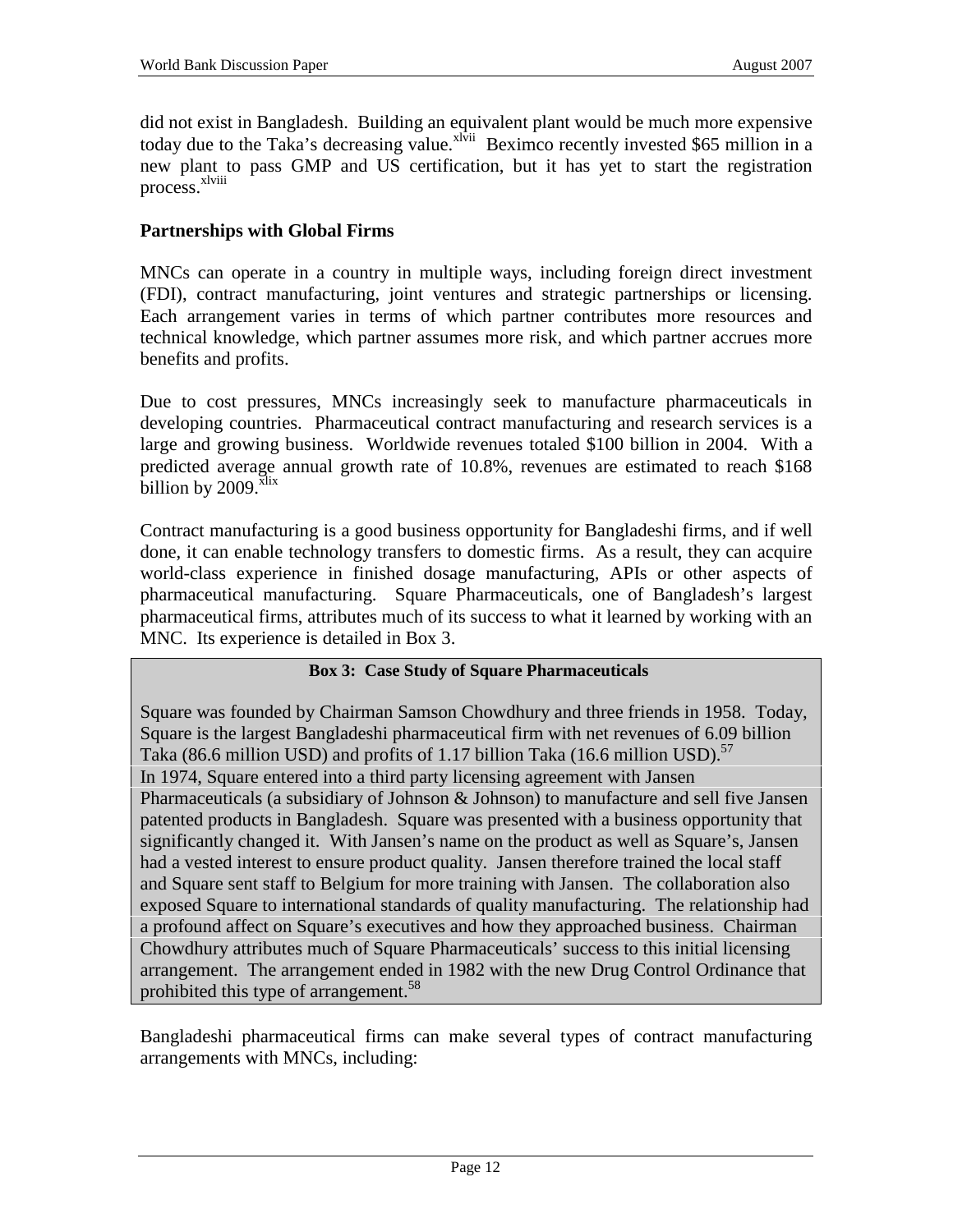- *Contract manufacturing with the product intended for export to a regulated market.* The current National Drug Policy (NDP) permits this. Contract manufacturing for export is a significant financial opportunity, but challenging. The domestic pharmaceutical firm must have a facility accredited by a regulated market. To date, Square Pharmaceuticals is the only such Bangladeshi firm with a qualified facility. It is currently initiating a contract manufacturing arrangement with a British firm.
- *Contract manufacturing with the product intended for the domestic market.* The Drug Control Ordinance (DCO) prohibits foreign firms from selling products in Bangladesh unless they have a manufacturing presence in the country. Thus, Bangladeshi firms can only contract manufacture for domestic distribution with MNCs that already have a presence in Bangladesh. An example of this arrangement is Beximco contract manufactures Ventolin (an inhaler) for GlaxoSmithKline.<sup>lii</sup>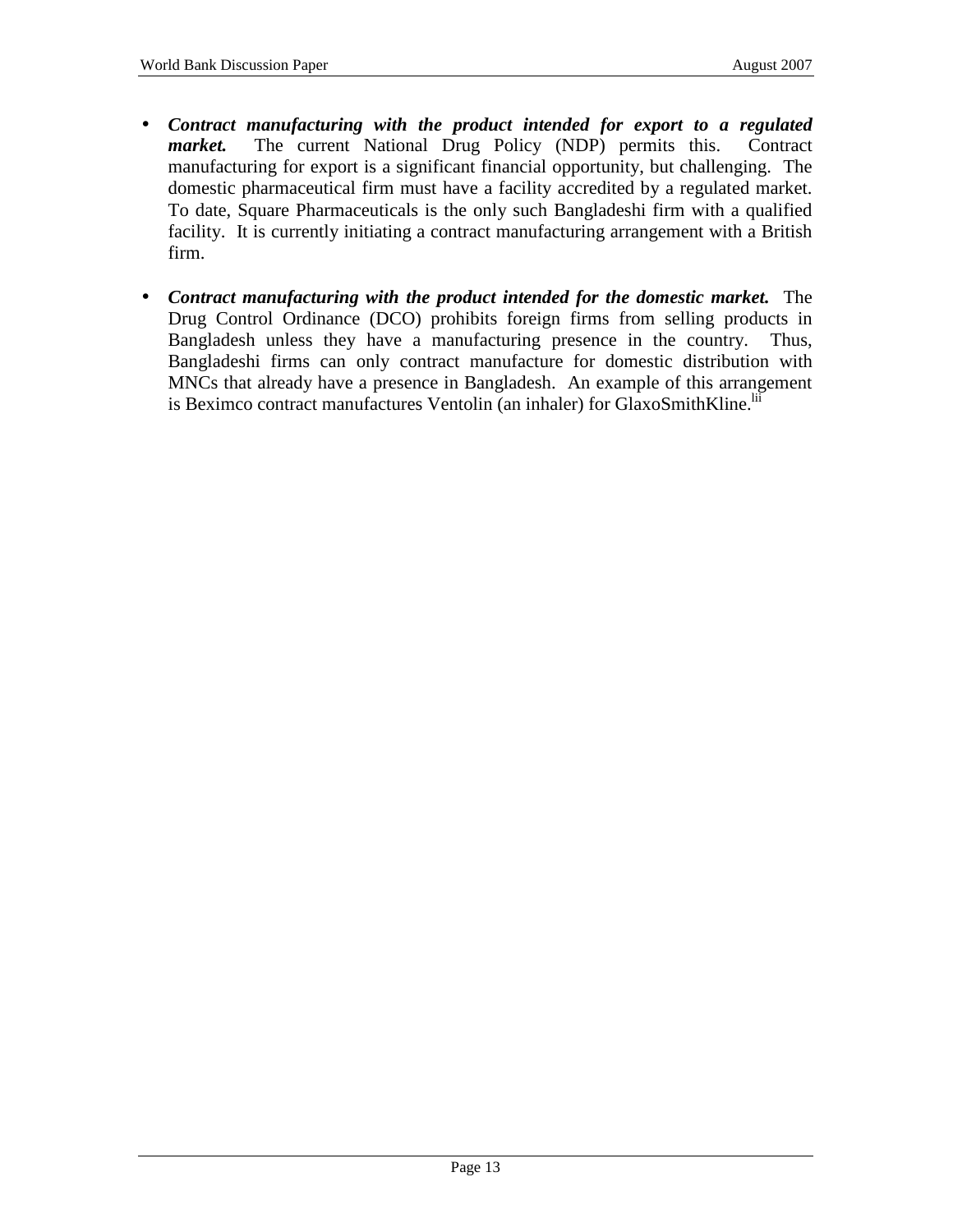# **TRIPS and Bangladesh**

### **The WTO and TRIPS**

The WTO's Agreement on Trade Related Aspects of Intellectual Property Rights (TRIPS) requires all signatories to legislate twenty-year patent protection for pharmaceutical products into their domestic law. TRIPS is not a uniform international law, but a framework for intellectual property protection with minimum agreed standards. While signatory countries must meet its requirements through legislation, TRIPS provides significant flexibility.

The following transition periods were established for TRIPS compliance:

- 1. *January 2000.* Developing countries with patent protection had to bring their patent law into compliance with TRIPS' standards (Article 65.2). Countries without patent protection had to create a "mailbox" to receive patent applications. During this period, the country would then receive the "mailbox application" for products previously patented in another country must grant exclusive marketing rights during this transitional period (Article 70.8 and 70.9). Thirteen countries notified the WTO that they were using this transition period. But a number of them implemented full TRIPS' patent protection before the 2005 deadline to do so. In 2003, six members were still using the transition period: Cuba, Egypt, India, Pakistan, Qatar and the United Arab Emirates.<sup>liii</sup>
- 2. *January 2005.* As of this date, all WTO countries, except the 49 least-developed countries (LDCs), had to ensure that their national laws fully conformed to the TRIPS' provisions. If a pharmaceutical product was in the mailbox program, the country must continue to grant exclusive marketing rights to that product. Although January 2005 marked a landmark in intellectual property protection for the pharmaceutical industry, TRIPS' full effects will be phased in over time due to:
	- Natural product migration. As new patented drugs are developed, they will gradually tend to replace older generic drugs.
	- Countries processing their mailboxes. Although no official figures are available, Médecins Sans Frontières estimates that India received over 9,000 mailbox applications.<sup>liv</sup> But to date, India has granted only one patent to Hoffman La Roche for its hepatitis C therapy, Peginterferon Alfa-2A.
	- "Grandfather clauses." India's Patent Act does provide protection for existing generic manufacturers in the form of "automatic compulsory licenses" or "prior use rights." Generic versions of patented medicine can continue to be manufactured in India provided that: (1) the generic manufacturer was producing and marketing the product prior to January 1, 2005; (2) the generic manufacturer made significant investment in the production and marketing for the product; and, (3) a reasonable royalty is paid to the patent holder.
- 3. *January 2016.* The 49 LDCs are not obligated to legislate patent rights for pharmaceutical products until 2016. (The United Nations defines a LDC based on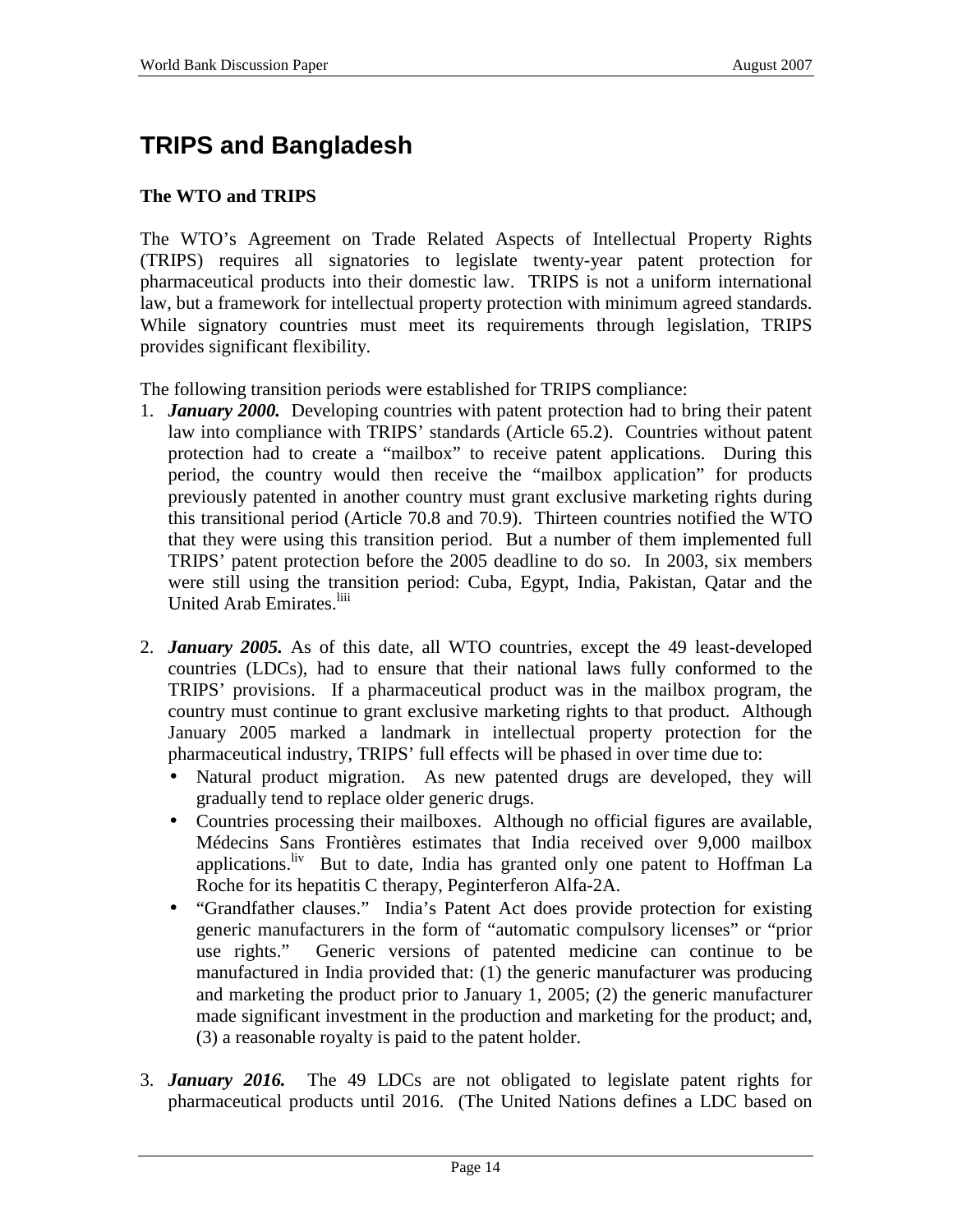criteria of low-income, human resource weakness and economic vulnerability.) LDCs are not required to participate in the mailbox program or give exclusive marketing rights for any drugs during the period that patent protection is not provided. Therefore, until 2016, LDCs need not provide any patent protection, or they may choose to provide less patent protection than required by TRIPS or patent protection equal to or greater than TRIPS requires. Many LDCs have implemented full TRIPS patent protection or expanded TRIPS-plus patent protection in advance of the 2016 deadline (which may possibly be extended).

TRIPS significantly changed the international pharmaceutical world. Before the TRIPS negotiations began, more than 50 countries did not grant pharmaceutical product patent protection at all and some also excluded process patents.<sup>lv</sup> In general, when countries are building their pharmaceutical industry, local firms benefit from a loose patent environment. Once the industry advances and local firms start producing innovative new drugs, the interests of the country's domestic firms are served by having patent protection in place.

Implementing TRIPS presents a challenge for many developing countries. They may lack the technical expertise required to implement TRIPS, or bilateral and other pressures may be imposed to prevent a country from using TRIPS' flexibility and the country may instead adopt TRIPS-plus standards. Other issues regarding TRIPS' implementation involve voluntary licensing by MNCs, which may sometimes provide an attractive alternative to pursuing a compulsory license, when existing conditions cause difficulty in regulating anti-competitive practices, abuse of intellectual property rights, and problems assessing pricing and patent status information. The US government spent \$1.5 billion to maintain its patent office in  $2006$ ,  $\frac{1}{10}$  an enormous sum that few other countries can afford. Furthermore, much of the international assistance for TRIPS' implementation has been focused on enforcing patent-holders rights instead of assisting countries in taking advantage of the flexibilities TRIPS offers.<sup>lvii</sup>

### **TRIPS' Implications for Bangladesh**

Until 2016, TRIPS provides Bangladesh with domestic, patent-free production rights and limited exporting advantages. Bangladesh imports approximately 80% of its APIs for domestic production, 20-25% of which are patented. These API costs will most likely rise as TRIPS phases in.

Bangladesh enjoys some export advantages from TRIPS. But these advantages are somewhat offset by the pace and competitiveness of the Indian and Chinese generic markets. In both markets, companies can produce drugs at highly competitive pricing even with higher costs associated with buying patented APIs or paying royalties. Bangladesh will have to rely on the standard business practices of producing the highest quality product at the lowest price to compete on the international market. Until 2016, however, Bangladesh has the following export advantages under TRIPS: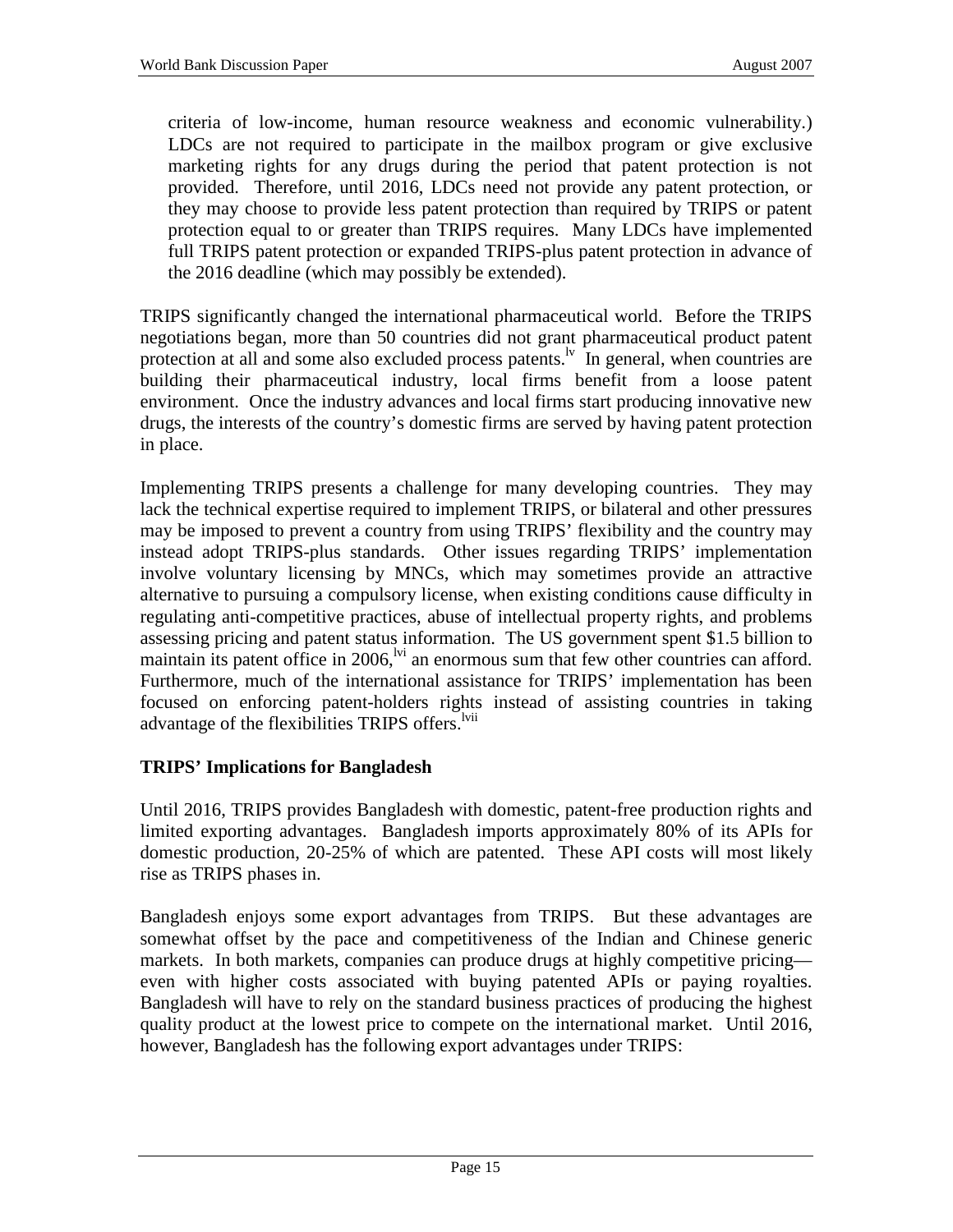- 1. *Export to any country if the drug is not under patent.* Any firm in any country can benefit from this stipulation. For example, most drugs on WHO's Model List of Essential Drugs are not patented, as affordability is one of the criteria used in designating medicines as "essential."
- 2. *Export to another LDC or non-WTO country that has not implemented product patent protection.* It seems that most LDCs have instituted patent protection. Only two African LDCs have not provided for TRIPS-compliant intellectual property protection, one of which was not yet a WTO member, according to a 2001 Intellectual Property Rights (IPR) Commission study. In Asia, Myanmar, which is engaged in the WTO accession process, is perhaps the only country that has not yet put in place a patent protection regime.<sup>lviii</sup> TRIPS' Article 65.5 states that any country using the transitional flexibility period shall not change its laws to result in a lesser degree of consistency with TRIPS. However, Bangladeshi firms are exporting generic versions of patented drugs to many LDCs without a problem.<sup>lix</sup>
- 3. *Export to a country where the patent holder has not filed for patent protection for the drug.* Companies do not file drug patents in all countries, particularly where sales and profit prospects are low or there is no meaningful judicial patent protection. These gaps in patent coverage can be exploited.
- 4. *Export to a country that has issued a compulsory drug license and awarded the production contract to Bangladesh.* TRIPS' Article 31 grants governments the right to issue a compulsory license for public health purposes, which occurs when a government overrides a patent and grants another entity the right to produce the patented product. Although Canada, Japan, the United States and the United Kingdom have all issued domestic compulsory pharmaceutical licenses, very few developing countries have done so. The expense and time of litigation with developed countries can act as a deterrent. Governments must also balance fully exploiting TRIPS flexibilities while maintaining good relations with MNCs, which often use domestic firms for outsourcing or manufacturing.<sup>1x</sup> Thailand, for example, is at the center of an international legal dispute for issuing a compulsory license in November 2006 for Merck's Efavirenz, an HIV/AIDS drug. The case is being closely watched around the world. <sup>1xi</sup>

The December 6, 2005 WTO decision gives countries without adequate manufacturing capacity the right to import the drug for which it issues a compulsory license. Thirty-three countries have declared they will not use TRIPS flexibility to import and eleven countries announced they would use it only in a national emergency.<sup>lxii</sup>

Before 2005, many countries could fulfill a compulsory license importation request because many were manufacturing patented drugs off patent. As of 2005, Bangladesh will be one of the few countries in the world where firms are legally producing newly patented drugs off patent whereas India and China, the world's largest suppliers of generic drugs, will no longer be able to engage in this practice for any drug patented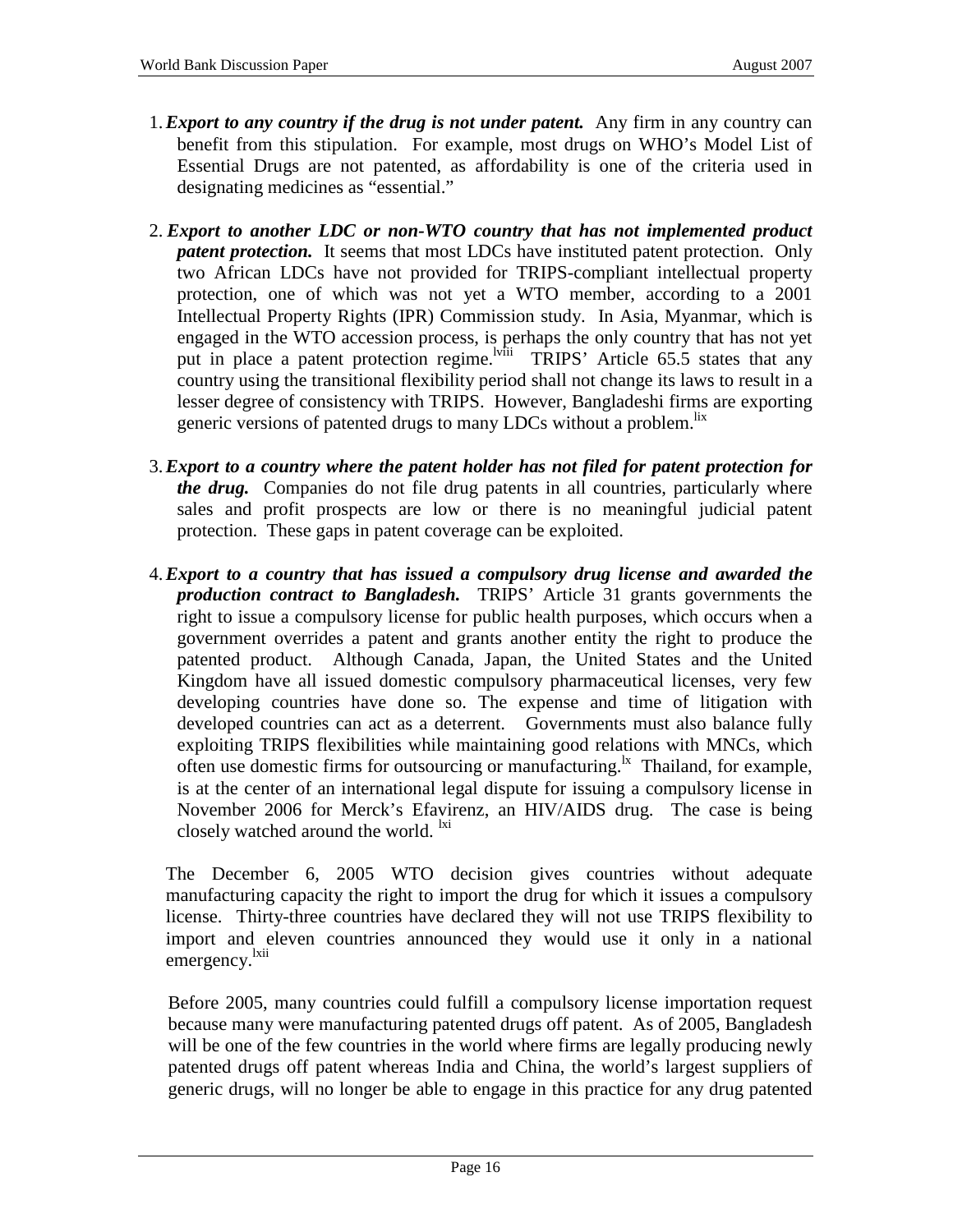after 2005. Because firms require two to three years to reverse engineer and start producing a specific drug of quality, if any country issues an import request for a compulsory license for any drug patented after 2005, Bangladesh will have an advantage if it is already manufacturing the drug domestically. However, TRIPS has clearly stated that export for compulsory licensing is intended for health policy not industrial policy.

#### **Bangladesh Patent Law**

Bangladesh's patent law is based on the Patent and Designs Act of 1911 and the Patents and Designs Rules of 1933. The law grants both process and product patent rights for pharmaceutical products. The Patent Office has issued approximately 40 drug formula patents. It issues approximately 300 patents in total per year, 90% of which are held by MNCs. <sup>1xiii</sup>

The patent law in Bangladesh is inconsistent with TRIPS in many ways, the most basic of which is Bangladesh is not required to enact patent legislation of any kind until 2016. The Department of Patent, Designs and Trademarks, within the Ministry of Industries, is preparing a Draft Patent Act since 2006. This draft law, written with the assistance of the World Intellectual Property Organization (WIPO), excludes pharmaceutical patents and includes the Bolar Provision<sup>lxiv</sup> and parallel importation.<sup>lxv</sup> The current 1911 law already provides a process for compulsory licenses but the option has never been used.<sup>Lxvi</sup> The current compulsory license legislation is extremely cumbersome; a verdict must be obtained from the appellate court, which is a challenge. UNDP's 2001 Human Development Report recommends a streamlined and procedural approach to compulsory licenses.

A recent Dutch study (we were provided with a draft copy) of Bangladeshi patent law concluded that the current draft law still needs work. The study also concluded that it is not likely to be passed by the current government in the foreseeable future. Thus, the study recommends implementing minor legislation declaring TRIPS to be applicable in Bangladesh.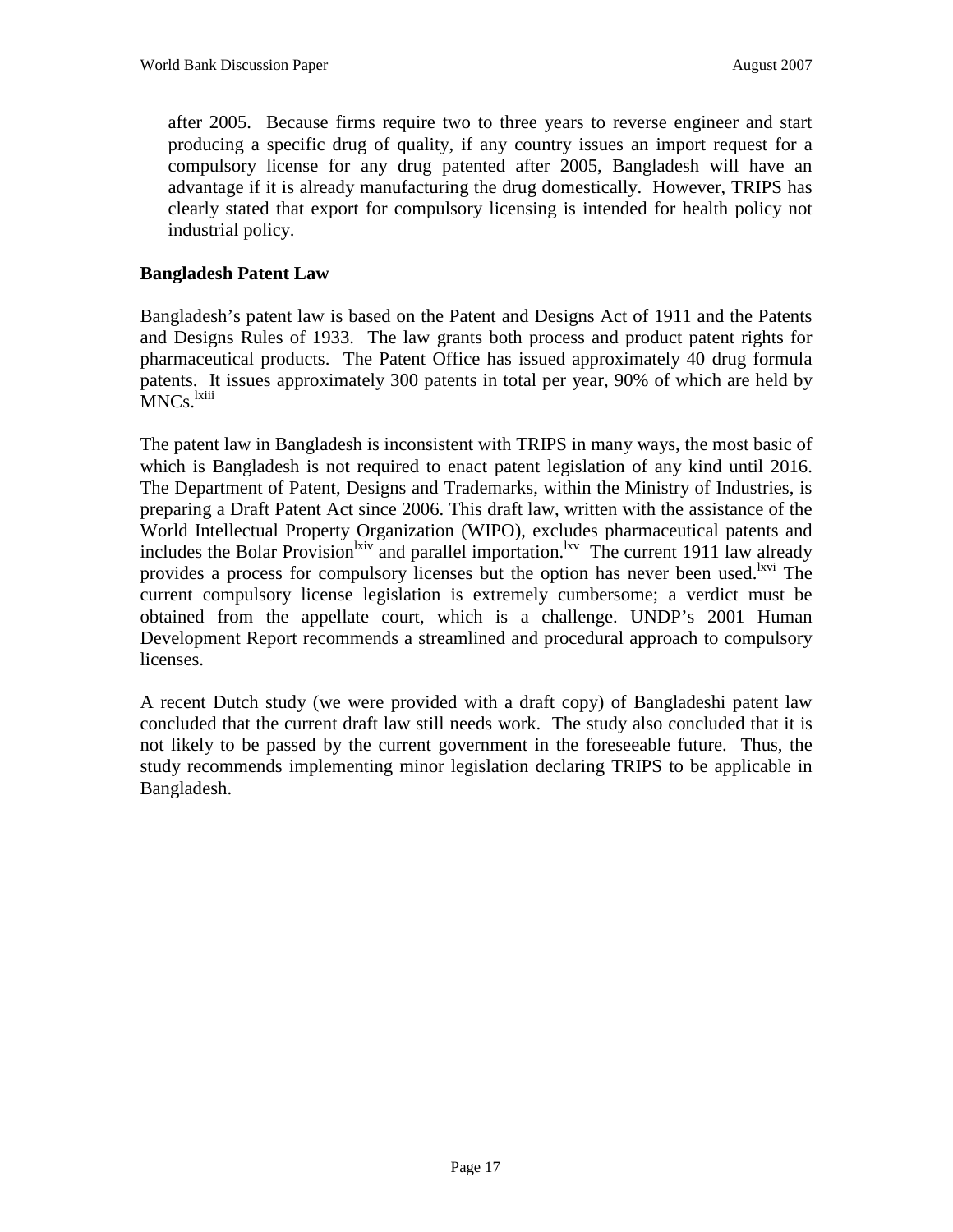# **Benchmarking the competitiveness of Bangladesh's pharmaceutical sector**

The ability of Bangladeshi firms to compete on the global market is uncertain. Overall, Indian and Chinese companies are ahead of Bangladesh in such areas as technological and management skills, scale and backward and forward linkages. Box 4 highlights some lessons learned from India and China. More information on these two countries can be found in Appendix 3.

#### **Box 4: Lessons Learned from India and China**

- 1. Scale matters. When firms produce for a large population, they invest in scale manufacturing facilities which can produce drugs at a lower cost.
- 2. Backward integration into solvents and other starting materials has a significant impact on final cost.
- 3. Access to talent matters. India has strong ties with the US and Europe for training PhDs; whereas in China the government finances universities and R&D.
- 4. The government can set regulations to stimulate an industry to grow in a given direction.
- 5. Government intervention in the pharmaceutical sector can lead to private sector firms making desired changes.

Bangladesh's pharmaceutical industry will find it difficult to compete with China or India, but its successes will be product and niche dependent. Bangladeshi firms are unlikely to excel in petroleum-based pharmaceuticals because China has access to lowcost Siberian crude making it very cheap for them to manufacture these products.<sup>lxvii</sup> Other products are heavily dependent on scale and have manufacturers already producing at scale.

#### **A pharmaceutical sector's international competitiveness is determined by four factors: manufacturing costs, workforce, business environment, and market, as shown in**

Figure 2. A preliminary analysis of these four quadrants indicates that Bangladeshi firms have obstacles to overcome to become globally competitive. Some manufacturing costs are less than world averages, but some are higher. The workforce significantly lags global averages and pharmaceuticals are a "brain-intensive industry." The government and regulatory environment do not appear to be conducive to producing the safest, most effective and accessible drugs. Some macro factors favor success while others are less decisive. This does not mean Bangladesh's pharmaceutical sector cannot be successful. Rather, it means that some factors are not working in its favor. To successfully proceed into the global marketplace, industry and government must plan strategically.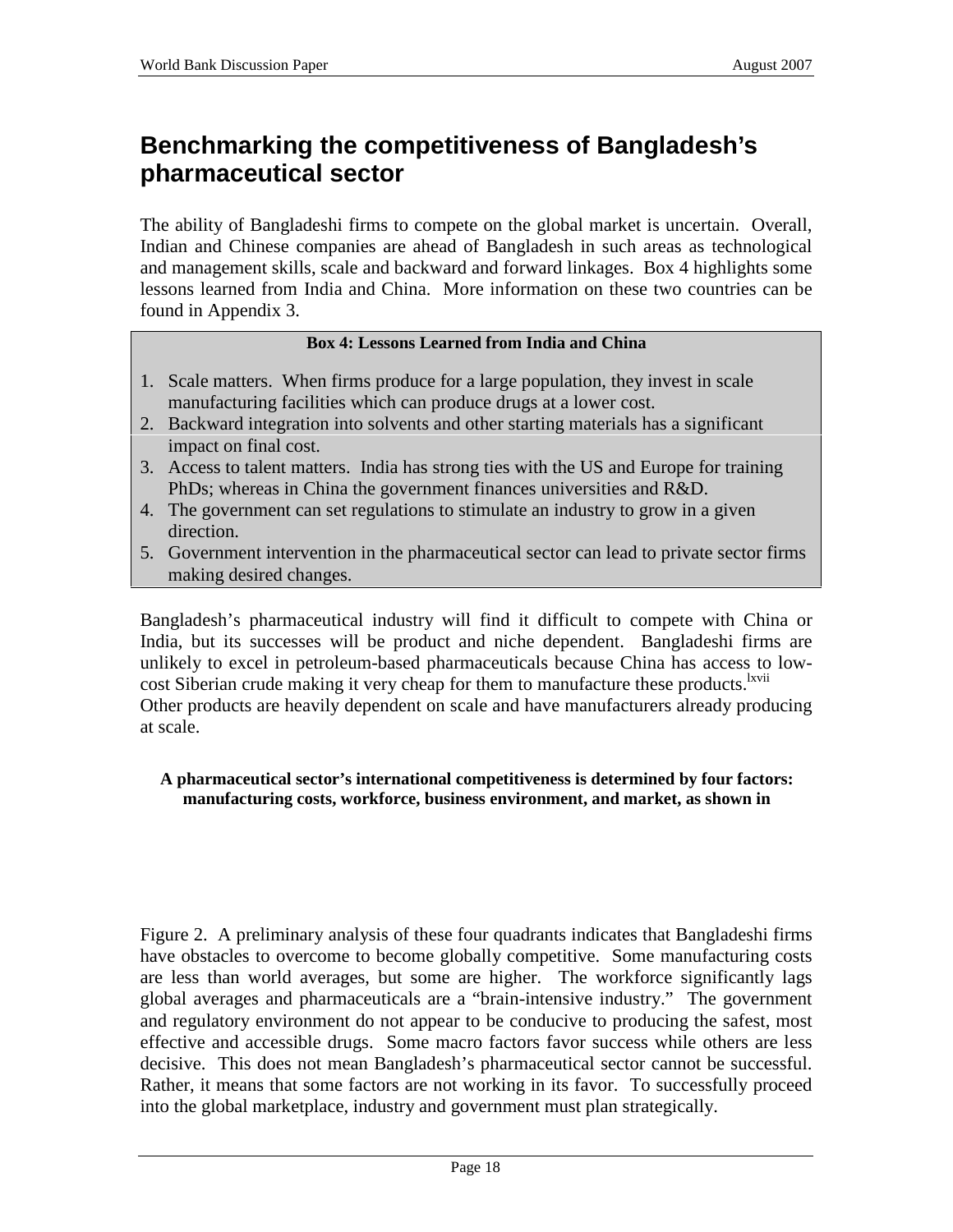| Figure 2: Pharmaceutical manufacturing cost driver |  |
|----------------------------------------------------|--|
|                                                    |  |

| <b>Manufacturing</b> |  |
|----------------------|--|

| <b>Manufacturing</b>                                                                                                                                | <b>Manufacturing Costs</b>                                                                                                                                         | <b>Workforce skills</b>                                                                                                                                                                              | Cost                                                                                                                                         |
|-----------------------------------------------------------------------------------------------------------------------------------------------------|--------------------------------------------------------------------------------------------------------------------------------------------------------------------|------------------------------------------------------------------------------------------------------------------------------------------------------------------------------------------------------|----------------------------------------------------------------------------------------------------------------------------------------------|
| conclusive<br>A<br>manufacturing<br>analysis<br>οf<br>costs,<br>by<br>more<br>a<br>$in$ -                                                           | <b>Raw Materials</b><br>$\bullet$<br>Labor<br>$\bullet$<br>Transportation<br>Capital<br>$\bullet$<br>Energy<br>$\bullet$                                           | Technical<br>$\bullet$<br>Manufacturing<br>Reverse Engineering<br><b>Quality Assurance</b><br>٠<br><b>API</b> Production<br><b>Innovative Research</b><br>$\bullet$                                  | analysis<br>of<br>costs requires an<br>factory<br>gate<br>complemented<br>depth                                                              |
| of<br>examination<br>industry                                                                                                                       | Government &<br><b>Regulatory</b><br><b>Environment</b>                                                                                                            | <b>Macro Factors</b>                                                                                                                                                                                 | existing<br>the<br>structure and its                                                                                                         |
| chain<br>value<br>supply<br>and<br>chains).<br>To<br>internationally,<br>have<br>also<br>to<br>and other trade<br>potential quality<br>differential | Government Policy<br>Regulatory<br>$\bullet$<br>Institutions<br>Tax and Other<br>$\bullet$<br><b>Benefits</b><br>Tariffs and Other<br>$\bullet$<br><b>Barriers</b> | <b>Education Levels</b><br>$\bullet$<br><b>GDP</b><br>$\bullet$<br><b>Population Size</b><br>Manufacturing<br>$\bullet$<br>Competitiveness<br>Pharmaceutical<br>$\bullet$<br><b>Balance of Trade</b> | (including)<br>both<br>distribution<br>benchmark<br>this<br>the study would<br>consider<br>tariffs<br>barriers,<br>differences,<br>packaging |

requirements and impacts of patent protection in different countries. The analysis should also be product-specific and export market-specific. The main cost drivers of this analysis include:

- 1. *Cost of raw materials.* Globally, firms either purchase APIs on the domestic or global market or manufacture them in-house. Bangladesh does not have significant domestic API production capacity, so firms purchase most APIs on the global market. Factors that determine API prices include:
	- *Product differences.* APIs are sold on the global market, but are not quite a commodity. Firms' products vary in sales price and quality. Perceived product quality differences mean APIs cost more from a facility certified for a regulated market than from a facility without the certifications.
	- *Scale.* APIs are more scale-dependent than final formulations, so scale matters. Some very large Indian and Chinese firms are in the API business.
	- *Tariffs.* API tariff costs vary by country. In Bangladesh, tariffs vary from 0% for cardiovascular and life-saving products to 7.5% for vitamins. Thus, Indian and Chinese final formulation firms may have an advantage due to their own domestic API industry.
	- *Transportation.* Transportation both to the port of Dhaka and then to the manufacturing site impact price.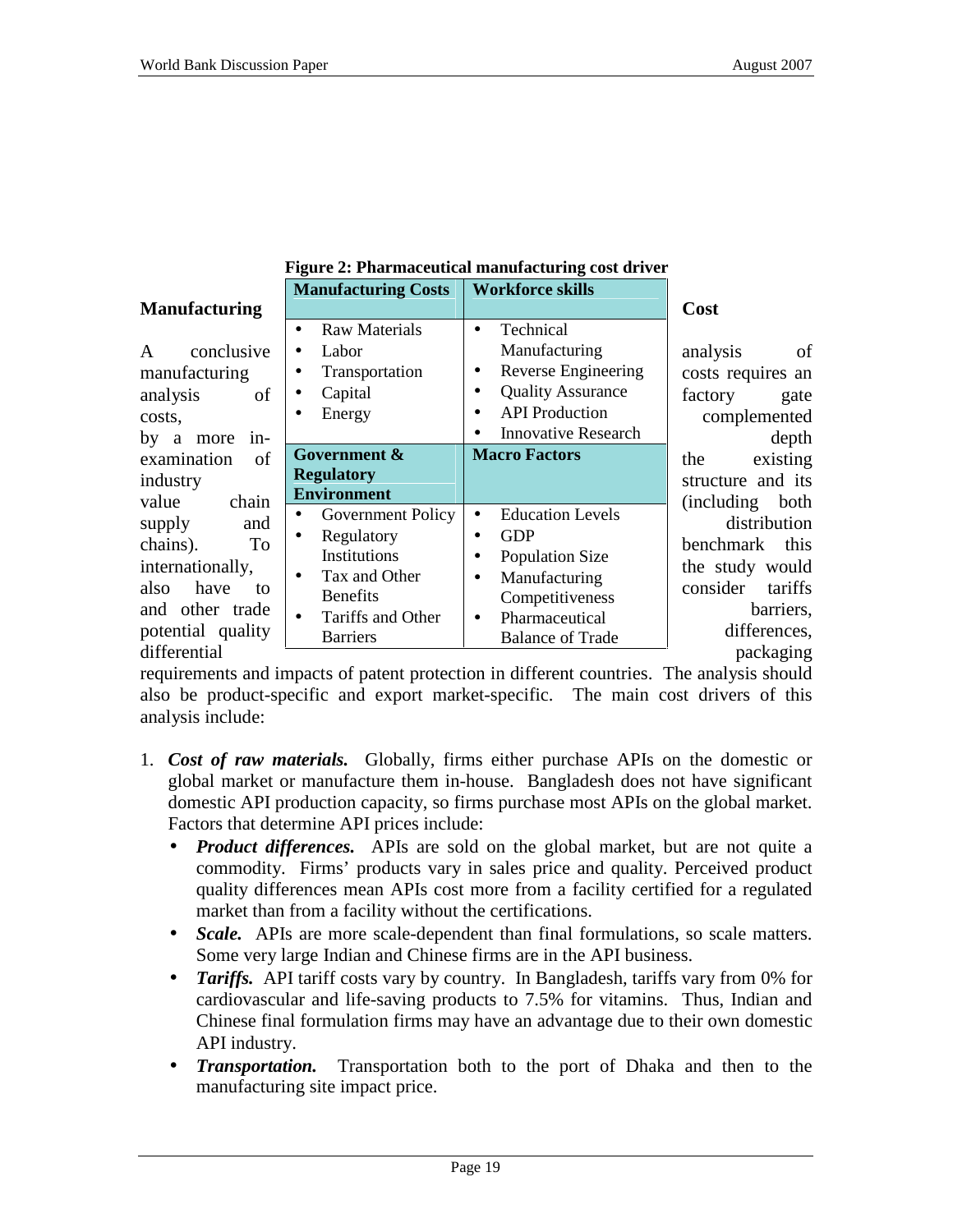Domestic API production in Bangladesh is hampered by the following:

- *Lack of production facilities.* Initial plans exist to develop an API park which should greatly address the industry's infrastructure problem when completed. API production requires expensive water effluent treatment plants and other infrastructure that an API park could provide to firms as a common good. Some firms are still investigating building their own API facilities, mainly because of the slow progress toward establishing the park. Building a functioning API plant will take approximately 18 months after a site is approved.
- *Lack of scientific know-how.* Skills to build and run an API plant would have to be imported because they currently do not exist in the country. In the time required to develop skills locally, firms can use consultants from India or China, for example. In addition, because India and China may be consolidating API production due to phasing in TRIPS, a surplus of these skills in the region may result.
- *Shipping and import costs for the raw solvent are currently too high.* By operating within a network, the Indian pharmaceutical industry has a competitive advantage. All the support industries needed for manufacturing are located onsite in India whereas Bangladeshi firms pay for international transportation for solvents and, unless located at Chittagong, also pay for domestic transportation. Square Pharmaceuticals estimates that domestic transportation would increase raw solvent costs 5-6%, a significant cost in this low-margin, high-volume business.<sup>lxviii</sup> Bangladesh needs to consider how to facilitate cheaper importation of raw solvents or create backward linkages and develop this industry as well.
- 2. *Labor costs.* Labor costs also drive efficiency. Formulation manufacturing costs in the United States are typically \$18,000 per million tablets while in India, they are only \$8,000 per million tablets. Cooney, at MIT, estimates that assuming equivalent scale in factories, labor accounts for approximately 60% of India's cost advantage, packaging for another 20%, and facilities and other costs are the final 20%.<sup>1xix</sup> The Bangladesh Association of Pharmaceutical Industries (BAPI) estimates that Bangladesh's labor costs are approximately 20-30% lower than in India.<sup>lxx</sup> This advantage is diminished, however, because Bangladeshi firms have to import some APIs and reverse engineering talent until these areas are more fully developed domestically.
- 3. *Fixed costs of machines and factories.* Four factors drive this cost.
	- *Scale:* All manufacturing is dependent to one degree or another on scale. Figure 3 shows a generalized scale curve. If a Bangladeshi firm builds capacity at a scale that is too far to the left, for example, all the TRIPS patent exemptions may not be enough to counter its higher manufacturing costs. Square, one of the largest manufacturers in Bangladesh, currently has capacity for 2.1 million tablets per year from three facilities, <sup>1xxii</sup> which is considered small- to mid-size. In comparison, a single tablet press in a major European or US manufacturing facility can produce  $250,000$  tablets an hour.<sup>Ixxiii</sup>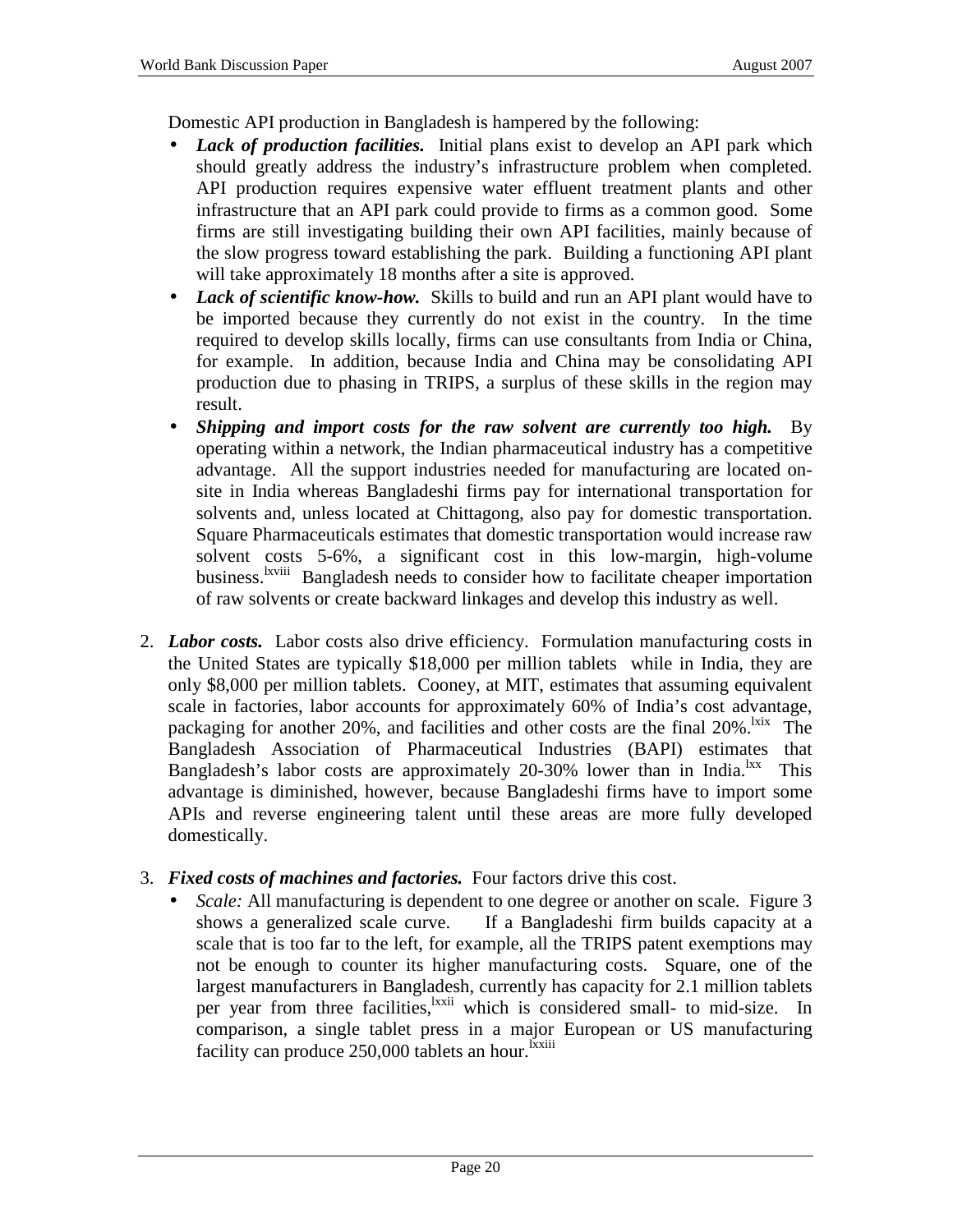

#### **Figure 3: Scale Economy Curves**

- *Plant construction costs:* In the developing world construction costs are lower. Indian plant construction costs are estimated to be less than 30% of US costs.<sup>1xxiv</sup>
- *Equipment cost:* Facilities targeting accreditation in a regulated market need equipment with full quality assurance (QA) functionality, which is usually procured from Europe. Facilities targeting less regulated markets can use less expensive equipment without such features.
- *Land cost:* Land is very expensive in Bangladesh and difficult to procure. While land in rural areas is less expensive and easier to procure, fewer talented staff will want to live there.
- 4. *Power Costs.* Bangladesh's power costs are approximately 2 Taka per KWH for selfgeneration while government costs are 3.5 Taka per KWH in rural areas and 5.5 Taka per KWH in cities.  $\frac{lxx}{l}$  This is less than in India, but more than in China.
- 5. *Tariff, taxes and other trade barriers.* When a country imports a pharmaceutical product from Bangladesh, it can apply a tariff and tax to the product. While tariffs and taxes directly increase the imported drug's price, other trade barriers can indirectly impact the price by creating artificial scarcity which can drive up prices. A WHO study of sixteen drugs in eighteen countries found an average tariff in the range of  $4-10\%$ .  $\frac{lxxvi}{l}$
- 6. *Supply Chain Cost.* A significant portion of a drug's final cost is due to distribution, involving wholesalers, pharmacies, and other middlemen. This report assumes that when Bangladesh exports a drug, its supply chain cost in that country is the same as a domestic manufacturer's. This factor is therefore neutral in determining international competitiveness.

#### **Square and Beximco represent 25% of the domestic market. Their costs in the areas discussed are shown in**

Table 3. The table also indicates whether a cost is standardized globally or not, e.g., labor costs are not globally standardized, whereas equipment costs are more so.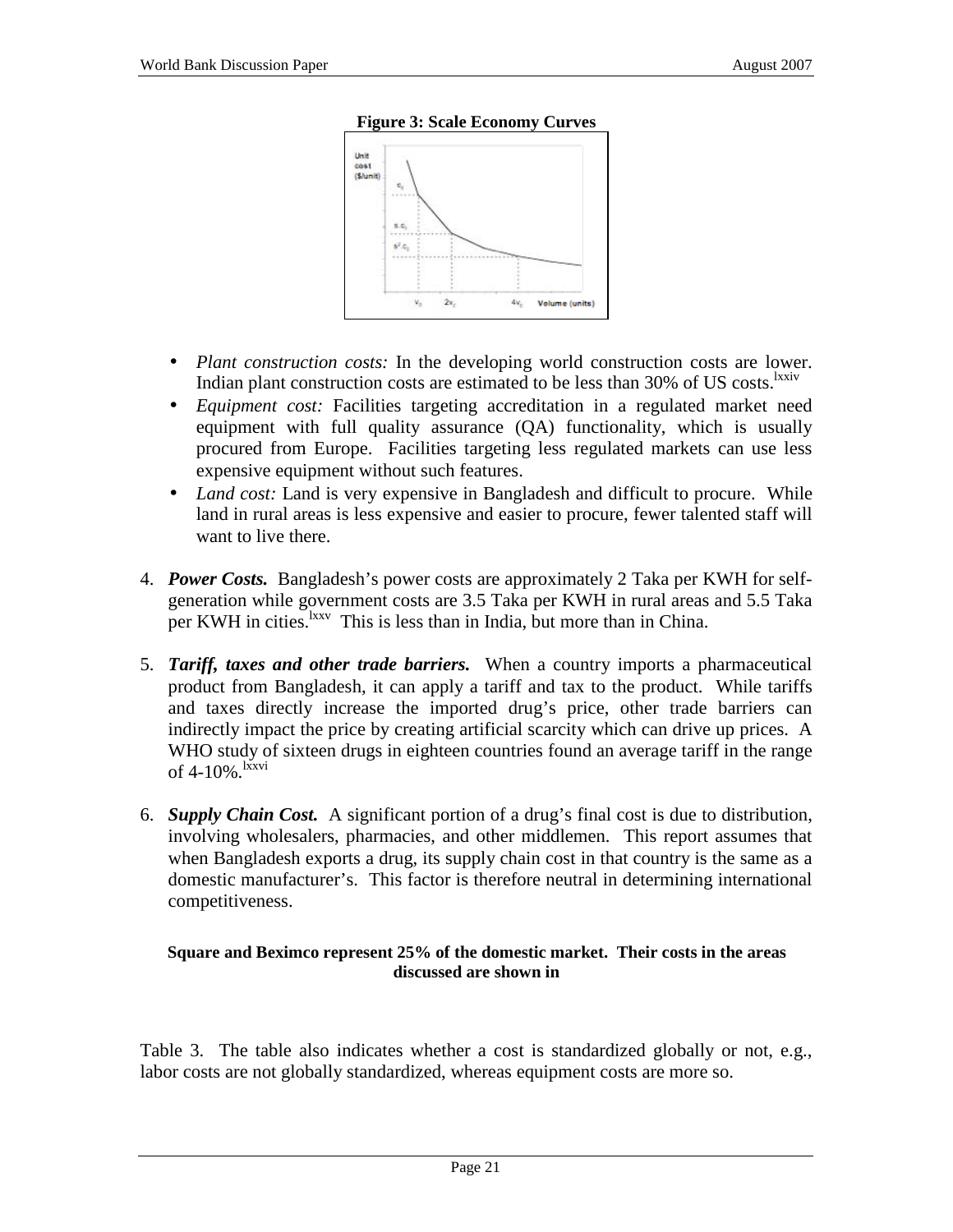| <b>Factor</b>                                          | <b>Square and Beximco Expenditures</b> |                                     | <b>Standard Cost</b> |
|--------------------------------------------------------|----------------------------------------|-------------------------------------|----------------------|
|                                                        | <b>Absolute (Taka)</b>                 | <b>Percent of</b><br><b>Revenue</b> | <b>Globally</b>      |
| Cost of raw materials (APIs,<br>excipients, packaging) | 4.38B                                  | 46.63%                              | Mostly               |
| Labor costs                                            | 743M                                   | 7.8%                                | N <sub>0</sub>       |
| Fixed costs of machines and<br>factories kxviii        | 379M                                   | 4.0%                                | Mostly               |
| Power costs (including water,<br>electricity, and gas) | 92M                                    | 1.0%                                | N <sub>0</sub>       |

| Table 3: Square and Beximco expenditures |
|------------------------------------------|
|------------------------------------------|

#### **Workforce Skills**

Bangladesh has trained pharmacists for quality assurance and skilled engineers for reverse engineering and manufacturing. If Bangladesh wants to produce APIs, its workforce will need to acquire these skills as well. New research and innovation skills, while very important for innovative drugs, are not a realistic short-term goal as Bangladeshi pharmaceutical firms target mainly lower-end branded generics. However, if Bangladesh wants to develop capacities to manufacture innovative products in the long-term, it needs to start investing now. Bangladesh's current educational and institutional infrastructure to build such skills is weak.

• *University Enrollment.* Tertiary education levels are low, as shown in Table 4. The universities adequately train pharmacists for quality assurance and quality control activities, but they are not prepared to train students with the skills necessary for APIs. Laboratory facilities for biotechnology are inadequate to produce results required by industry.

| Country   | <b>Bangladesh</b> | таріс ты бітор іліі оннісіг імпортії рексесе соціптер<br>India | China | <b>Global Average</b> |
|-----------|-------------------|----------------------------------------------------------------|-------|-----------------------|
| Secondary | 51.3%             | 53.5%                                                          | 72.5% | 61.4%                 |
| Tertiary  | 6.5%              | 1.8%                                                           | 19.1% | 18.6%                 |

**Table 4: Gross Enrollment Ratios in Selected Countrieslxxix**

- *Industry Investment*. The pharmaceutical industry in Bangladesh currently invests about 1% in R&D—about the same as the agro-processing and textile firms invest in Bangladesh. This is a low percentage for pharmaceutical  $R&D$ <sup>lxxx</sup>
- *Government Participation.* University and government research is currently underfunded. The government allots 12 crore Taka (US\$1.73 million) for public sector research.<sup>lxxxi</sup>

### **Government and Regulatory Environment**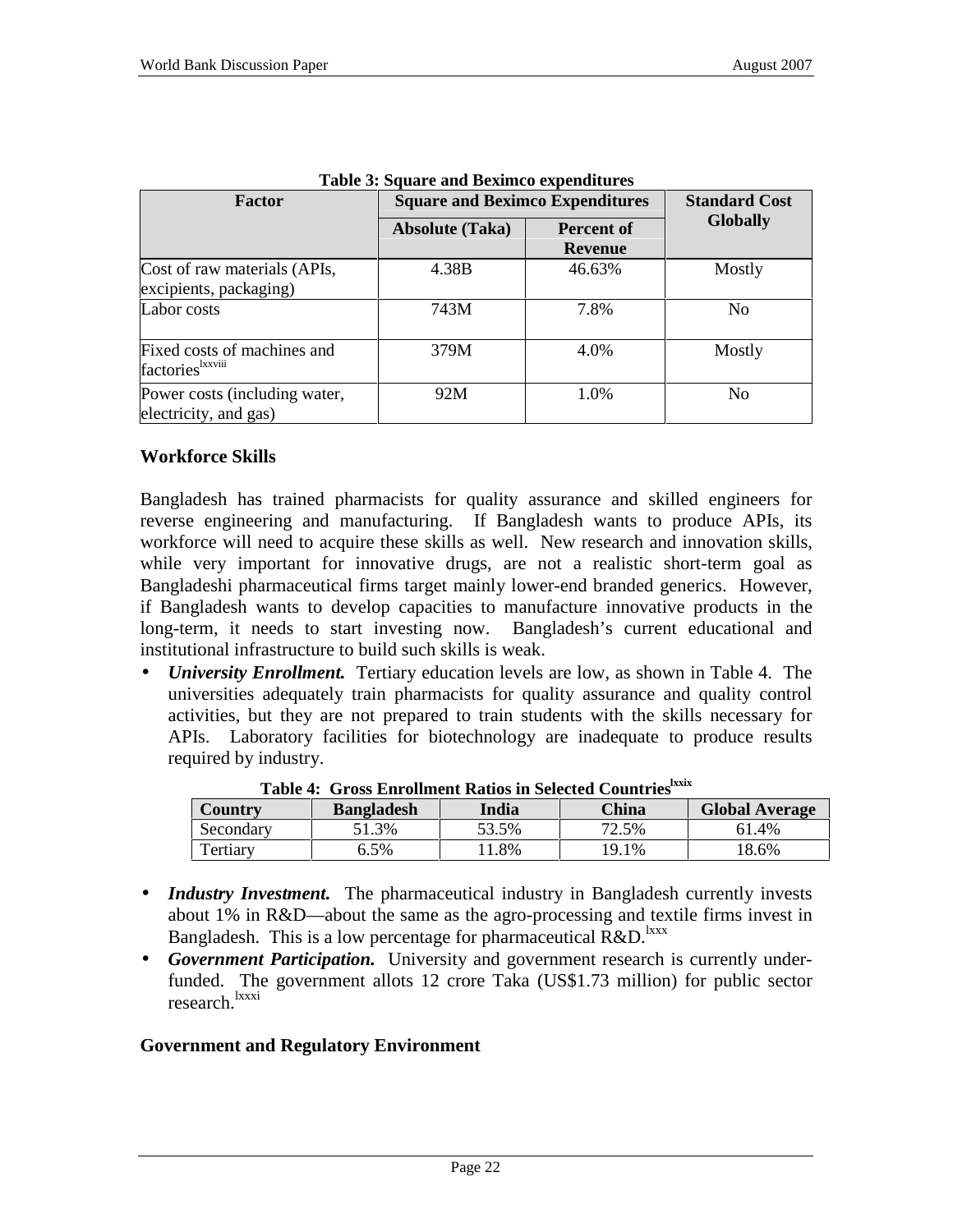The pharmaceutical sector is at the intersection of health and industrial policy. Careful consideration is necessary to balance potential tensions between the two sectors. For health policy, the government wants to ensure a predictable supply of high-quality, lowcost medicines. For industrial policy, the government wants to build a thriving domestic pharmaceutical industry. Historically, Bangladesh's drug policy has probably succeeded more clearly as industrial policy than as health policy.<sup>lxxxii</sup> [Historically, Bangladesh's drug policy has tended to support the country's industry rather than the health.

There are five mechanisms in place to regulate the quality of Bangladeshi drugs: drug legislation, the Drug Directorate Administration (DDA), the drug testing laboratories (DTL), bioequivalence laboratories and manufacturing certifications.

### **Drug Legislation**

Bangladesh's domestic market is highly protected and virtually all imports are effectively blocked (only 5% of the drugs sold in the country are imports). With an average gross profit margin of 18%, <sup>Ixxxiii</sup> the domestic industry is succeeding in the protected and underregulated market. However, a recent World Bank study found that the Bangladesh pharmaceutical industry inefficiently allocates resources to less productive firms which have a higher share of total industry output than expected. The study hypothesized that this inefficiency is due to two factors. The first factor is related to the lack of competition, especially import competition. Unproductive firms have been shielded from competition in Bangladesh and remain in business. For efficiency purposes, the industry would be better off selling those firms' assets and reallocating their market share to more productive firms. The second factor involves Bangladesh's bankruptcy rules and a lack of markets for used capital, which prevents the exit of less productive firms.<sup>1xxxiv</sup>

The Drugs Act of 1940 and the Drug Control Ordinance (DCO) of 1982 (updated in 2005) regulate the process of registration, manufacture, distribution, sale, import and export of drugs in Bangladesh. In 1982, the Government of Bangladesh released the radical and far-reaching DCO, which is based on the country's self-reliance. This policy, while causing much international concern, was symbolic to Bangladeshis. Nationalist sentiment attached to this policy remains. The DCO included:

- 1. *Import restrictions.* The 1982 DCO states, "No drug shall…be manufactured in Bangladesh under license granted by a foreign company having no manufacturing plant in Bangladesh if such drug or its substitute is produced in Bangladesh." Due to the relative small size of the market and the trend toward large centralized manufacturing facilities with excellent logistics, few MNCs want to invest in production in Bangladesh. Thus, the law blocked many imports. This resulted in local companies increasing their share of production from 35% in 1970 to 67% by 1998. The domestic pharmaceutical industry grew at 14% per year from 1981-1986. These economic benefits created an important source of political support for the government.
- 2. *Limited drugs.* The policy banned approximately 1,700 drugs that were deemed harmful or non-essential.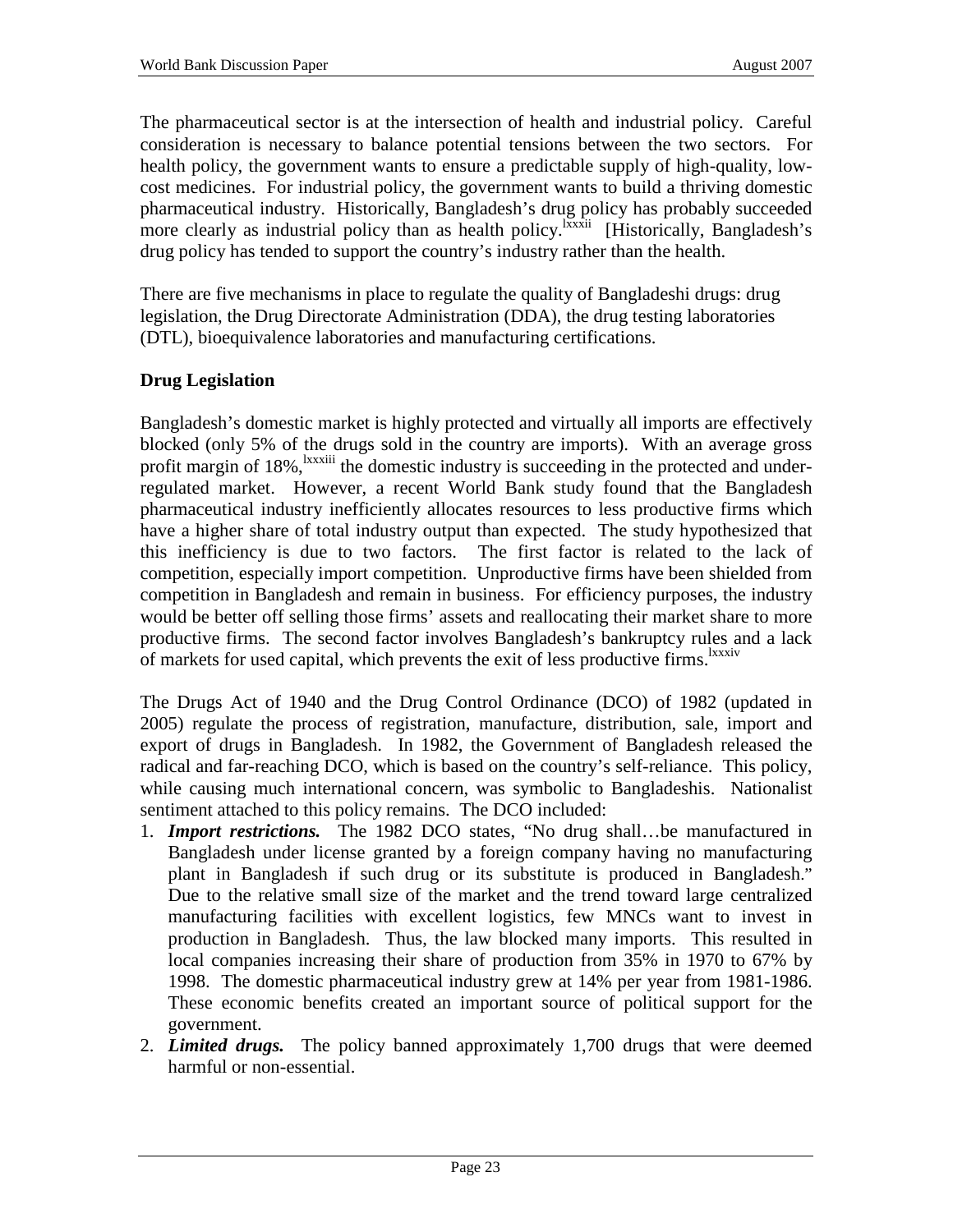3. *Price controls.* The government implemented price controls to stop transfer pricing, which resulted in a price drop of up to 40 times for some drugs.  $\frac{ixxxv}{ }$ 

On March 5, 1994, the new government released circular number 18/93/2364. Item two on the circular states: "The drugs and medicines that are locally manufactured in adequate numbers will not be imported." The circular mentions "adequate quantity" but does not qualify that domestically manufactured drugs should have "adequate quality." Because this circular is an executive order of the Ministry of Health and not an ordinance or a law, its legal ramifications and whether drugs can be imported are unclear. Apparently, firms can import a drug if the Ministry of Health gives it a "no objection certification" (NOC).<sup>lxxxvi</sup> Three organizations, UNICEF, ICDDRB, and GSK tried to import drugs but were unsuccessful. Each was told the requested drugs were already manufactured in sufficient quantity in Bangladesh. Other organizations did succeed. Médecins Sans Frontières (MSF), under the Prime Minister office's NGO Affairs Bureau, has an exemption for humanitarian action and can import drugs.<sup>lxxxvii</sup> And Abbott Pharmaceuticals, an MNC, apparently imports Klaricid even though Square and Beximco manufacture it.<sup>lxxxviii</sup>

On April 18, 2005, the Government of Bangladesh updated the National Drug Policy (NDP). The amended NDP states, "Another main objective of the NDP is to ensure selfsufficiency in all types of drugs. Therefore, all necessary measures should be undertaken to ensure that the current trend of increased rate of local production of drugs is sustained and further improved." The new National Drug Policy also allows both domestic and foreign companies with manufacturing capacity in Bangladesh to contract manufacture with domestic firms. Firms may also manufacture drugs for export that meet the importing country's standards and not Bangladesh's standards.

### **Drug Directorate Administration**

The Drug Directorate Administration (DDA) has been charged with ensuring the safety, efficacy, and quality of drugs in Bangladesh, as well as the relevance and accuracy of product information.<sup>lxxxix</sup> While extensive rules for regulating the market exist on paper, the market remains, in essence, a significantly under-regulated market due to poor governance, vested interests, the power of the pharmaceutical industry, and the weakness of the regulating authorities.

The DDA is significantly under-resourced. It has 44 inspectors, 16 located in Dhaka and approximately one per district (30 districts). The inspectors on average inspect manufacturing facilities for license renewal once every two years. $\frac{xc}{c}$  Some firms consider that visit as nothing more than a courtesy visit. The DDA has only one government car. Inspectors are required therefore to take a bus or have the pharmaceutical firm they are inspecting provide a ride. The DDA staff is also under-trained. Local inspectors shadow international inspectors doing site visits to learn from them. WHO has held numerous training sessions but this provides insufficient training for the local inspectors.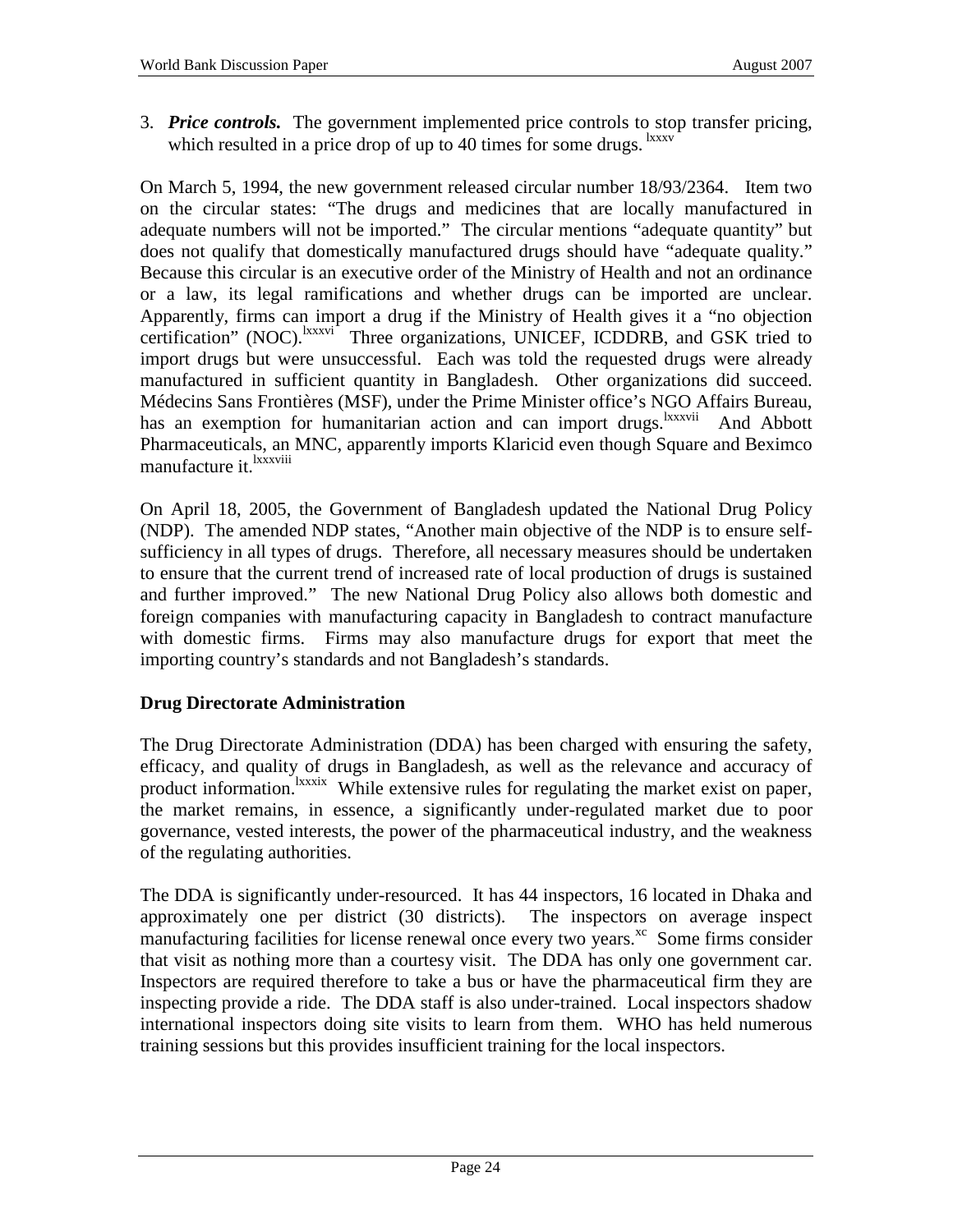The DDA has a budget of 90 million Taka (approximately \$1.3 million). One-third is allocated by the government and the remainder is from registration fees. The DDA has requested an upgrade from directorate to directorate-general status, which would result in an increased budget allocation. The government is considering the request. The current drug registration fee in Bangladesh is approximately \$100 per drug. The DDA requested an increase in the drug regulation fee to 100,000 Taka (\$1,450), but the ministry did not approve this request. $x$ ci

The DDA is also reputed to have corruption and low morale issues. Because of a lack of accountability, drug inspectors suffer no consequence for not taking action. Without significant restructuring of the DDA, further resource allocation to the agency will likely result in uncertain improvements in the quality of its services.

## **Drug Testing Laboratories**

Drug testing is the most expensive tool in the drug regulatory process, but the only means to verify if a product is counterfeit or substandard. There are two drug-testing laboratories in Bangladesh, each reporting to different parts of the government. The one in Dhaka reports to the Director of Public Health in the Ministry of Health. The other in Chittagong reports to the DDA. Although the Dhaka laboratory has the status of directorate general, both laboratories are significantly under-resourced. The difference between public and private laboratories is stark. Public laboratories lack an air control system, proper equipment, machines or reagents, and staffing is inadequate and suffers from lack of training, proper clothing and sanitation equipment. Laboratories vary from being merely under-resourced to being under-resourced and using available resources inefficiently.

The Dhaka laboratory has no legal capability to independently collect samples from manufacturers. It receives drug samples from DDA inspectors, police raids, and other groups.<sup>xcii</sup> If a drug fails its tests, the laboratory reports to the DDA and has no further follow up. The laboratory does compile statistics on quality trends but has no knowledge of the reasons why a drug passes or fails, since it is not involved in sample collection. It is unaware, for example, why 22% of the drugs tested in 2005 failed compared to a historical average of 1%. The laboratories suspect that due to corruption they do not receive random drug samples drugs. Random sampling is crucial to overall testing quality.

#### **Bioequivalence Laboratories**

Bioequivalence laboratories test the availability of the drug in the blood. They determine drug absorption and elimination rates, and other in vivo effects. For a generic final formulation to be approved for import into a regulated market—and some moderately regulated markets such as Tanzania and Malaysia—the drug needs to be tested for bioequivalence. Bangladesh has no bioequivalence laboratory capabilities. Bangladeshi firms that want to export their products send drug samples to an internationally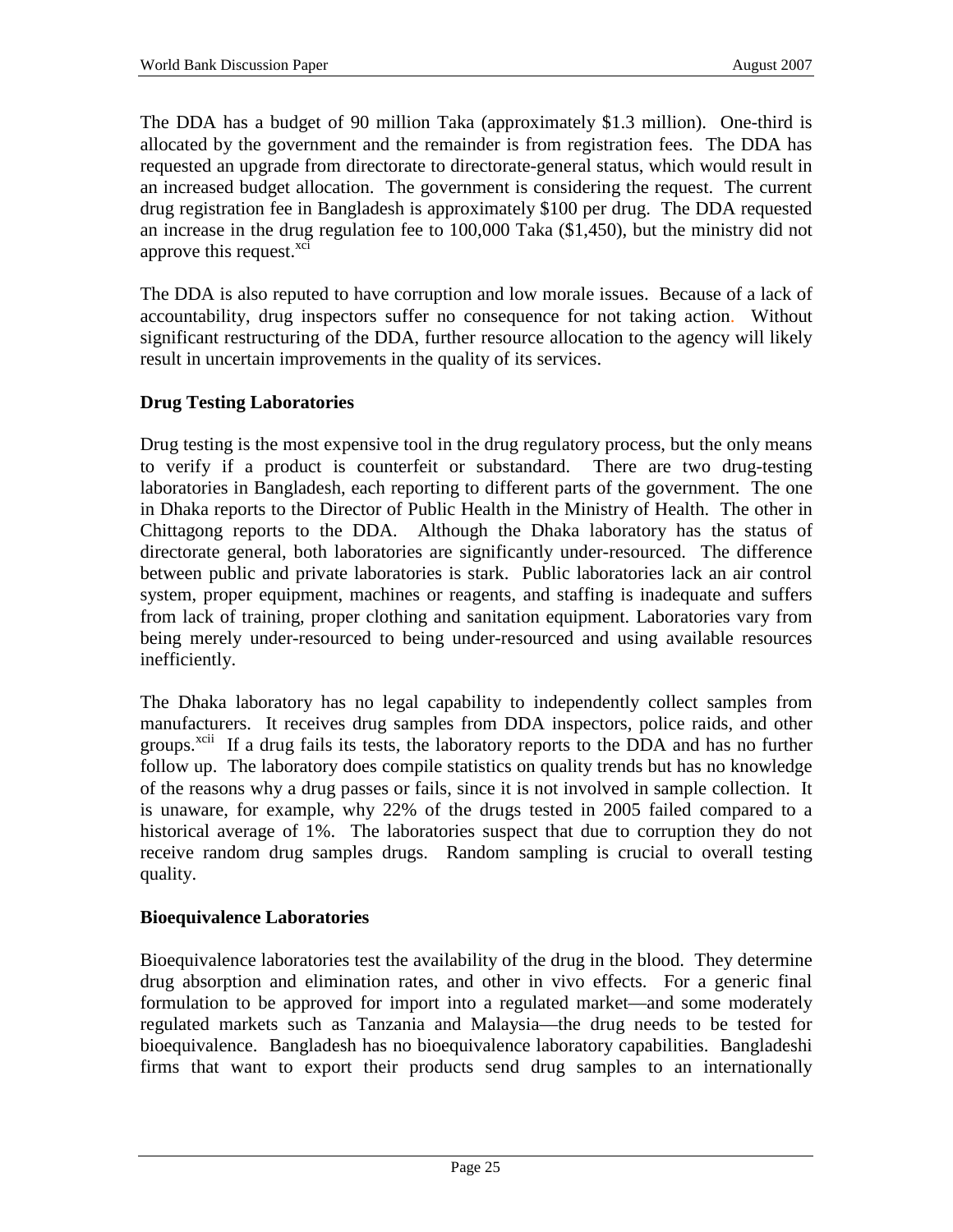recognized bioequivalence laboratory abroad [for testing? yes] at a cost of \$30,000-  $$60,000$  per drug.<sup>xciii</sup>

#### **Manufacturing Certification**

Firms focus on ensuring quality manufacturing procedures and environment because testing each and every final product off the line could destroy or compromise it. There are several different manufacturing quality standards to which firms can adhere:

- 1. *World Health Organization (WHO).* The WHO promotes Good Manufacturing Practices (GMP) or Current Good Manufacturing Practices (cGMP) and produces the standards for these. Organizations such as UNICEF or governments then use these standards to certify a facility. WHO has no capacity to carry out itself the actual inspections. Thus, although many organizations are using the same WHO standards, there may be great differences amongst various inspecting agencies. A GMP certificate will be provided to a facility for a certain product if it meets standards for base materials, premises, equipment, processes, documentation, training, and personal staff hygiene. These standards are quite general; their implementation determines their actual stringency. Bangladeshi firms can be certified in two ways: (1) by the Government of Bangladesh through the DDA and (2) by international organizations, such as UNICEF. UNICEF requires GMP certification to pre-qualify a firm to sell products to UNICEF. However, local DDA inspectors are hampered by lack of training and political pressures and are therefore not as stringent as international inspectors, as demonstrated by the record. While the DDA certified 95% of the firms it inspected,<sup>xciv</sup> UNICEF has globally passed 63% in the past four years.<sup>xcv</sup> The DDA has currently certified 30 facilities for export.<sup>xcvi</sup> In Bangladesh, UNICEF has fully GMP certified four companies and partially certified two (i.e., not all their facilities or products are certified).<sup>xcvii</sup>
- 2. *United States.* The US Food and Drug Administration (USFDA) must approve a drug before it can be imported. USFDA approval is a valuable indicator of quality for companies seeking access to other markets. Its certification process is more rigorous than the WHO's GMP standards. To achieve USFDA approval, both API and final generic drug producers send samples to the USFDA for chemical analysis. They also undergo a full-scale plant, process, and production inspection based on the USFDA's version of GMP standards which differ from the WHO's. Generic drug producers must also have their product tested for bioequivalence. Successful applicants receive two types of approval: product approval (based on data submitted) and market approval (based on patent clearance from the USFDA's Orange Book).<sup>xcviii</sup> This process can take several months and costs between \$150,000 and \$300,000. The USFDA averages  $350-400$  foreign inspections globally per year.<sup>xcix</sup>
- 3. *Europe.* Because of European Union agreements (EU-15), certification in one country will grant a company access to all countries. The UK's Medicines and Healthcare Products Regulatory Agency (UKMHRA) approval process is similar to the USFDA's. It certifies facilities to permit product access to the UK market.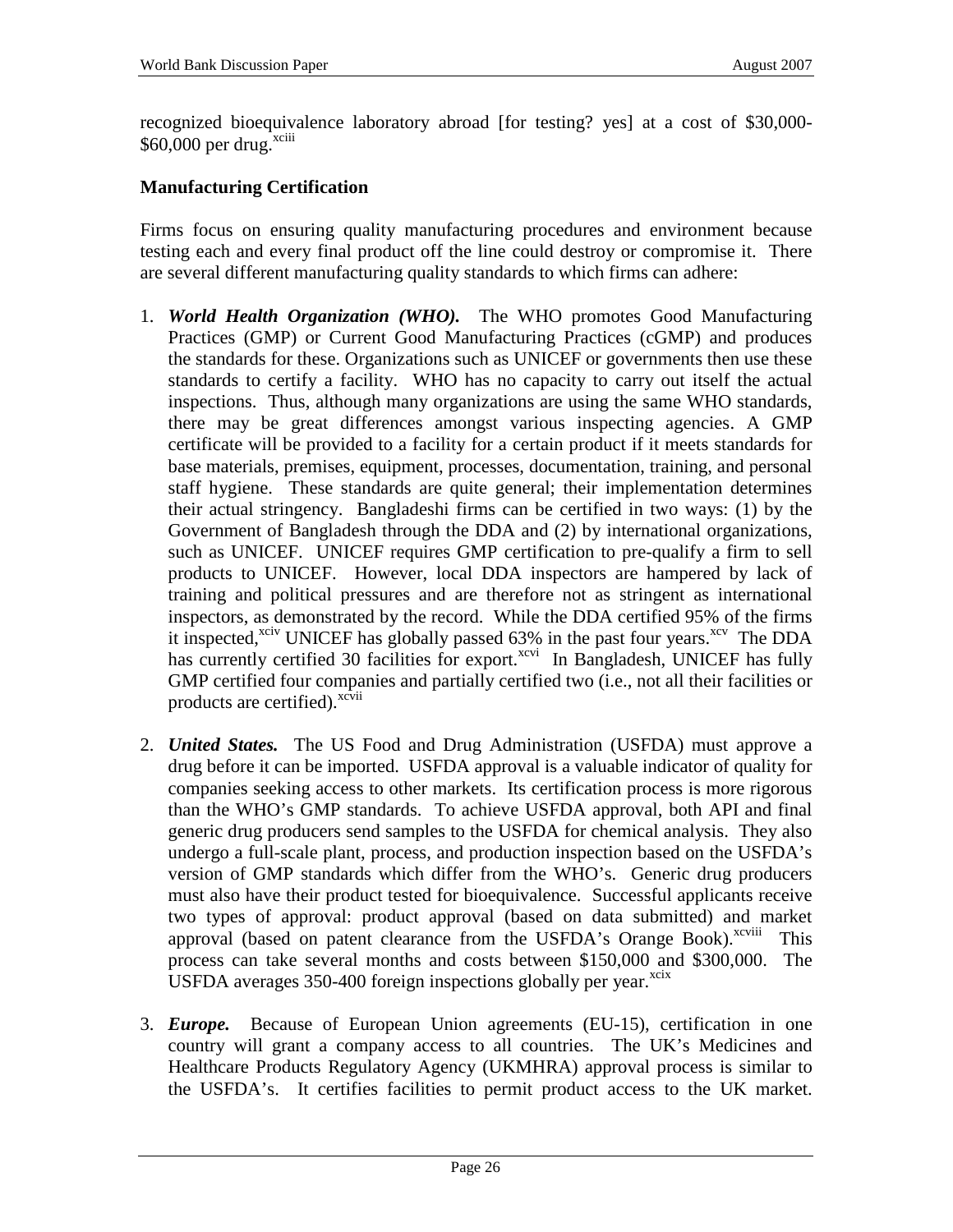UKMHRA certification is also a useful indicator of quality in other markets. The UKMHRA charges firms for inspections.

4. *Australia.* The Therapeutic Goods Administration (TGA) is Australia's regulatory body. TGA adopts European standards unless a unique Australian standard is necessary. TGA approval is a global indicator of quality. It also charges firms for inspections.

#### **Macro Factors**

The World Bank's global study on pharmaceutical production in the developing world concluded that local production of medicines is often not feasible due to a number of reasons including: realities of global trade, international economics of the pharmaceutical industry, national governments' need to balance industrial and health policy, and the business environment in many developing countries is not conducive to a successful domestic pharmaceutical industry. Furthermore, the study concluded that local production is often not reliable, and even when reliable, the cost of medicine for the end user are not necessarily reduced.<sup>c</sup>

The study also correlated the strength of a local industry with independent variables to determine the factors that enable a country to have a viable domestic industry. This study (the entire study was exploratory) was exploratory research rather than an evidence-based examination of the issue. The resulting criteria listed below therefore represent statistical trends more than conclusive findings. $\mathbf{c}^{\text{d}}$ 

1. *Sufficient percentage of the population enrolled in secondary and tertiary education*. The pharmaceutical industry requires a highly skilled employee base. The percent of the population in tertiary education is significantly correlated to local production of pharmaceuticals, but there are still some outliers, as shown in Figure 4. As previously discussed, Bangladesh's tertiary enrollment levels significantly lag Indian, Chinese, and global levels.



#### **Figure 4: Local Production and Tertiary School Enrollment**

2. *Gross Domestic Product (GDP) greater than about \$100 billion.* Countries with greater than \$5 billion dollars of pharmaceutical production (Sweden, Ireland, Korea,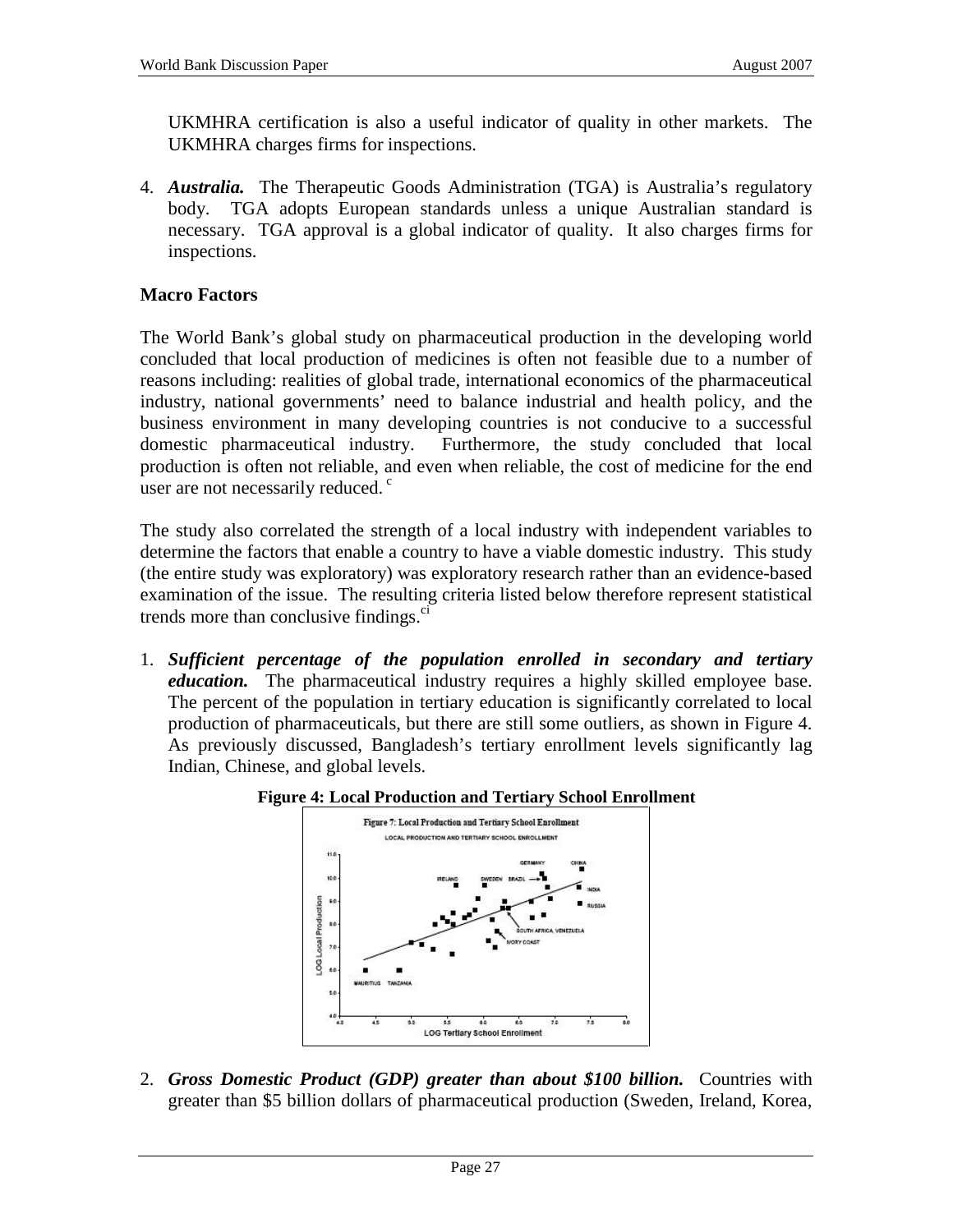Russian Federation, India, Brazil, Germany, and China) all have GDPs between \$100 billion and \$1 trillion. This data represent trends and not exclusive criteria, and there are exceptions. Cuba and Jordan, for example, both manage to maintain a viable pharmaceutical industry without the hypothesized required size.<sup>cii</sup> The current GDP of Bangladesh is  $$69.02$  billion.<sup>ciii</sup>

- 3. *A population greater than about 100 million.* Because the pharmaceutical industry is technology driven not labor driven, viable markets require large populations only to consume locally produced pharmaceuticals.<sup>civ</sup> However, some Eastern European countries, with populations significantly less than 100 million, do have viable pharmaceutical industries. The current population of Bangladesh is  $147$  million.<sup>cv</sup>
- 4. *A UNIDO competitiveness index greater than about 0.15.* In 2003, UNIDO released a competitive industrial performance index based on manufacturing value added (MVA) per capita, manufactured exports per capita, share of medium- and hi-tech activities in MVA, and share of medium- and hi-tech products in manufactured exports. Generally, as a country moves "upwards" on the competitiveness index scale, local production of pharmaceuticals increases. Bangladesh's 1998 score was 0.011, India's 0.054, and China's  $0.126$ <sup>cvi</sup>
- 5. *A net positive pharmaceutical balance of trade.* Countries with a positive pharmaceutical trade balance are more likely to have sustainable local production above \$1 billion. While no one country is completely self-sufficient in pharmaceutical drug production, some countries such as India, China, and Brazil are net exporters of medicines.<sup>cvii</sup> Even though domestic firms generate 95% of domestic pharmaceutical sales, Bangladesh is currently a net pharmaceutical importer, importing an estimated  $$100-$110$  million APIs<sup>cviii</sup> and exporting \$27 million finished product. As more and more firms export, these figures will change.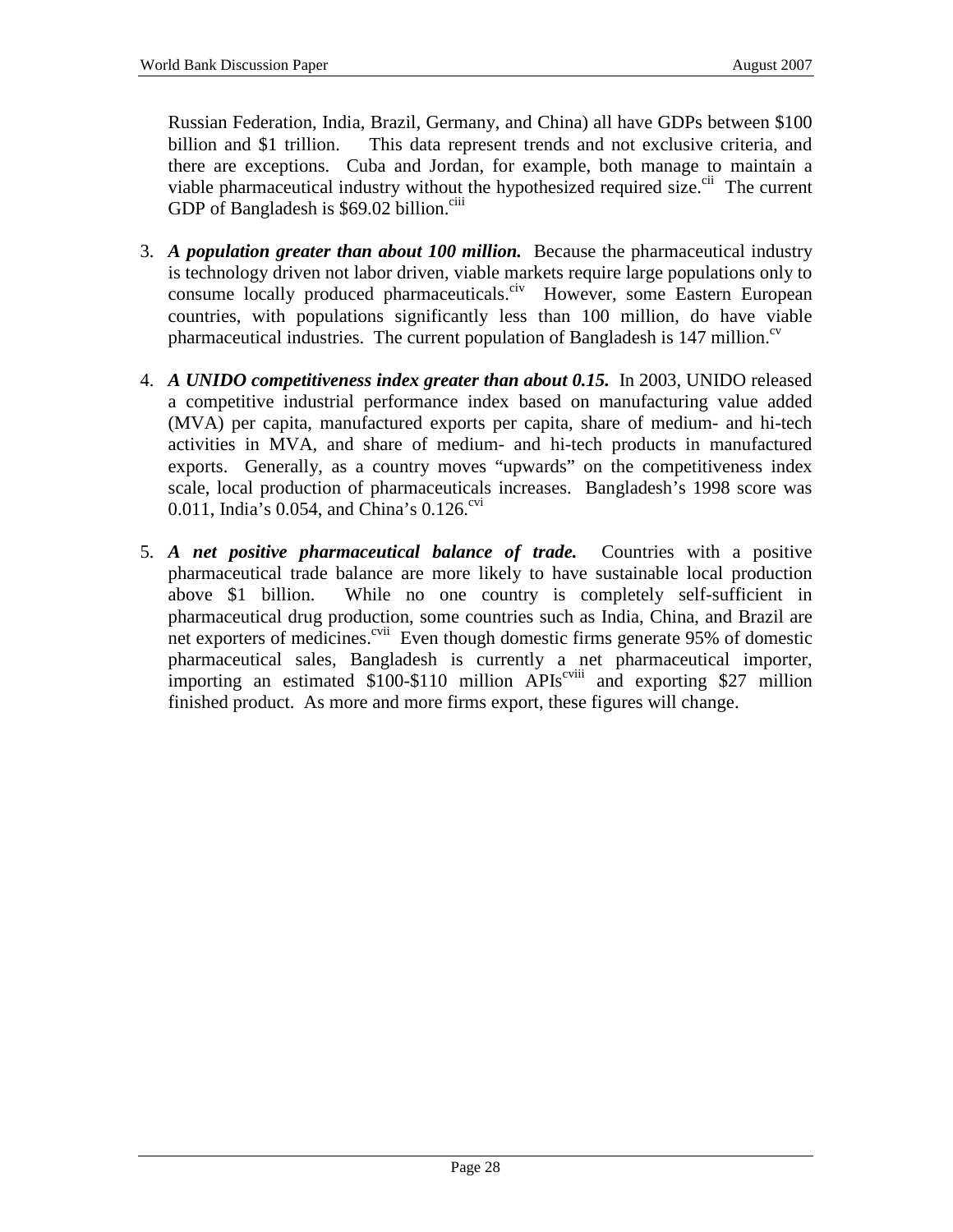# **Potential Approaches to Improving Quality of Pharmaceuticals in Bangladesh**

Many developing countries face similar challenges to improve their domestic pharmaceutical quality. Five potential mechanisms to address these challenge are discussed below. These mechanisms are not exclusive of each other and some countries have used a combination of them.

- 1. *Export-led quality improvement.* Some countries focus on building the export industry and then take advantage of the high quality of exports to influence domestic drug quality. While a connection exists between the export market and domestic markets, firms tend to segment their production for different markets with higher quality drugs headed to export markets and lower quality drugs remaining in the less regulated domestic market. Higher quality drugs can often be too expensive to compete effectively in the cost-sensitive, less regulated markets. However, some trickle-down effects occur when management and production know-how is shared by a company targeting both markets. India, for example, views the pharmaceutical market from an industrial rather than a health policy viewpoint. Competition in the export market pushed Indian firms to become world leaders in high-quality, low-cost drugs. However, the quality of domestic medicines still varies significantly because firms segment production.
- 2. *Regulatory-led quality improvements.* Some countries take a strict regulatory approach to improving quality. Such an environment does result in higher drug quality, but also requires significant political will to enforce and does not motivate firms to improve cost competitiveness (in fact it may raise costs). Some examples of these mechanism include:
	- Throughout the 1990s, Nigeria was plagued with counterfeit drugs. In 2001, the WHO estimated that up to 50% of drugs in the country's hospitals and pharmacies were counterfeit or substandard.<sup>cix</sup> Amidst a groundswell of public outrage over deaths and poor health outcomes due to counterfeit drugs, Professor Dora Akunyili became the Director of Nigeria's National Agency for Food, Drug Administration and Control (Nafdac). She clamped down on corruption, conducted nearly 800 raids on drug-distribution outlets, and held public awareness campaigns. The results were impressive—the level of counterfeit drugs in Nigeria dropped by 80%. Her one-woman war to rid Nigeria of substandard drugs was not without costs. Some economic contraction resulted as entire markets were shut down to pursue disreputable firms, $\alpha$  and \$16 million in counterfeit drugs were confiscated and destroyed.<sup>cxi</sup> Nigeria succeeded in its efforts to reduce counterfeits because its domestic drug quality had become so poor that enormous popular support backed the crack down.
	- In the 1990s, China wanted its firms to have GMP certification, but many firms resisted due to the costs. As of July 1, 2004, the Chinese government required all firms to use GMP standards to manufacture pharmaceuticals. The government stops production or even closes non-compliant facilities. The Chinese drug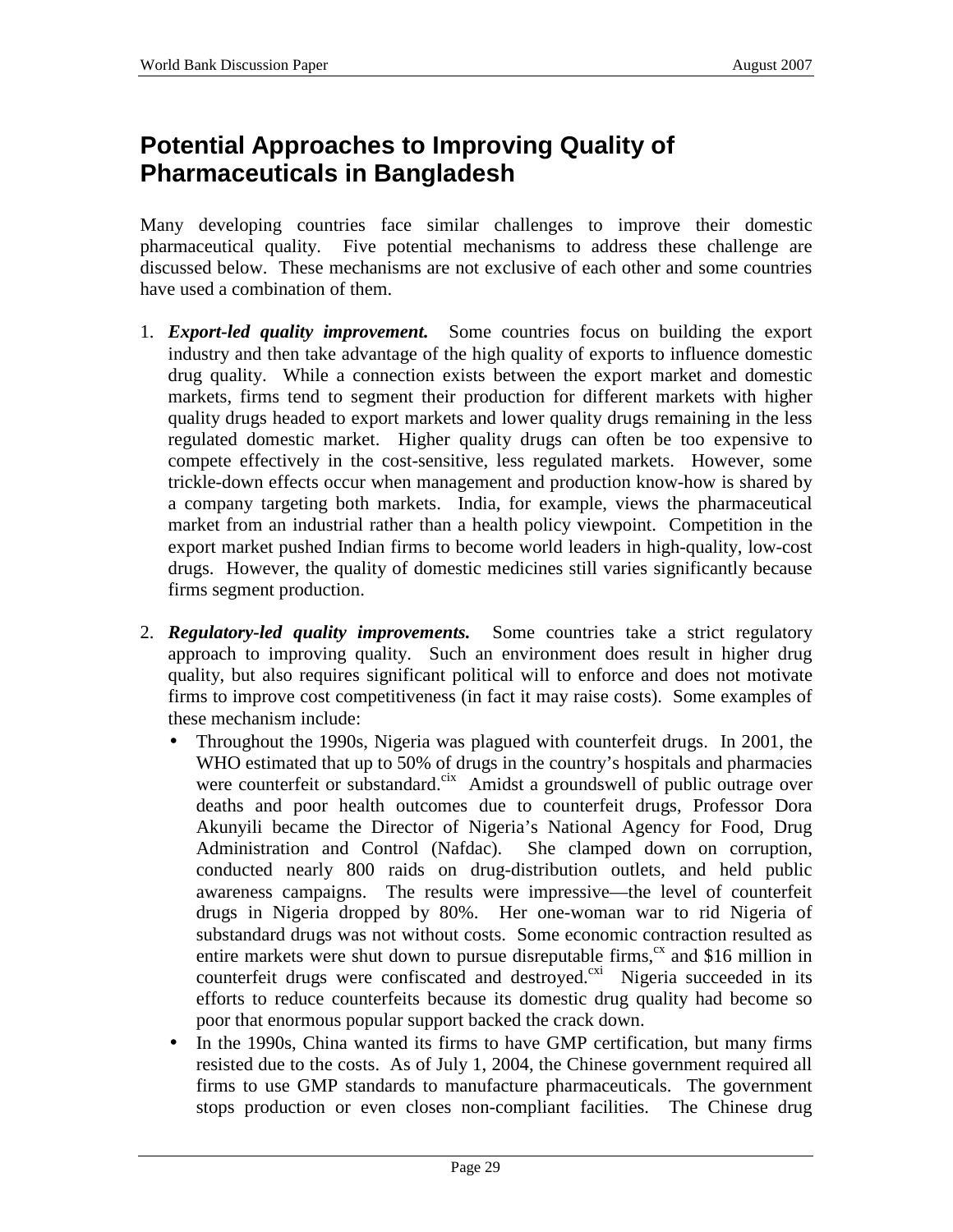regulatory agency established a weekly monitoring system for those firms compulsorily shut down. Although still plagued by many problems, this policy and its rigorous enforcement sped up GMP adoption. In 1998, there were only 70 GMP approved firms. By June 30, 2004, there were  $3,200$ <sup>cxii</sup>

- 3. *Competition-led improvement.* In today's highly dynamic global markets, with much reduced protection levels, competition is increasingly shaped by firm-level, costcompetitiveness advantages. Firms operating in economies with liberal trade policies and greater openness show stronger economic growth and overall development performance in the long run. Import restrictions are globally associated with higher domestic prices and lower quality products for the local population. Firms rarely become world leaders from a protected market. Efforts to open the economy and increase competition could lead to cost reduction and quality improvement.
- 4. *Private sector-led improvement.* The private sector has often played a role in maintaining and monitoring quality. There are generally two types of private-sector initiatives: industry-backed (e.g., fair-trade coffee and sustainably harvested seafood) and NGO-backed (e.g., the Rugmark Foundation, which label rugs made without child labor). Research on private-sector initiatives for self-regulation shows that success depends on four factors: the design of the codes, who adopts them, whether and how compliance is monitored, and whether the rules actually achieve what they purport to achieve. Little evidence exists to show that these types of programs have led to significant improvements. And although codes are an important start, without third-party verification, a company's position may deteriorate if found to be noncompliant.<sup>cxiii</sup>
- 5. *Knowledge transfer-led improvement.* Most firms in Bangladesh want to provide the highest quality drugs possible. They are hindered by either lack of capital or knowledge. Given access to knowledge and opportunities to improve, most firms will take them. There are two benchmarks for which firms should strive:
	- WHO's GMP certification. Some firms in Bangladesh are operating at a sub-GMP standard. The government and donors could work with these firms to raise them to this minimum level.
	- International certification. To bridge this gap, the best mechanism is to work with world experts in the global industry. The best way to motivate MNC staff to work with a Bangladeshi firm to improve its quality is through some form of joint venture, licensing agreement, or contract manufacturing situation.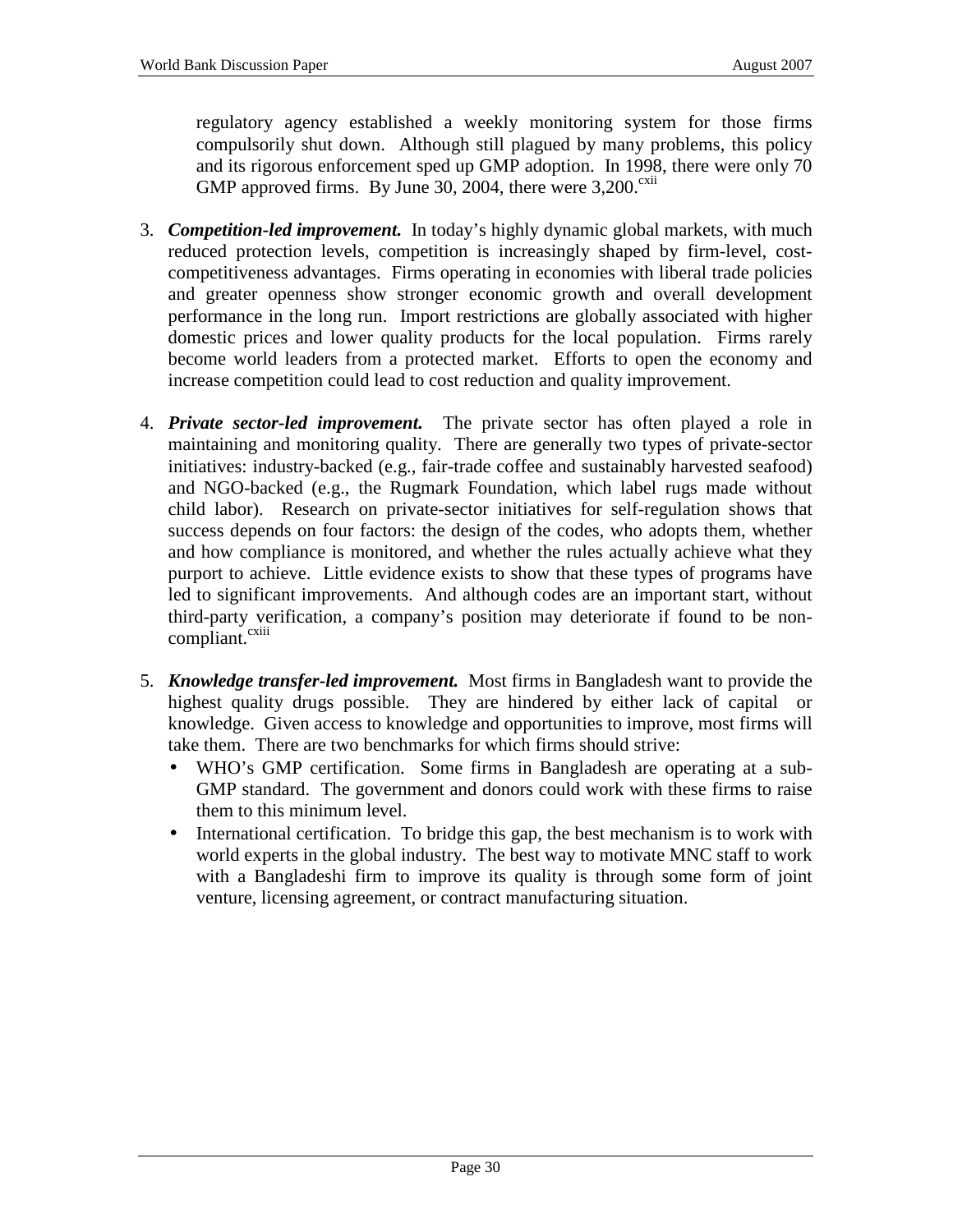# **Conclusions and Next Steps**

The following is a list of several potential next steps for the Bangladeshi pharmaceutical sector to improve both the drug quality and industry's competitiveness in the global economy. These steps are organized around three areas: the domestic market, the export market, and TRIPS.

#### **Improving Price and Quality on the Domestic Market**

- 1. *Increase competition*. Bangladeshi pharmaceutical firms are operating in a domestically protected environment. They should excel in price and quality of products produced, not as a result of import restrictions. Whether Bangladeshi firms lag behind global standards for competitiveness is beyond the scope of this study. But if this were shown to be the case, the domestic protection of the market would be damaging the Bangladeshis' health by providing them with lower quality drugs than the global standard. If the government determines that the domestic pharmaceutical market should be opened to global competition, the only remaining question would be how to do so. The 1982 DCO, which resulted in the protection of the Bangladesh market, is supported by significant national sentiments. Considerable political tact would be required to modify or alter it. Before opening the market, however, the drug regulatory institutions need to be strengthened to prevent dumping of low-quality products from abroad. Issues of safety nets and transition costs also need to be addressed to ensure that increased competition from global providers does not destroy the domestic industry without giving it a fair chance to compete. Clearly, increased domestic competition would cause difficulties for some pharmaceutical manufacturers, especially those with lower quality / higher prices, and open markets would be resisted. But competition will also improve the overall cost and quality of drugs available in the domestic market, the overall competitiveness of the domestic industry, and the overall competitiveness of exporting firms.
- 2. *Improve the government's regulatory function.* Strict regulatory environments are associated with higher quality drugs. The Government of Bangladesh should investigate the financing and structure of the institutions used to regulate drugs in Bangladesh.
	- *Financing.* Resources for the DDA and DTL institutions need to be significantly increased to support the responsibilities required of them. Small incremental increases are insufficient for the task. Options to increase their resources include:
		- o *Increased regular budget.* The DDA requested an upgrade from a directorate to a directorate-general, which would result in a corresponding increase in resources. The government is considering this request.
		- o *Increased fee revenue.* The self-financing of drug regulatory agencies through higher fees used to exist only among industrialized countries such as France, Sweden, the United Kingdom, and United States. Many countries are now following their example, such as Zimbabwe's autonomous Drug Control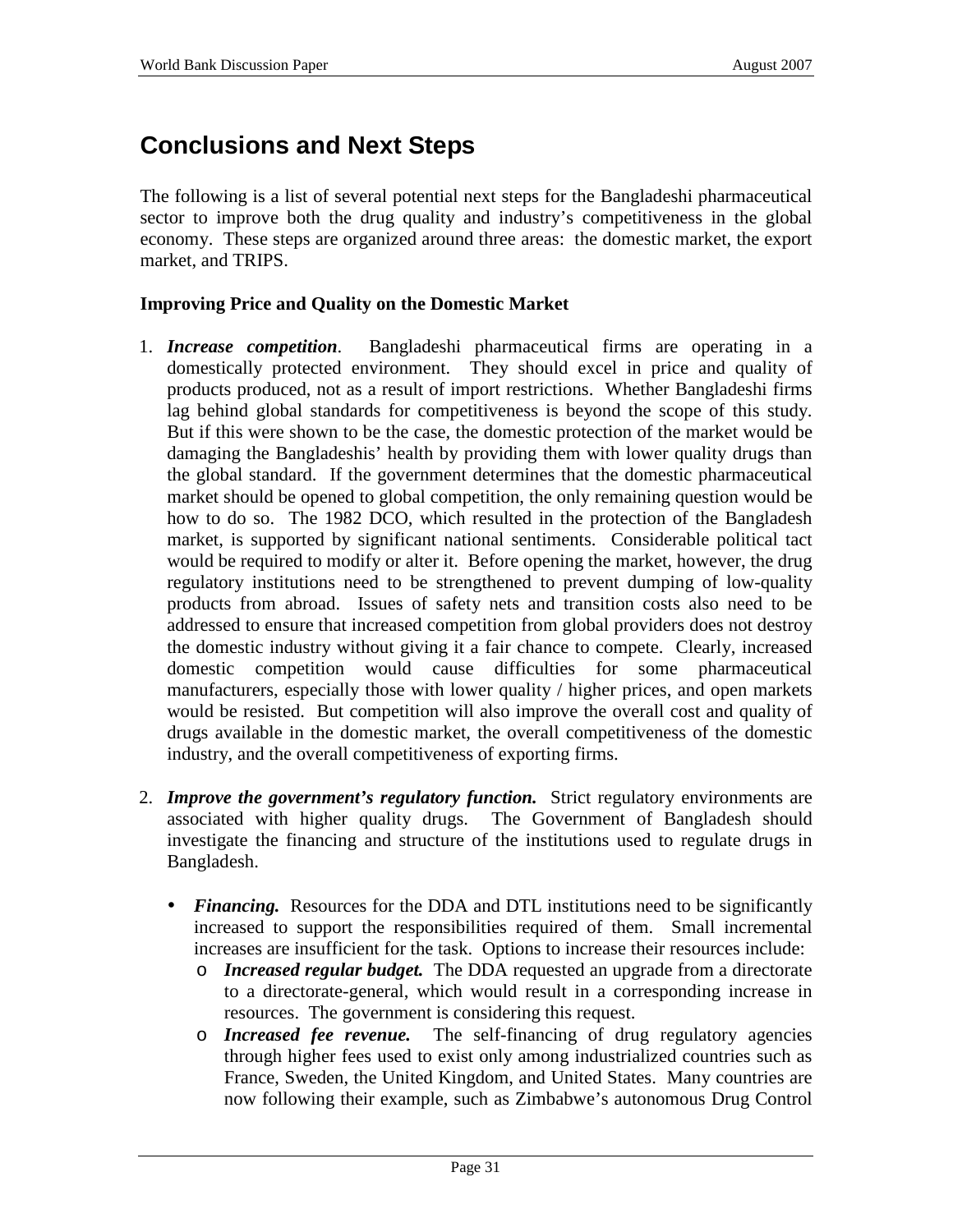Council (DCC), which is entirely self-sustaining. For testing, DCC charges \$300 for imported drugs and less for drugs repacked or manufactured in Zimbabwe. As a result of its self-sufficiency, the DCC acts as an independent agency, although the Ministry of Health still appoints DCC staff. $e^{ixiv}$ 

- o *Donations.* International organizations and financing institutions or bilaterals could fill the gap through donations to the regulator agencies. The WHO, for example, has supported and trained regulatory institutions.
- o *Collaboration with the domestic pharmaceutical industry.* The domestic pharmaceutical industry has a vested interest in better quality drugs, is proactive, and willing to pay for improvements. However, the pharmaceutical industry is also reputed to have significant influence over the DDA. The government has hesitated to give industry more control because the government would like to maintain control over the regulatory function.
- *Structure.* The current regulatory system is not delivering adequate services, considering the amount of resources the institutions do have. Staff morale, accountability, transparency and quality of services delivered are all low. Corruption is allegedly rampant. Further investigation into the regulatory processes and agencies is necessary to determine how best to improve them. Some areas to consider are as follows:
	- o *Reviewing regulatory procedures and incentives.* Institutional measures should be investigated to increase transparency and provide inspectors with incentives to find, report, and fine low-quality manufacturers. Of the 235 registered pharmaceutical firms, approximately only 85 are active. Most problems are reportedly with the smaller, less active firms. The criteria to approve an operating license and the monitoring to continue the license should be investigated.
	- o *A reorganization of the regulatory authority.* Many governments have satisfactorily appointed a semi-autonomous regulatory authority. The authority's independence promotes a professional discharge of responsibilities.
	- o *Cracking down on corruption.* The current government is targeting corruption and drug safety. Improving the drug inspection process is an important issue for the population's health. In the interim, international inspectors could train staff and complete inspections for a limited time period
	- o *Making strategic personnel choices.* The DDA's director should be selected transparently based on technical skills and proven managerial abilities.
	- o *Increasing public involvement.* Public awareness campaigns have been very successful in improving drug quality in many countries. Bangladesh could investigate the possibility of undertaking such a campaign combined with providing consumers with a toll-free number to report bad drugs. The government would have to commit to responding to the public and taking action if such an initiative were enacted.
- 3. *Level the playing field.* Firms that make investments in quality are in a sense penalized as long as firms that produce substandard drugs are allowed to sell their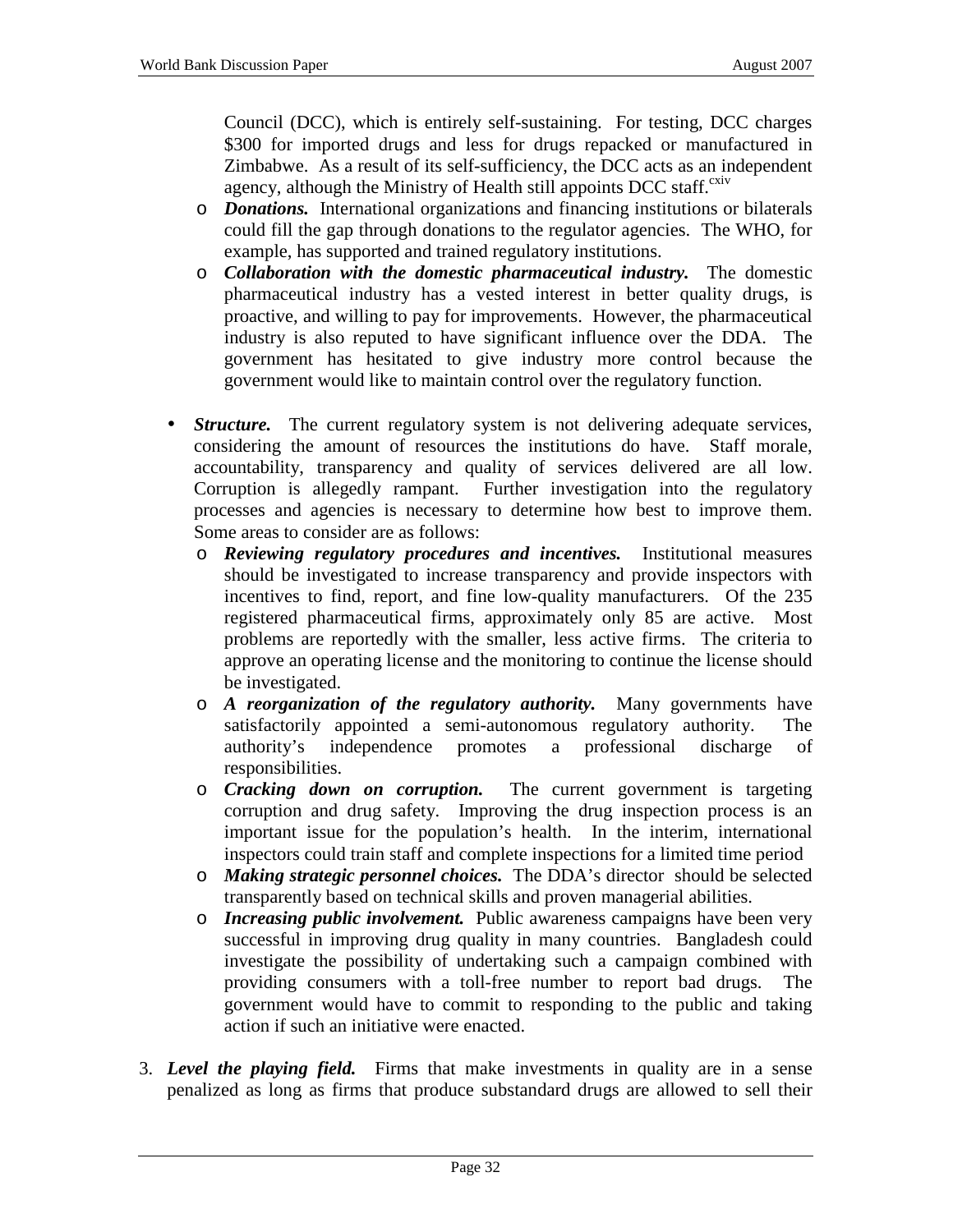drugs on the marketplace, and the consumer is unable to differentiate between the drugs before purchasing them. Box 5 describes Medicines Transparency Alliance (MeTa), which is working with countries to address issues of transparency and accountability.

#### **Box 5: Medicines Transparency Alliance (MeTA)**

MeTA is a global alliance launched in mid-2007. It will work through national and international partners (including the World Bank, DFID, the World Health Organization, and Health Action International) to support national efforts to enhance transparency and build capacity in medicines policy, procurement and supply chain management. This initiative involves explicit commitments from international actors to support national efforts, coupled with focused technical and financial support to strengthen transparency and accountability. Such national efforts would seek to improve access to information about medicine quality and availability and pricing, with strong civil society and consumer involvement in scrutiny and debate.

The Government of Bangladesh could address this issue through a variety of mechanisms:

- *Regulatory Approach*. Use the regulatory function to remove low-quality drugs.
- *Transparency Approach.* Knowledge is power and if consumers and doctors knew which drugs were better, they would migrate to quality. If, for example, all the producers of one drug each month were tested and the results released to the pubic, this would increase drug quality transparency. The 2005 Drug Law already sets up a provision for such a measure by stating, "…any information on substandard, spurious, and counterfeit drugs should be made freely available to all concerns by wide publicity in both print and electronic media. $"''$  A sample testing program would have to be designed to be as impervious to corruption as possible.
- 4. *Involving the private sector in quality control.* As a "police function," the regulation of an industry has traditionally remained a government function. While efforts to enhance enforcement (the stick) should be made, the industry may have incentives to have better regulation (the carrot). Because government regulatory agencies lack capacity and the pharmaceutical sector has a sincere interest in improving quality, mechanisms to include the private sector in some sort of quality control mechanisms should be explored. However, a duplicate system should not be created nor a system as susceptible to corruption as the current system. Further analysis is needed of private sector examples from other countries and an examination of the success rates of its involvement in quality improvement programs. BAPI would be interested in the following types of private sector involvement:
	- BAPI-organized "peer reviews" to expose bad quality producers.
	- A government-approved independent private testing laboratory to provide drug monitoring and quality services. BAPI proposed that this institution's board could include representatives from BAPI, international organizations, academics, NGOs, and the government. Initial investment could come from donations, but operation expenses could be covered through per-product charges.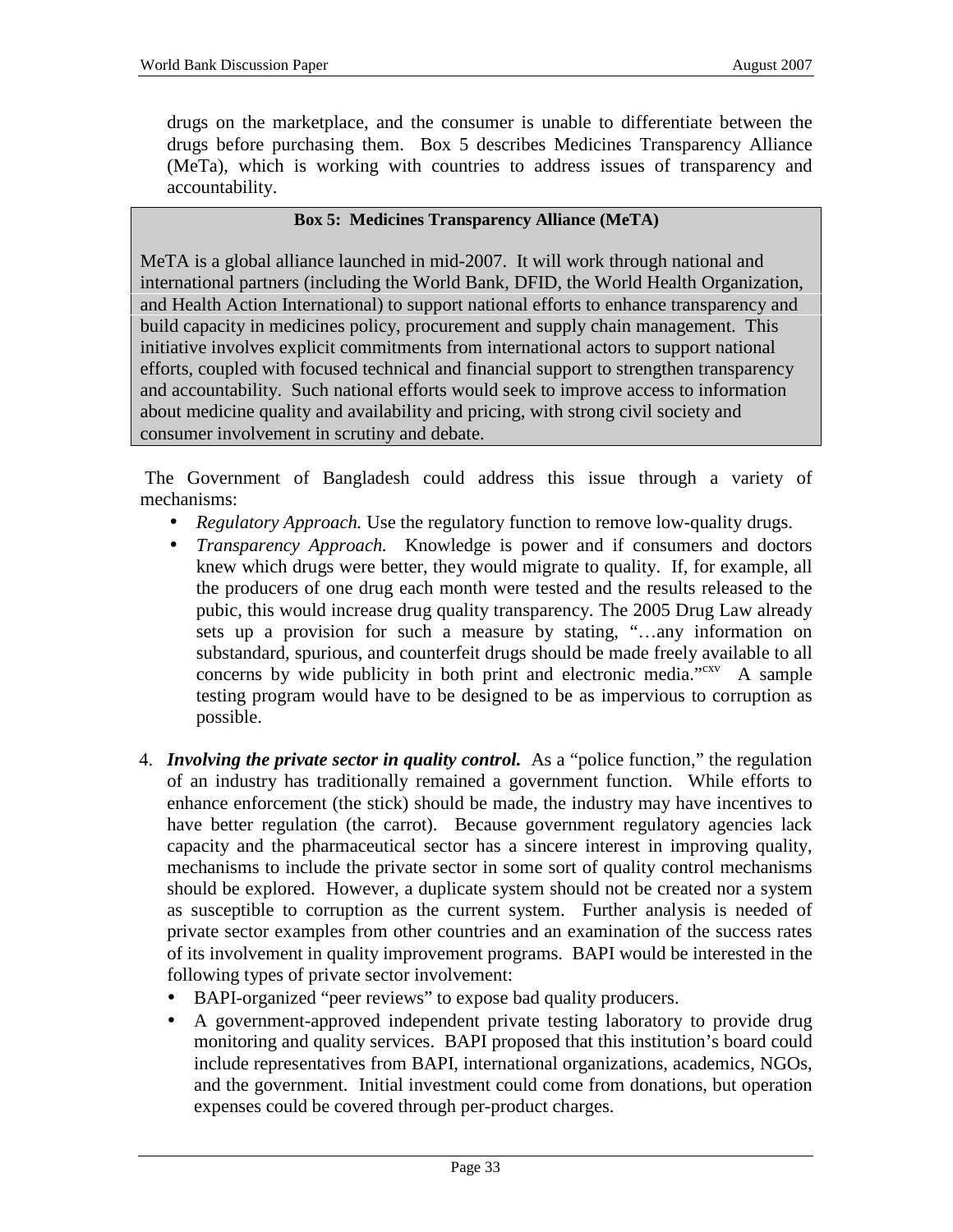5. *Work with firms to improve quality***.** Some firms in Bangladesh operate at a sub-WHO, GMP standard. For them, simple inexpensive changes will improve quality. Achieving USFDA standards is not necessary to improve quality domestically.

#### **Improving price and quality on the export market**

Several possible mechanisms are available to raise the international competitiveness of Bangladesh firms, including:

- 1. *Encourage contract manufacturing.* As production of both patented and nonpatented drugs moves to low-cost manufacturing areas, Bangladesh firms could build export experience in finished dosage manufacturing through contract manufacturing with foreign firms. Contract manufacturing is a good business opportunity, and if done well, it can also enable technology transfers to domestic firms.
- 2. *Technical Assistance.* One barrier to exporting that many firms face is a lack of knowledge. The government and the international community can help to bridge this information gap. Government training, however, can be slow and bureaucratic, and it often requires training itself. Other potential trainings could involve international organizations, exchanges with China and India and other mechanisms. Bangladeshi firms want information on the following specific topics.
	- *Inspections and GMP certification.* Both the government and firms need training in the necessary requirements to pass inspections, including what is required for the HVAC system, how the inspection process works, and what needs to be done to pass inspection.
	- *How to export products?* Firms want information on how to get USFDA, UKMHRA, or TGA approval, the regulation requirements of other countries, and how to manage the approval process. Also, firms need training in international marketing, sales and negotiations.
	- *Investment and Strategy.* Mid- and small-level firms need training and assistance on manufacturing and selecting products, investments, and export markets. Not all pharmaceutical production is the same. Some therapeutic areas are more niche; whereas others depend more on low-cost bulk APIs. All markets are not the same either. Markets vary in levels of regulation, product sophistication, drug quality on the market, and the size of market potential. Bangladeshi pharmaceutical firms need to analyze which markets would provide the maximum competitive advantage based on their current capabilities and cost structures.
	- *TRIPS.* How can TRIPS help them?
- 3. *Government support for firms that export.* Box 6 and 7 include examples of how the Governments of China and India support their domestic pharmaceutical industries. Although the market, and not government subsidies, should drive competitiveness for Bangladeshi firms, current government support levels should be analyzed to determine if they put Bangladeshi firms at a disadvantage vis-à-vis firms from India and China.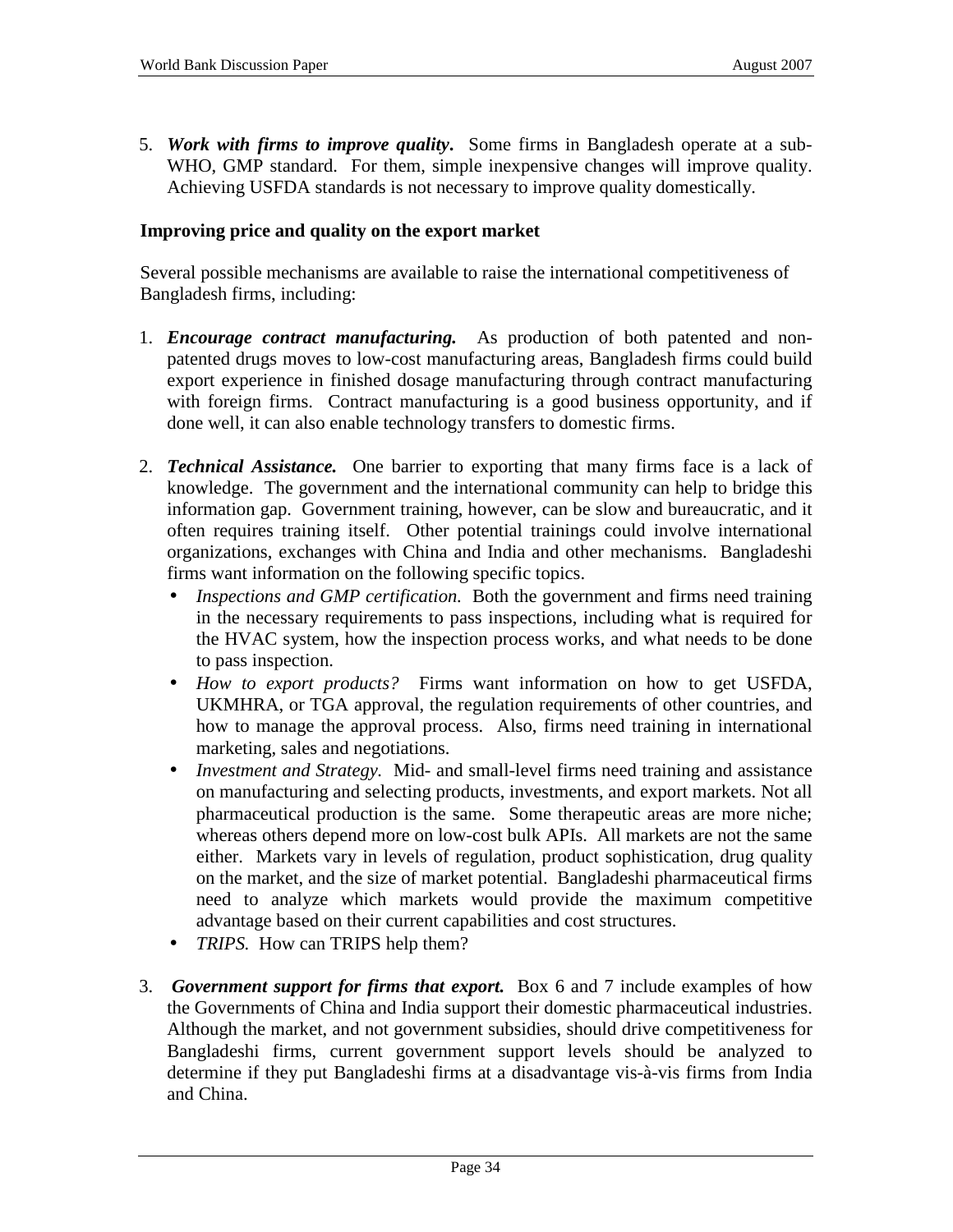- 4. *Investigation into the feasibility of a bioequivalence laboratory.* In order to export a drug to a regulated market and to some moderately regulated markets, Bangladeshi products must undergo bioequivalence testing. No bioequivalence laboratories exist in Bangladesh currently. Additional analysis of laboratory construction and operational costs is required to determine if a domestic laboratory could offer financially comparable services. Furthermore, if this laboratory's purpose is for international approval and recognition, analysis is necessary to ascertain whether the international community would accept results from a bioequivalence laboratory located in Bangladesh, where corruption is rampant. If analysis supports a local laboratory, regional or private-sector alternatives should be considered as well, because a bioequivalence laboratory requires a significant investment.
- 5. *Investigation of API production.* Because API production requires scale economies, Bangladesh will find it difficult to compete internationally. Nevertheless, Bangladeshi pharmaceutical firms may need to acquire API skills if they are going to effectively compete in the global market for final formulations as API costs are a major determinant of final cost and profit. Further analysis is needed to determine which APIs Bangladesh could produce on a scale relevant to the Bangladesh environment and still be price competitive. If Bangladesh succeeds in API production at all, most likely only a few companies will be able to reach the necessary scale. The following areas should be fully supported if API production is pursued.
	- *The API park*. The government has promised the construction of an API park for many years, but little action has been taken. The potential value of the park declines each day that its creation is not realized and the TRIPS' 2016 deadline nears. Prioritizing the API park and starting construction is vital if Bangladesh chooses to manufacture APIs.
	- *API skill.* Skills in reverse engineering and chemical synthesis should begin to be locally developed in collaboration with local universities and other countries.
	- *Backward integration.* To develop the entire supply chain for pharmaceuticals, backward integration from the raw solvents should be considered.

### **Taking advantage of TRIPS**

The TRIPS exemptions offer potential opportunities for increasing exports, but these are limited, time-bound, must be undertaken in a very competitive environment, and need significant investments by both government and industry over a short period of time. Investing in exports does involve risk. Bangladesh has some of the underlying macroeconomic factors associated with pharmaceutical manufacturing success but not all. And, recouping any required upfront investments is limited to only a ten-year payback timeframe unless TRIPS is extended or the investment is structured to be successful post-TRIPS. Bangladesh therefore needs to strategically consider how to approach the advantages of TRIPS and should use this short-term period of opportunity to do the following: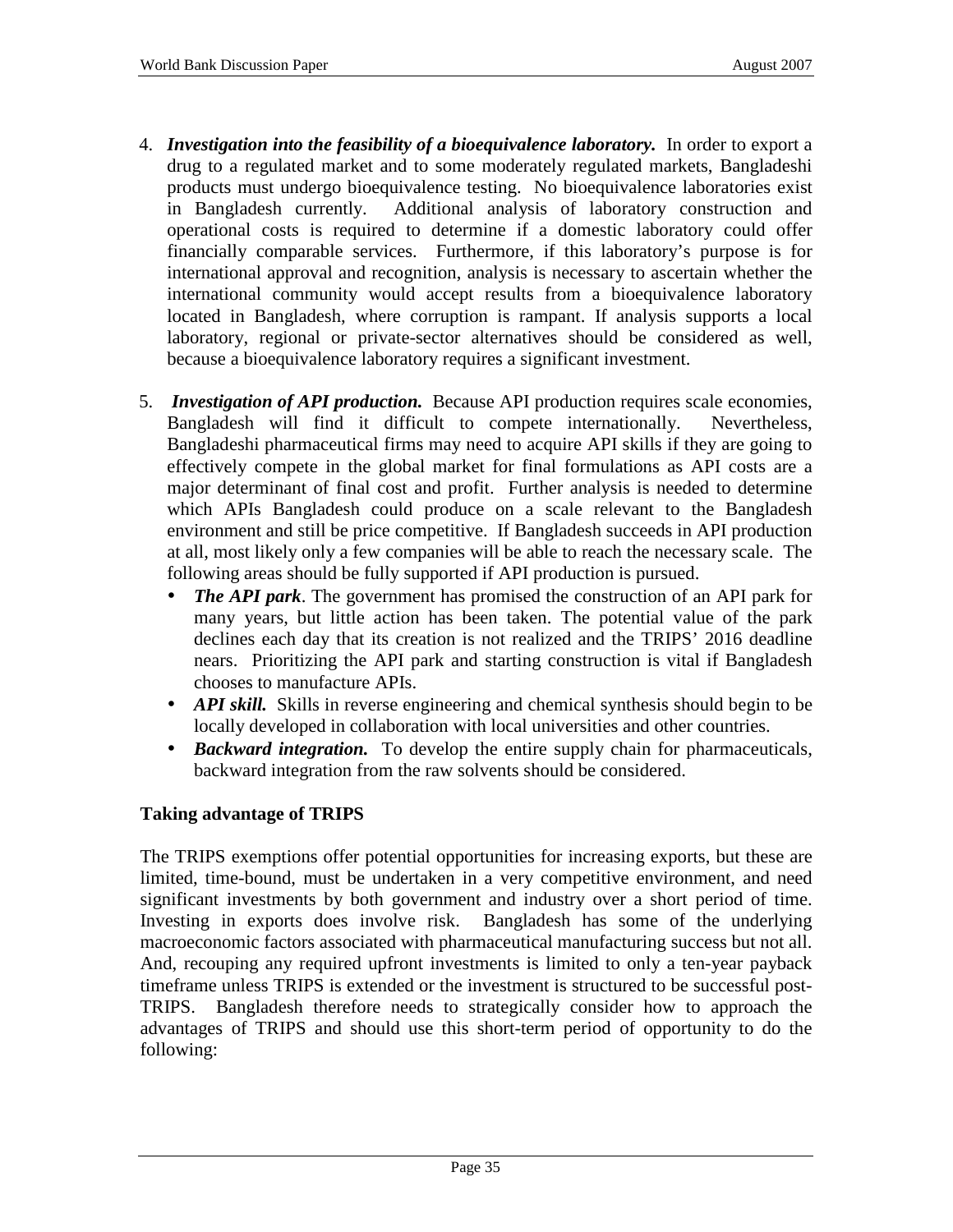- *Capitalize on any potential advantages now.* Time is running out and manufacturers need to identify and take advantage of opportunities now.
- *Strategically choose which opportunities to pursue.* Given the global cost structure of the industry and the advantages accrued to players with scale or niche skills, Bangladesh's opportunities may be narrowly focused on a few products and most likely finished products. Further analysis is needed to identify which products and partnerships it should focus on. This analysis should also include a "break-even point" below which investment in the industry is not deemed beneficial. In other words, if the investment return is inadequate before 2016 and cannot position the industry for long-term success post-2016 to justify its costs, then the investment should not be made.
- *Use this short-term opportunity to build long-term successful businesses.* Investments made in quality manufacturing and forming partnerships should not be made for short-term benefits alone. Rather, they should be strategically chosen with post-2016 in mind, when Bangladesh will have to compete on the international marketplace.
- *Update the patent law.* The current patent law was written in 1911 and needs to be updated to reflect flexibilities afforded Bangladesh under TRIPS. Changes need to be made regarding product and patent law legislation, parallel importation, and Bolar exceptions. In addition, the current compulsory license legislation is extremely cumbersome. The government should immediately pass legislation in this area. Institutional capacity to handle patent issues is also lacking. The Patent Office needs capacity building and training.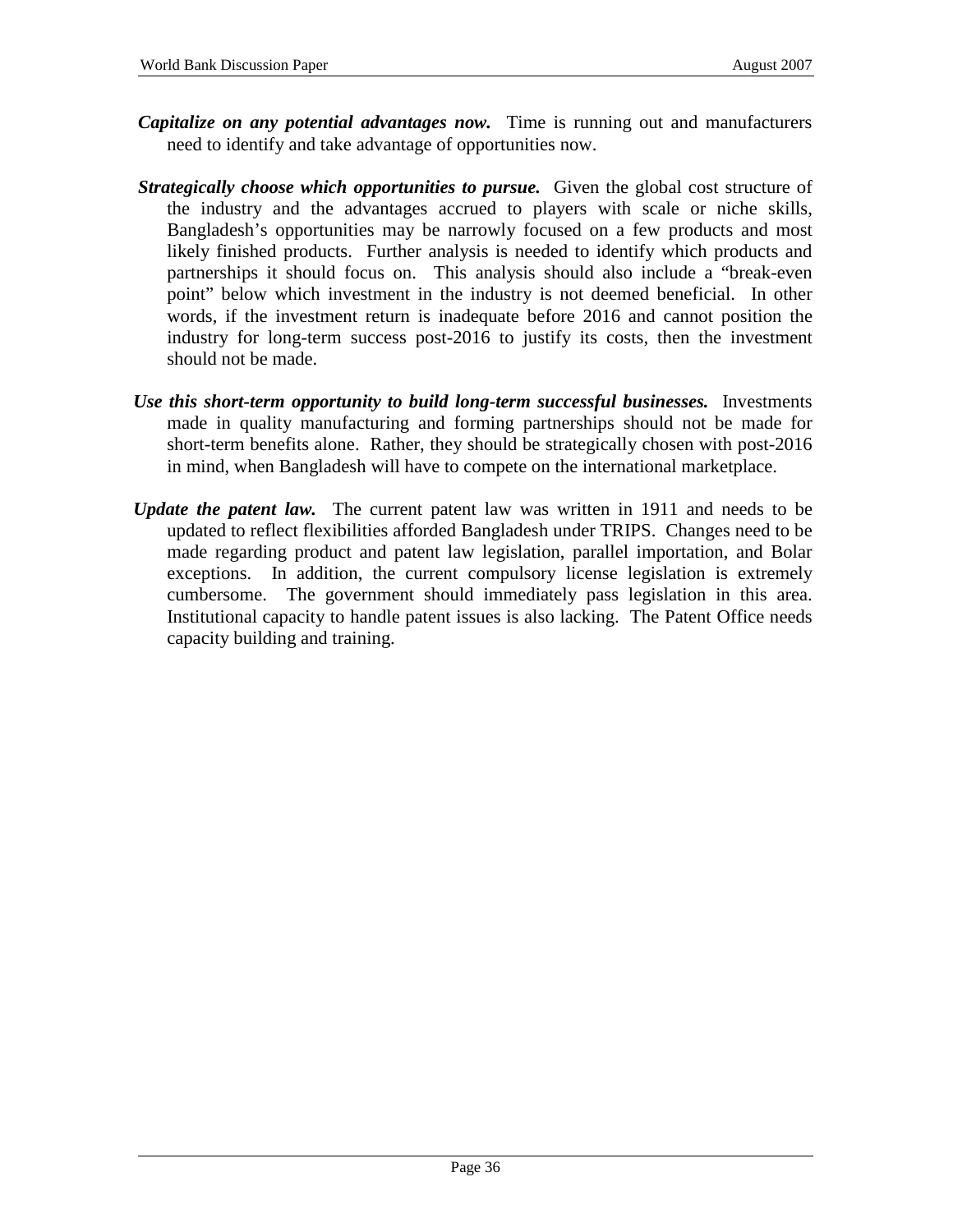#### **Box 6: China**

China is a world leader for the pharmaceutical industry. In 2004, chemical drug manufacturing sales were \$24.27 billion and profits were \$1.9 billion.<sup>cxvi</sup> China entered the pharmaceutical market with excipient manufacturing, moved into APIs five to seven years ago, then into final formulations, and most recently into innovative research. Today, China is the world's largest producer of APIs with \$4.4 billion in sales in 2005, much of it from exports. $\frac{cxy}{cxy}$ 

China's pharmaceutical industry is still considerably fragmented but consolidating. In 1996, there were 5,396 Chinese pharmaceutical firms. After the government initiated several efforts to increase industry concentration, the number of firms in 2002 was reduced to approximately 3,681 firms, which is still considered fragmented. China's top ten firms generated 15.48% of the industry's revenue in 2003.

By the end of 2003, 52 Chinese pharmaceutical ingredients firms passed FDA authentication.<sup>cxviii</sup>

China founded its patent office in 1980 and passed its first patent law in March 1984. But the 1984 patent law did not cover pharmaceuticals, for which China was criticized internationally. China revised its patent law in 1992 to cover new pharmaceutical compounds, new uses for pharmaceutical compounds, and pharmaceutical compositions. Chinese patent law was further amended in 2000 to meet TRIPS' requirements.

Most of China's industry is currently focused on bulk production of me-too pharmaceuticals. Chinese firms currently lag behind Indian firms in sophisticated drug discovery capabilities. China is adapting rapidly to the new patent situation by moving upstream into innovative research. The government is supporting the industry's development of its innovative capacity. As a result, cxix patents have been increasing. Chinese firms were awarded 224 patents in 1998. In 2002, the number more than doubled to 484. Patent applications increased even more rapidly. In 1998, 275 applications were filed; in 2002, 999 were filed.<sup>cxx</sup> Local Chinese companies now account for seven out of ten patent applications in China, including gene therapy, antibodies, and peptides.

In China, there are many ties between the government and the pharmaceutical industry, including:

- China is still evolving from a communist system to a more capitalist system. Some pharmaceutical firms—operating under a Chinese accounting system (different from Generally Accepted Accounting Principles (GAAP) and with partial or full state ownership—often sell products at extremely low prices.
- The government's current five-year plan specified biotechnology and innovative drug discovery on its list of key focus area. From 2000-2005, public funds annually invested in China's biotech sector averaged \$600 million.
- Sixty Life Park zones have been created in China. They offer basic amenities and fiscal and regulatory incentives.<sup>cxxi</sup>
- The government has been encouraging foreign investment through various incentives. Foreign-funded research centers may be exempt from import tariffs and custom taxes. And business taxes may be exempted if foreign companies transfer technology to China.
- Systematic efforts were taken to educate the bureaucrats, policy makers and the industry about the WTO and product patents in the pharmaceutical industry.<sup>cxxii</sup>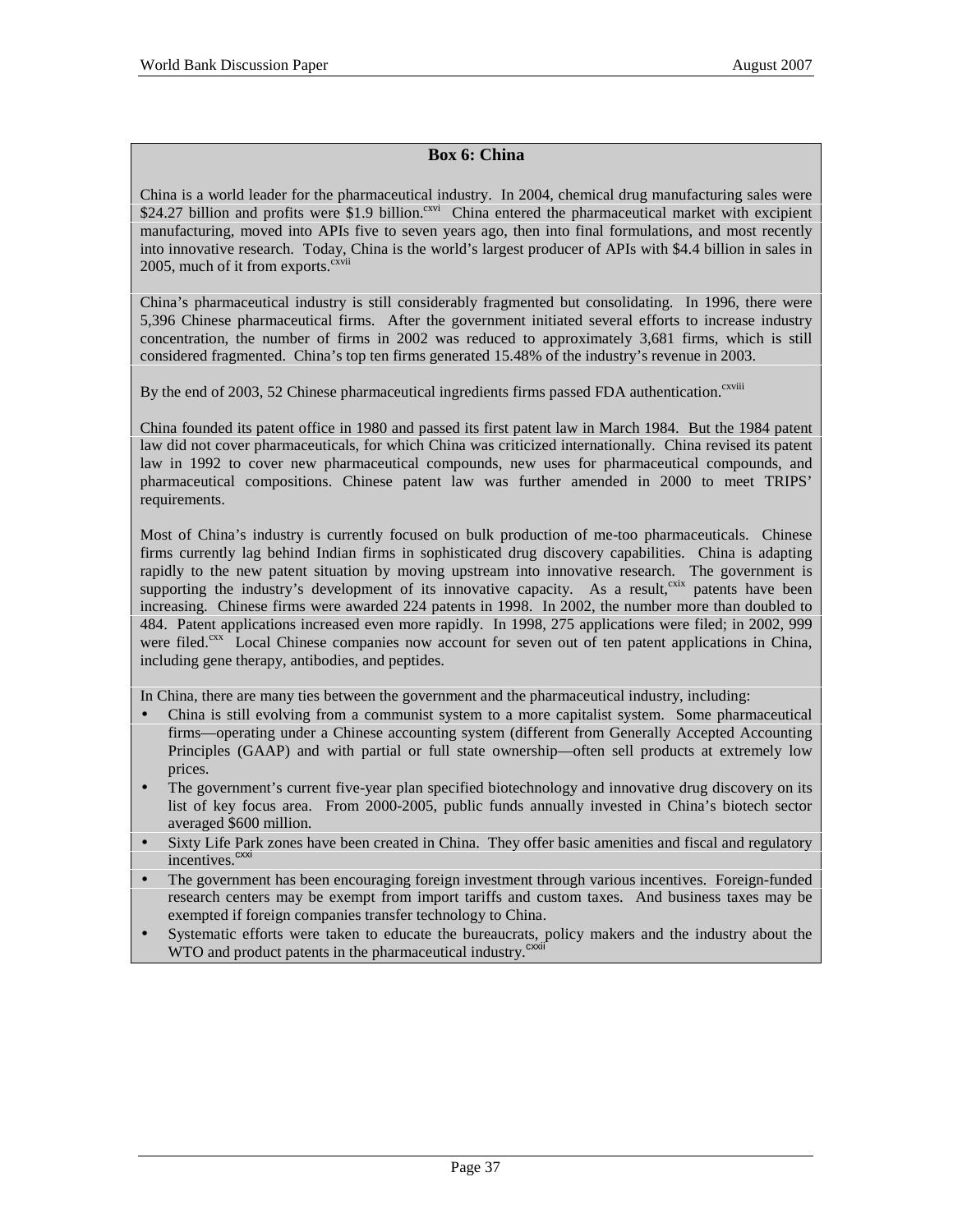#### **Box 7: India**

India is another world leader in pharmaceuticals. It has low development costs, complex synthesis capabilities, growing experience with GMP compliance, and a large local market in which to gain experience. Its robust pharmaceutical industry covers both final formulations and APIs. India gained its global foothold with its innovatively engineered generic drugs and APIs, and it is now seeking to become a leader in outsourced clinical research as well as contract manufacturing. Indian firms are becoming global MNCs in their own right.

In 2003, Indian pharmaceutical sales were approximately RS 300 billion (\$6.9 billion) with RS 141 billion (\$3.2 billion) of exports to over 90 countries. India is the third largest global API producer after China and Italy.<sup>cxxiii</sup> In terms of the global pharmaceuticals market, India currently holds a modest 1-2% share, but it has been growing at approximately 10% per year. <sup>exxiv</sup>

Two-hundred fifty of the largest companies control 70% of the Indian market. In 1999, 70% of the APIs and 80% of the formulations in India were domestically produced. India also supplies a large share of the world's generic drugs, approximately 22% of the entire market.<sup>cxxv</sup> MSF estimates that approximately 70% of all patients in their HIV/AIDS projects take generic ARV medicines made in India. Worldwide, an estimated 350,000 people on ARV treatment depend on Indian generic production, which is half of all those taking ARVs in developing countries.<sup>cxxvi</sup> Indian companies also produce 50% of the essential drugs UNICEF provides to children worldwide.

India has a significant number of strong chemists, many with PhDs from the United States and Europe, who provide rapid and creative process development.<sup>cxxvii</sup> India also has 445 institutes with an annual intake of 4,670 students for bachelor and doctorate of pharmaceuticals and 132 institutes for masters of pharmaceuticals with an annual intake of 2,680 students.<sup>cxxviii</sup>

There are 74 USFDA-approved manufacturing facilities in India, more than in any other country outside the United States. In 2005, Indian companies expected to file almost 20% of all Abbreviated New Drug Applications (ANDA) to the USFDA.<sup>cxxix</sup>

Foreign firms have significantly invested in India. Figure 7 shows some of their investment strategies.



#### **Figure 5: MNC's R&D Activities in India**

The Indian government views the pharmaceutical industry under industrial rather than health policy. While there is considerable variation in access to medicine along with the quality and pricing of drugs throughout India, the government used industrial policy to jumpstart the industry in the  $1970s$ .<sup>cxxx</sup> It established an incentive scheme for domestic producers (price controls, local content laws, limitations on the importation of APIs), promoted research and development and legislated an enabling patent protection regime which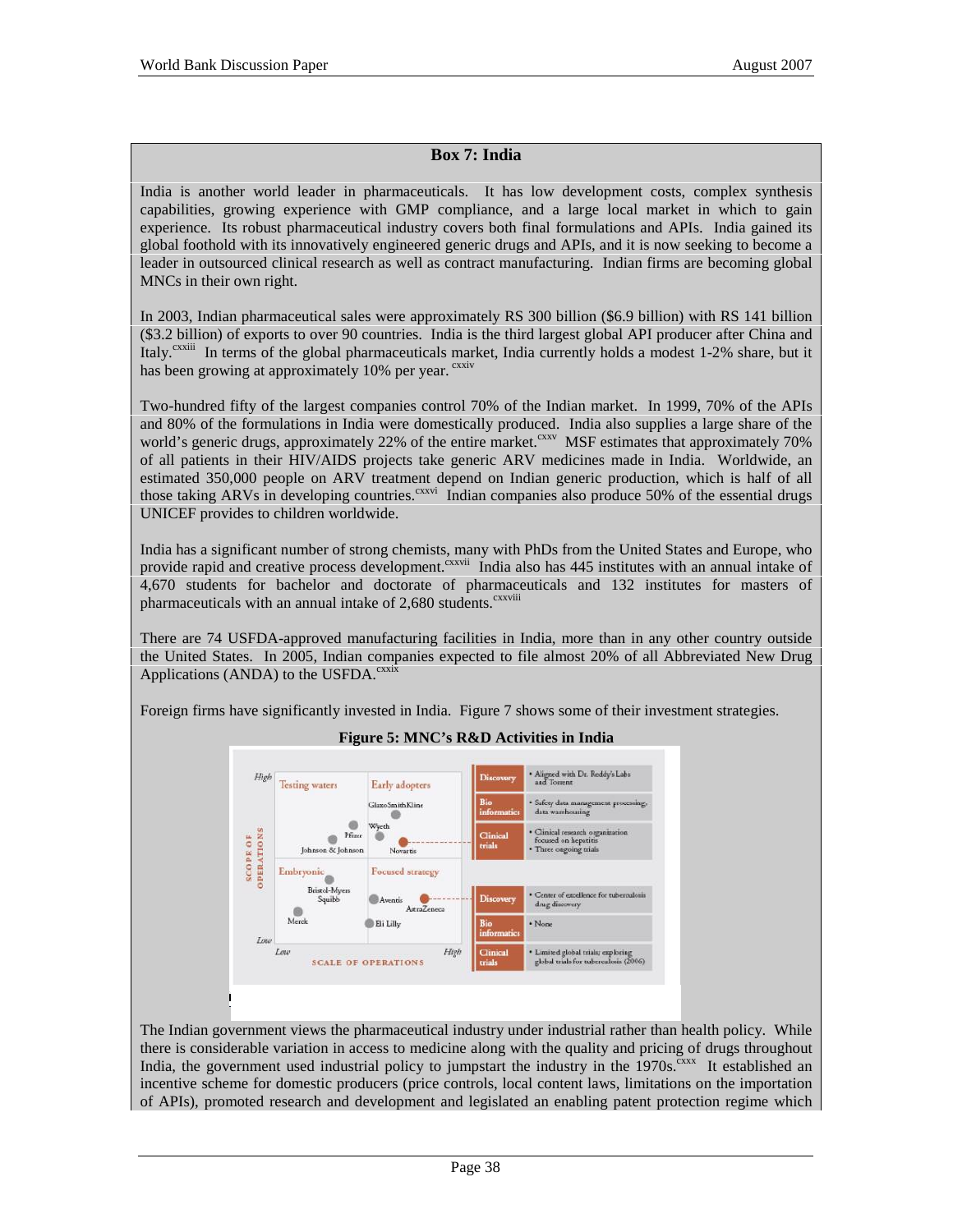included process patents only for a short period of time. Foreign firms were also required to make minimum capital investments in R&D facilities in India, and to reinvest part of their turnover in local R&D facilities.<sup>cxxxi</sup> In 1970, domestic firms generated only 15% of the Indian pharmaceutical market. These policies helped the domestic industry grow to 50% of the market by 1982 and 61% by 1999.<sup>cxxxii</sup> In the mid-eighties, the Indian government started encouraging exports through incentives such as upgrading exporters' facilities and undertaking R&D.<sup>cxxxiii</sup>

The Indian government continues to support the pharmaceutical industry in many ways, some of which include:

- The government is significantly involved in setting up pharmaceutical parks, based on a public-private partnership model. Twenty-two Life Park zones have been created in India. They offer basic amenities and fiscal and regulatory incentives.<sup>cxxxiv</sup>
- The Government of India has been supporting research and innovation:
	- The Pharmaceutical Research & Development Support Fund (PRDSF) has Rupees 150 crore to support the development of new molecules.cxxxv
	- India's Department of Biotechnology has funded more than 1,800 R&D projects, helped to develop twelve vaccines, and transferred 54 technologies to the biotech industry, seventeen of which have been commercialized.
	- R&D intensive companies receive price benefits (200% weighted deduction) for the drugs under India's Drug Price Control Order (DPCO).
	- Firms receive 150% weighted exemption for R&D activities in the tax code.
	- The government recently expanded the list of equipment that is exempt from import duty.<sup>cxxxvi</sup>
- The Government of India is working with firms to improve quality. It has created a dedicated fund to provide an interest subsidy (5%) on borrowings to small- and medium-scale pharmaceutical firms making investments to meet Schedule M, the domestic Indian standard for GMP. The central and state governments also offer financial assistance for this.<sup>cxxxvii</sup>
- The government has been encouraging foreign firms to invest in India. Foreign-funded research centers may be exempt from import tariffs and custom taxes. FDI up to 100% is now permitted for all bulk drugs, their intermediaries and formulations.<sup>cxxxviii</sup>
- The Government of India encourages exports. Exporters are allowed to import inputs on a duty-free basis for export productions. Additionally, excise duties on pharmaceutical products are being lowered. An excise duty of 16% is levied on only 60% of the maximum retail drug price. There are plans to reduce the excise duty from 16% to 8%. The government also works with importing countries to reduce their tariffs for Indian pharmaceutical products.<sup>cxxxix</sup> The National Pharmaceuticals Policy  $(2006)$  also sets six key policy objectives, four of which focus on increasing exports.<sup>cxl</sup>
- The Small Business Innovation Research Initiative (SBIRI) has been set up to encourage public-private partnership in the biotechnology sector.<sup>cxli</sup>
- Indian states have begun to vie with one another for biotech business by offering exemption from VAT and other fees, financial assistance with patents and subsidies on everything ranging from investment to land to utilities.
- India's Minister of Science launched a program that provides tax incentives and grants for biotechnology firms and to establish the Biotechnology Parks Society of India to support ten biotech parks by  $2010$ .<sup>cxlii</sup>
- The Pharmaceutical Advisory Forum was created to facility dialogue between industry and government.

In 1999 and 2002, the Government of India amended the Patent Act of 1970 to fulfill its TRIPS obligations, including the establishment of the mailbox facility. India started to assess mailbox applications in 2005. If an application meets the TRIPS' agreement standards of patentability, as interpreted and implemented under the national law, a patent will be granted for the remainder of the patent term, calculated from the date of the application's filing in India. $\text{c}^{\text{xli}}$ 

India's new patent law will fully be interpreted through case law and trials. Indian patent law, for example, defines a patentable pharmaceutical substance as "any new entity involving one or more inventive steps."<sup>cxliv</sup> What does "new" mean precisely in this definition? And what constitutes "an inventive step?"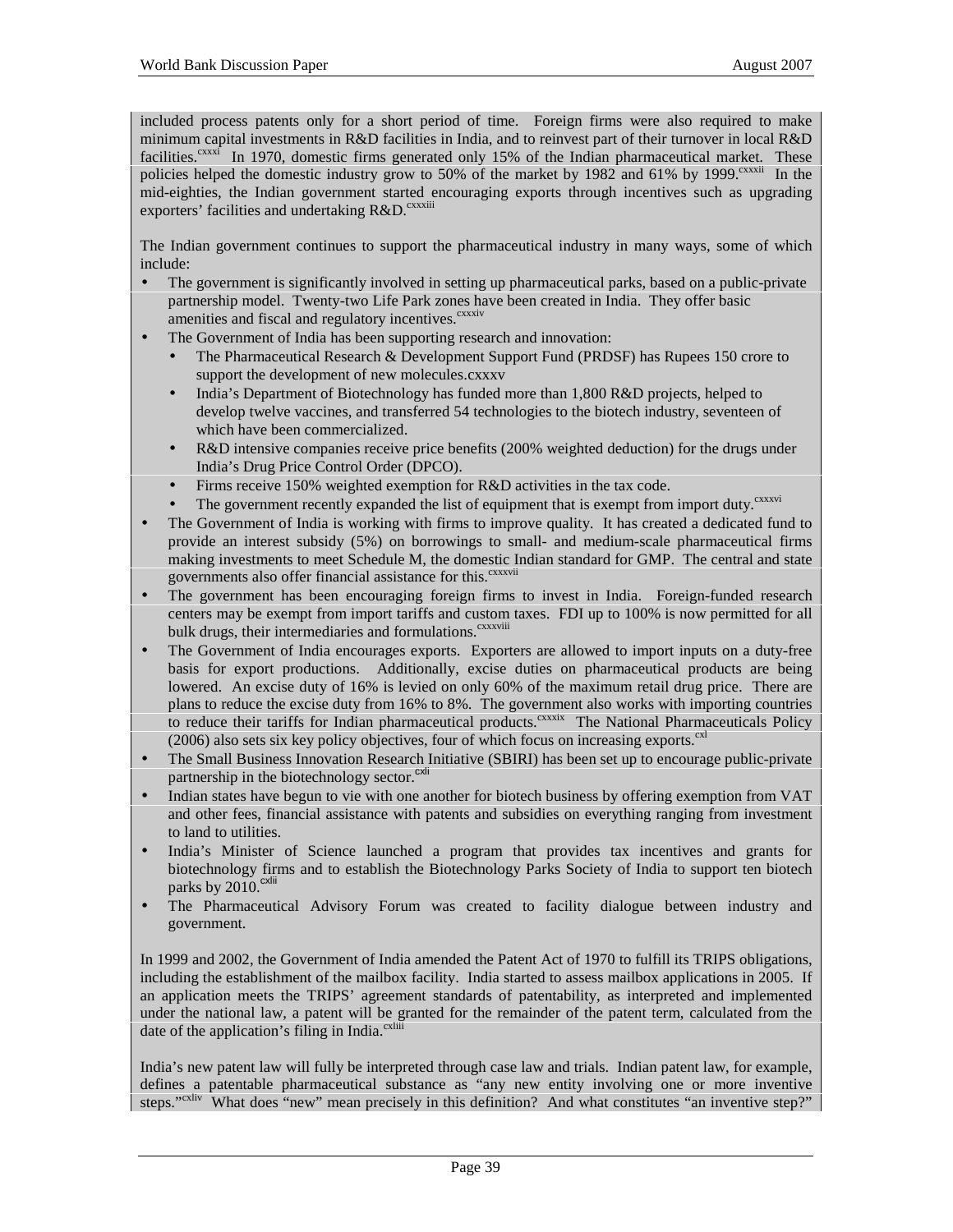In response to critics who wanted the patent law more precisely defined, the Minister of Commerce and Industry established a Technical Expert Group, led by Dr. R. A. Mashelkar. The task of these experts is to consider whether limiting the grant of patents for pharmaceutical substance to a "new chemical entity" or to a "new medical entity" involving one or more inventive steps is TRIPS compatible. <sup>cxlv</sup> The committee's February 2007 report to the Ministry of Commerce and Industry fueled the current patent argument raging in India when some of the report was discovered plagiarized from an industry-backed NGO's report.

In 2005, the Indian Patent Office rejected Novartis' application to patent the cancer drug Gleevec. The office reported that Novartis had not demonstrated that Gleevec is more efficacious than a different form of the drug already available on the Indian market, a requirement of India's patent law. Instead of appealing, however, Novartis is challenging the law itself. Many activists argue that if Novartis is successful in its challenge, generic production across India would be affected and a global precedent would be set.<sup>cxlvi</sup>

Many Indian companies that manufactured patented drugs off-patent are now being prevented from continuing this practice. Eli Lilly, for example, challenged four Indian companies which manufactured generic version of Cialis in India and won its case. Any Indian company that wants to manufacture Cialis now must do so under a licensing agreement with Eli Lilly and pay a royalty. A number of other patent suits are already under way in India.<sup>cxlvii</sup>

The change in India's patent law is driving an intense consolidation of the Indian pharmaceutical industry. Of the existing 24,000 companies, approximately 200 to 300 are expected to survive.<sup>cxlviii</sup> As of 2004, the top ten pharmaceutical firms controlled 37% of the market.<sup>cxlix</sup>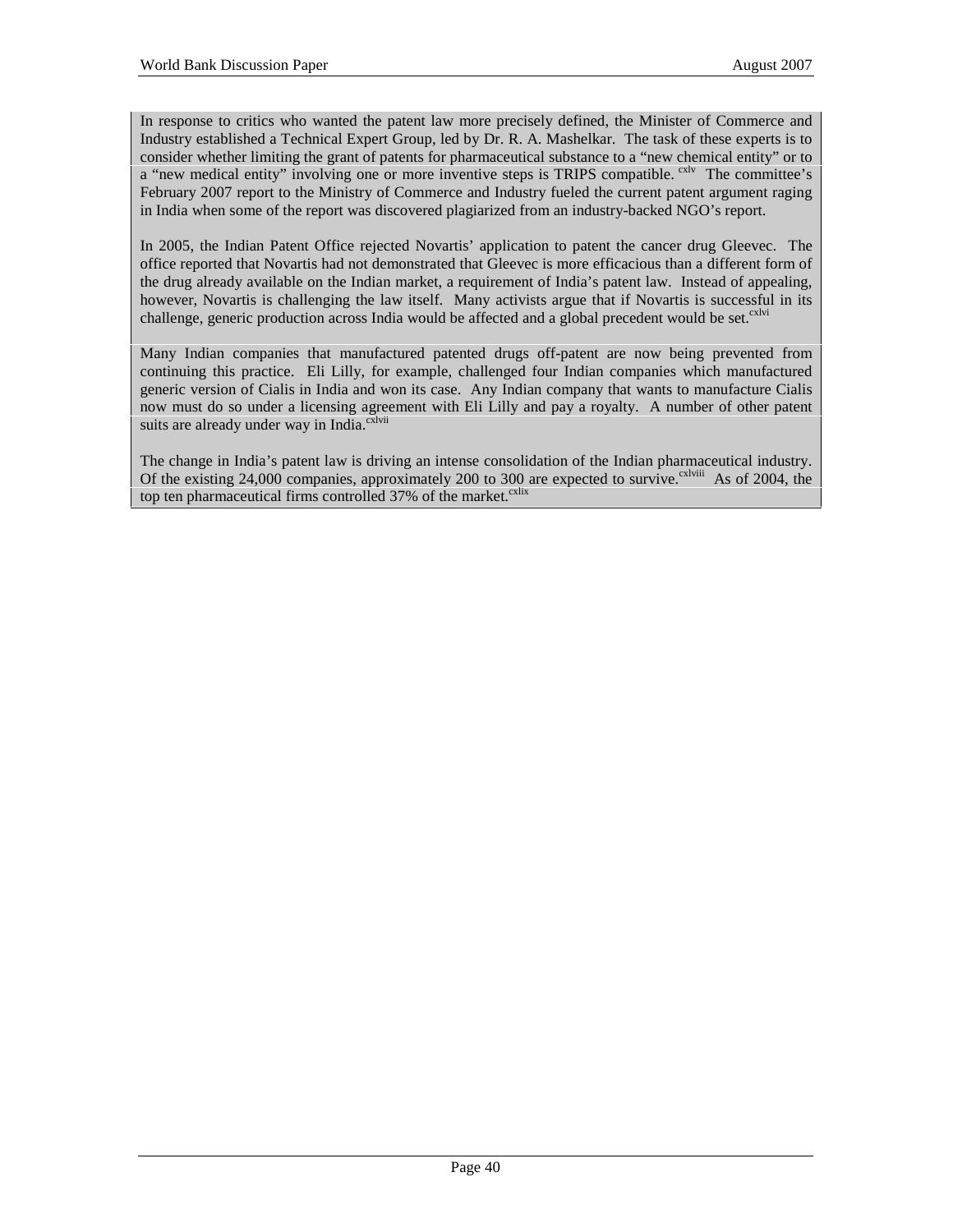## **Endnotes**

<sup>iv</sup> Guidelines for the examination of Pharmaceutical Patents: Developing a Public Health Perspective. Carlos Correa, University of Buenos Aires. WHO-ICTSD-UNCTAD Working Paper. January 2007.

<sup>v</sup> Interview with Mr. Jeff Gilbert, Global Pharmaceutical Industry Fellow at the World Bank. March 2007. vi Ibid.

viii IMS Health Study quoted in Congress, patients step up campaign for more generic drugs. Managed Healthcare Executive. December 1, 2006. Accessed in May 2007 at

http://www.managedhealthcareexecutive.com/mhe/article/articleDetail.jsp?id=389268.

<sup>ix</sup> Interview with Patty Eisenheur, Watson Pharmaceuticals, Director, Investor Relations. March 2007.  $x$  Ibid.

xi Interview with Monique Mrazek, IFC. April 2007.

<sup>xii</sup> As Drug Patents End, Costs for Generics Surge. Milt Freudenheim. New York Times. December 22, 2002.

xiii Contract Pharma. API Manufacturing: How will changes in India and China affect the outsourcing of APIs? George Karris. September 2002.

xiv In India a Little Lab Work and Lots of Lawyers. Business Week Online. July 14, 2003.

http://www.businessweek.com/magazine/content/03\_28/b3841144\_mz033.htm. Accessed in March 2007. *xv* A Strategy for Establishing the API Park. Farook Chowdhury. June 2006.

xvi Contract Pharma. API Manufacturing: How will changes in India and China affect the outsourcing of APIs? George Karris. September 2002.

<sup>xvii</sup> Interview with Nazmul Hassan, Beximco Pharmaceuticals CEO. February 2007.<br><sup>xviii</sup> Ihid

xix Interview with Samson Chowdhury, Chairrman, Square Pharmaceuticals. May 2007.<br><sup>xx</sup> Intellectual Property and Innovation in Least Developed Countries: Pharmaceutical, Agro-Processing and Textiles and RMG in Bangladesh. Padmashree Gehl Sampath. United Nations University – MERIT. 2007.

<sup>xxi</sup> A Strategy for Establishing the API Park. Farook Chowdhury. June 2006.<br><sup>xxiii</sup> IMS data, 2006.<br><sup>xxiii</sup> Interview with Nazmul Hassan, Beximco Pharmaceuticals CEO. February 2007.<br><sup>xxiv</sup> Interview with Square Pharmaceut

 $xxy$  Data given to the writers of the Strategy for Establishing the API Park report. Industry members provided the figures. The authors note that obtaining current industry and firm information is difficult. They made their estimates based on statements from the industry and data from a 1999-2003 survey of 54 firms.

xxvi Square Annual Report. 2005-2006.

xxvii Interview with Dr. Charles Larson, Director Health Systems and Infectious Diseases Division. ICDDR, B. February 2007.<br>XXVIII Interview with UNICEF Supply & Procurement Section. February 2007.

<sup>xxix</sup> Interview with Padmashree Gehl Sampath. United Nations University – MERIT. 2007.<br><sup>xxx</sup> Interview with Square Pharmaceuticals. February 2007.<br><sup>xxxi</sup> Interview with BAPI. May 2007.<br><sup>xxxii</sup> Interview with Bangladesh P

xxxiv Interview with BAPI. February 2007.

<sup>&</sup>lt;sup>i</sup> Health futures in Bangladesh: Some key issues and options. Report commissioned by the World Bank with assistance from DFID.

<sup>&</sup>lt;sup>ii</sup> Pharmaceutical industry overview. http://web.csustan.edu/manage/harris/industry1.html. Accessed on March 22, 2007.

iii IMS Data, 2006.

vii Contract Pharma. API Manufacturing: How will changes in India and China affect the outsourcing of APIs? George Karris. September 2002.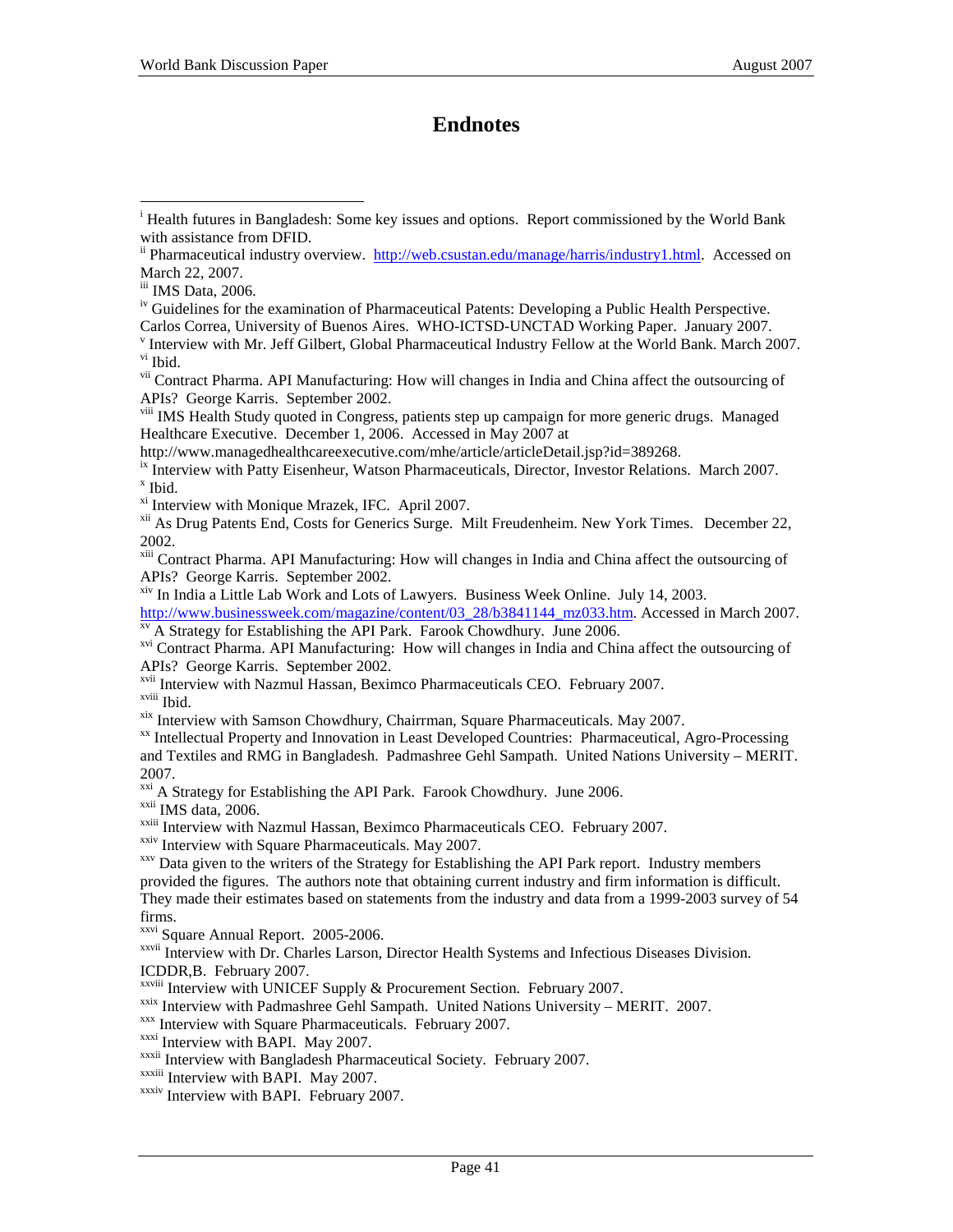xxxv <sup>A</sup> Strategy for Establishing the API Park. Farook Chowdhury. June 2006. xxxvi Bangladesh Export Statistics, EPB.

xxxvii Interview with Ashfaque ur Rahman, Managing Director, Novartis Bangladesh. May 2007 xxxviii Bangladesh Association of Pharmaceutical Industries quoted in Study on the Pharmaceuticals Sector of Bangladesh. Jetro. 2005.

xxxix Interview with Farook Chowdhury, author of A Strategy for Establishing the API Park. February 2007.

<sup>xl</sup> Firm Productivity in Bangladesh Manufacturing Industries. Ana M. Fernandes. The World Bank. August 2006.

<sup>xli</sup> Beximco Annual Report. 2005. Conversion of Taka to Dollars at 1 BDT =  $0.0144509$  USD.

xlii A Strategy for Establishing the API Park. Farook Chowdhury. June 2006.<br>xliii Ibid.

 $x_{\text{iv}}$  A Strategy for Establishing the API Park. Farook Chowdhury. June 2006.<br> $x_{\text{iv}}$  Ibid.  $x_{\text{iv}}$  Interview with Monique Mrazek, IFC. April 2007.

xlvii Interview with Square Pharmaceuticals. February 2007

x<sup>lviii</sup> Interview with Nazmul Hassan, Beximco Pharmaceuticals CEO. February 2007.<br><sup>xlix</sup> The Indian Pharmaceutical Industry: Collaboration for Growth. KPMG. 2006.

<sup>1</sup> Square Pharmaceuticals. Annual Report. 2005-2006.

<sup>li</sup> Interview with Samson Chowdhury. Chairman. Square Pharmaceuticals. May 2007.

lii Beximco Pharmaceuticals. Annual Report. 2005.

liii The Use of Flexibilities in TRIPS by Developing Countries: Can They Promote Access To Medicines? Sisule Musungu, South Center. Cecilia Oh, World Health Organization. August 2005.

liv Will the lifeline of affordable medicines for poor countries be cut? Consequences of Medicines Patenting in India. Médecins Sans Frontières. February 2005.

<sup>1v</sup> WTO Agreements and Public Health: A joint study by the WHO and the WTO Secretariat. 2002.

lvi United States Patent and Trademark Office Performance and Accountability Report. Fiscal Year 2006. <sup>Ivii</sup> Utilizing TRIPS Flexibilities for Public Health Protection through South-South Regional Frameworks.

Sisule Musungu, Susan Villanueva, and Roxana Blasetti. South Centre. April 2004

lviii The Use of Flexibilities in TRIPS by Developing Countries: Can They Promote Access To Medicines?

Sisule Musungu, South Center. Cecilia Oh, World Health Organization. August 2005.<br><sup>lix</sup> Interview with Samson Chowdhury, Chairman, Square Pharmaceuticals. May 2007.

 $\frac{dx}{dt}$  The TRIPS Agreement and Pharmaceuticals. Report of an ASEAN Workshop on the TRIPS Agreement and Its Impact on Pharmaceuticals. World Health Organization. Jakarta, 2-4 May 2000.

<sup>1xi</sup> Interview: Thailand Fed Up With High Drug Prices. The Star Online. Darren Schuettler. Feb 19 2007.

Accessed via cpTech website: http://www.cptech.org/ip/health/<br><sup>1xii</sup> Compulsory Licensing of Pharmaceuticals and TRIPS. World Trade Organization. October 2005.

<sup>1xiii</sup> Multinationals Patenting Drugs despite WTO Waiver (quoting a BAPI source). Jasim Uddin Khan. The Daily Star. February 10, 2006.

<sup>lxiv</sup> The Bolar Provision allows organizations to use patented medicines for experimental purposes before the patent expiration. This is crucial for reverse engineering of a drug.

 $\mu$ <sub>lxv</sub> Parallel importation is when an organization imports a drug from another country. The importer does not have to pay a royalty as the exporter has already paid this royalty. Article 6 of the TRIPS Agreement allows this.

<sup>lxvi</sup> TRIPS and the Pharmaceutical Industry in Bangladesh: Towards a National Strategy. Tony VanDuzer. Centre for Policy Dialogue. April 2003.

<sup>1xvii</sup> Interview with Monique Mrazek, IFC. April 2007.<br><sup>1xvii</sup> Interview with Samson Chowdhury, Chairman, Square Pharmaceuticals. May 2007.

<sup>lxix</sup> The Offshoring of Engineering: Facts, Myths, Unknowns and Implications. Offshoring in the

Pharmaceutical Industry. Charles L. Cooney. MIT. October 24, 2006.

<sup>lxxi</sup> Interview with Bangladesh Association of Pharmaceutical Industries. February 2007.<br><sup>lxxii</sup> Boston Consulting Group.<br><sup>lxxii</sup> Square Annual Report. 2005-2006.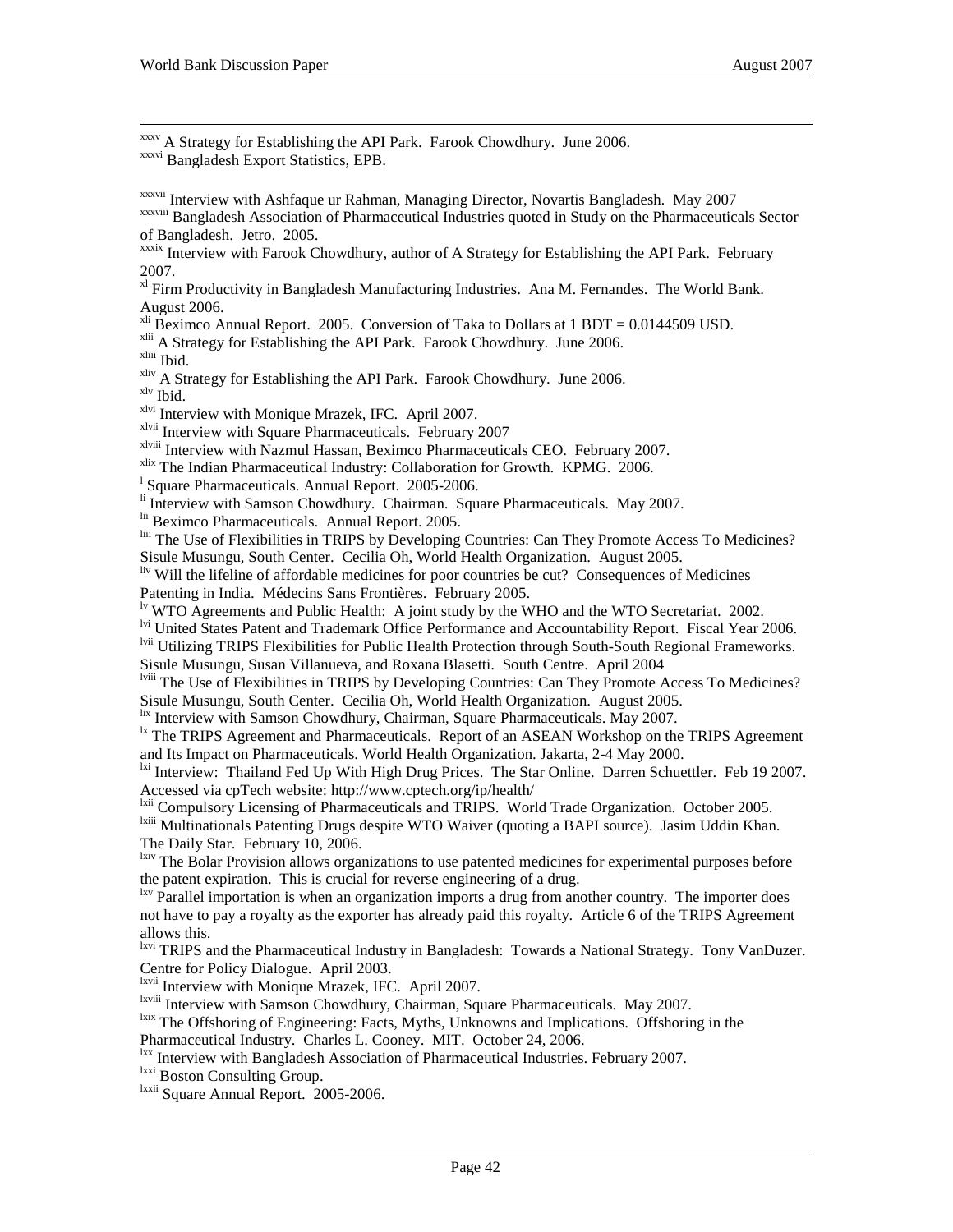<sup>lxxiii</sup> Interview with Professor Charles L. Cooney, MIT.<br><sup>lxxiv</sup>The Offshoring of Engineering: Facts, Myths, Unknowns and Implications. Offshoring in the Pharmaceutical Industry. Charles L. Cooney. MIT. October 24, 2006.

 $\frac{1}{x}$ <sup>1xxviii</sup> The fixed costs of machines and factories are estimated via their depreciation charge, an accounting term to represent the annualized PP&E expense. Please note that this is a non-cash expense reported on the income statement and can be influenced by, for example, depreciation schedules. Square has a ten-year span for depreciating buildings and seven for machinery. Beximco has a ten- to twenty-year span for buildings and a seven- to thirteen-year span for machines. In 2005-06, Square and Beximco had 4.42 billion Taka of PP&E (Plant, Property & Equipment) on their books.

<sup>lxxix</sup> World Bank Group EdStats, 2004. Bangladesh numbers are from the nearest available year to 2004, within 2 years.

lxxx Intellectual Property and Innovation in Least Developed Countries: Pharmaceutical, Agro-Processing and Textiles and RMG in Bangladesh. Padmashree Gehl Sampath. United Nations University – MERIT.  $2007.$ <sup>lxxxi</sup> Ibid.

<sup>Ixxxii</sup> Bangladesh Pharmaceutical Policy and Politics. Health Policy and Planning. Michael R. Reich. Harvard School of Public Health. 1994.

lxxxiii A Strategy for Establishing the API Park. Farook Chowdhury. June 2006.

lxxxiv Firm Productivity in Bangladesh Manufacturing Industries. Ana M. Fernandes. The World Bank. August 2006.

lxxxv Bangladesh Pharmaceutical Policy and Politics. Health Policy and Planning. Michael R. Reich. 1994. lxxxvi Interview with UNICEF Supply & Procurement Section. February 2007.

<sup>Ixxxvii</sup> Interview with MSF Country Director. February 2007.<br><sup>Ixxxviii</sup> Interview with Nazmul Hassan, Beximco Pharmaceuticals CEO. February 2007.

<sup>Ixxxix</sup> Ratanawijitrasin & Wondemagegnehu. Effective Drug Regulation: A Multi-Country Study. World Health Organization 2002. referenced in Drug Regulation and Incentives of Innovation: The Case of ASEAN. Sauwakon Ratanawijitrasin.

<sup>xc</sup> Interview with DDA. February 2007.<br><sup>xci</sup> Ibid.

<sup>xcii</sup> Interview with Drug Testing Laboratory. February 2007.<br><sup>xciii</sup> Interview with Square Pharmaceuticals. February 2007.

<sup>xciv</sup> Interview with the DDA. February 2007.<br><sup>xcv</sup> Interview with UNICEF GMP inspector. February 2007.

<sup>xcvi</sup> Interview with DDA. February 2007.

xcvii Interview with UNICEF Drug Procurement Team. February 2007.

xcviii Paper by Bill Haddad, Chairman and CEO of Biogenerics. wbln0018.worldbank.org/.../

2adc484a5d57888f85256d350054080f/\$FILE/Paper%20Bill%20Haddad.doc. Accessed on March 27, 2007.<br><sup>xcix</sup> Interview with Dr. Khadar. USFDA. March 2007.

 $c$  Local Production: Industrial Policy and Access to Medicines: An Overview of Key Concepts, Issues and Opportunities for Future Research. Warren A Kaplan. Richard Laing. Health, Nutrition and Population Discussion Paper. The World Bank. June 2003.

ci Ibid.

cii Ibid.

ciii CIA Factbook, https://www.cia.gov/cia/publications/factbook/geos/bg.html. Accessed on March 22, 2007

civ Local Production: Industrial Policy and Access to Medicines: An Overview of Key Concepts, Issues and Opportunities for Future Research. Warren A Kaplan. Richard Laing. Health, Nutrition and Population Discussion Paper. The World Bank. June 2003.

<sup>cv</sup> CIA Factbook, https://www.cia.gov/cia/publications/factbook/geos/bg.html. Accessed on March 22, 2007.

lxxv Interview with Square Pharmaceuticals. February 2007.

<sup>&</sup>lt;sup>lxxvi</sup> Trade Barriers and Prices of Essential Health-Sector Inputs. David Woodward. World Health

Organization. Commission on Macroeconomics and Health. June 2001.<br>
<sup>Ixxvii</sup> Annual Reports. Square Pharmaceuticals (2005-2006) and Beximco (2005).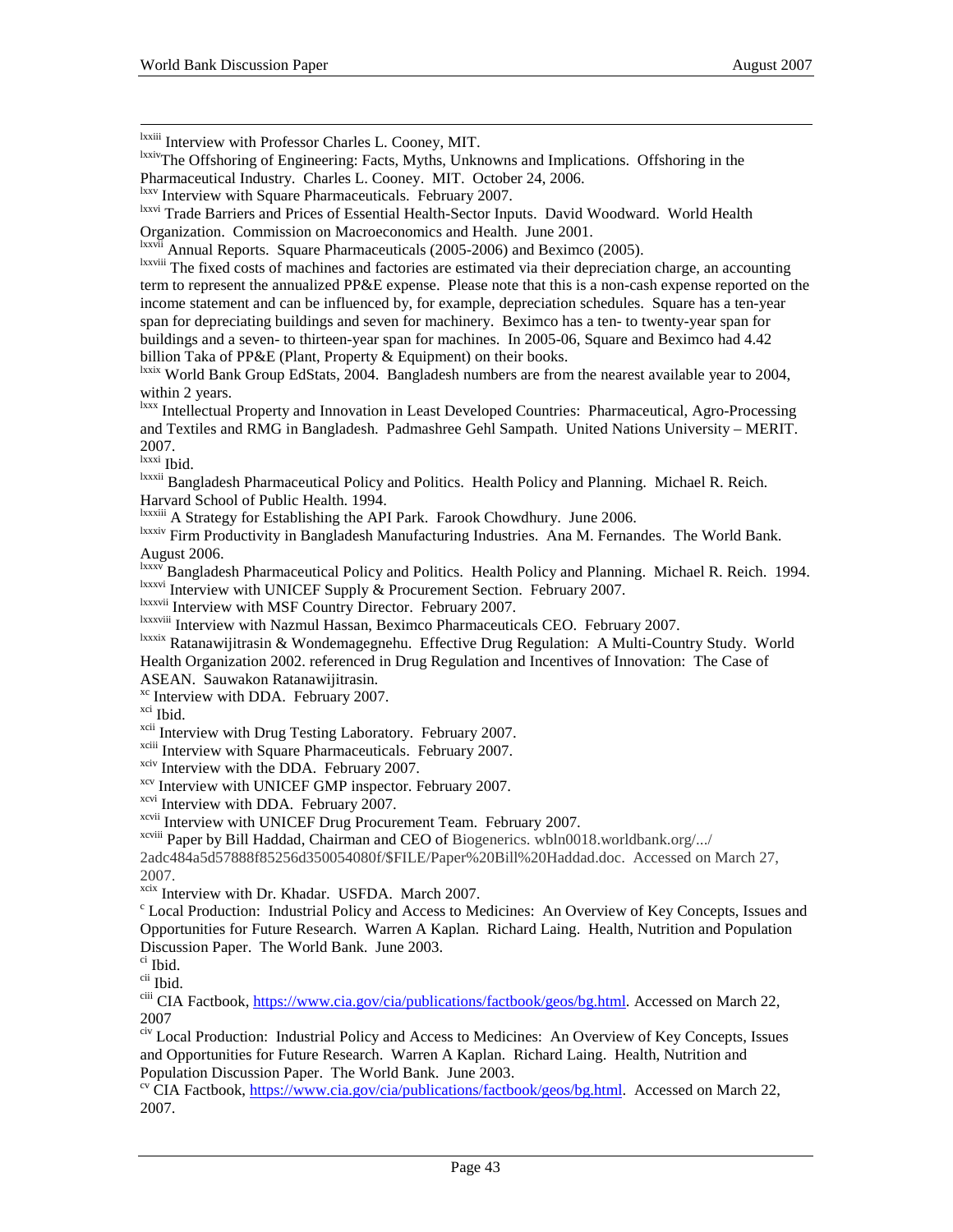<sup>cvi</sup> Industrial Development Report 2002/2003: Competing Through Innovation and Learning. UNIDO. 2002.

cvii Local Production: Industrial Policy and Access to Medicines: An Overview of Key Concepts, Issues and Opportunities for Future Research. Warren A Kaplan. Richard Laing. Health, Nutrition and Population Discussion Paper. The World Bank. June 2003.

cviii Interview with BAPI. May 2007. Please note that, according to Square's annual report, they import \$28.44 million of APIs. As Square generates 15% of total Bangladesh pharmaceutical sales, it can be assumed that the industry imported at least \$189 million of APIs.

cix Counterfeit Drugs are Murder. Global Education.

http://www.globaleducation.edna.edu.au/globaled/go/cache/offonce/pid/2296;jsessionid=8159785F92A736<br>DDE4E0A5AB3E0FD94E. Accessed in May 2007.

<sup>ex</sup> The Independent. Dr Dora, the scourge of Nigeria's drug fakers, is honored. December 2005.<br>http://news.independent.co.uk/world/africa/article331948.ece. Accessed on March 27. 2007.

 $\overline{ext}$  Transparency International Press Release. January 6, 2004.<br>  $\overline{ext}$  Developing Innovative Capacity in China to Meet Health Needs. Zezhong Li. April 2005. MIHR (Center for the Management of Intellectual Property in Health Research and Development) Paper prepared for the WHO's Commission on Intellectual Property Rights, Innovation, and Public Health.

cxiii Industry Self-Regulation: What's Working (and What's Not)? Harvard Business School Working Knowledge. Martha Lagace. April 9, 2007.

<sup>cxiv</sup> Public-Private Roles in the Pharmaceutical Sector: Implications for equitable access and rational drug use. Sara Bennett, Jonathan Quick, and German Velasquez. World Health Organization. 1997.

cxv National Drug Policy 2005. Ministry of Health & Family Welfare. Government of the People's Republic of Bangladesh.

<sup>cxvi</sup> Review of China's Biopharmaceutical Industries in Recent Years. Asiabiotech. Vol 10, Number 16. 2006.

cxvii The Offshoring of Engineering: Facts, Myths, Unknowns and Implications. Offshoring in the Pharmaceutical Industry. Charles L. Cooney. MIT. October 24, 2006.

cxviii Developing Innovative Capacity in China to Meet Health Needs. Zezhong Li. April 2005. MIHR (Center for the Management of Intellectual Property in Health Research and Development) Paper prepared for the WHO's Commission on Intellectual Property Rights, Innovation, and Public Health.<br><sup>exix</sup> Ibid.

<sup>cxx</sup> Innovation in Developing Countries to Meet Health Needs. Experiences of China, Brazil, South Africa and India. Commission on Intellectual Property Rights, Innovation and Public Health. April 2004.

cxxi The Offshoring of Engineering: Facts, Myths, Unknowns and Implications. Offshoring in the Pharmaceutical Industry. Charles L. Cooney. MIT. October 24, 2006.

cxxii Impact of Product Patent on FDI in Indian Pharmaceutical Industry. Arvind Singhatiya. Accessed in May 2007. http://ezinearticles.com/?Impact-of-Product-Patent-on-FDI-in-Indian-Pharmaceutical-Industry & id=89594.<br><sup>cxxiii</sup> The Offshoring of Engineering: Facts, Myths, Unknowns and Implications. Offshoring in the

Pharmaceutical Industry. Charles L. Cooney. MIT. October 24, 2006.

<sup>cxxiv</sup> Wikipedia. Pharmaceuticals in India. http://en.wikipedia.org/wiki/Pharmaceuticals in India. Accessed March 2007.

 $CXXV$  Verma. Then and Now. Nature, 436, 28 July 2005. P 478-479.

<sup>cxxvi</sup> Prognosis: Short Term Relief, Long Term Pain. The Future of Generic Medicines Made In India. Médecins Sans Frontières Campaign for Access to Essential Medicines. Briefing Note. April 21, 2005.

cxxvii Local Production: Industrial Policy and Access to Medicines: An Overview of Key Concepts, Issues and Opportunities for Future Research. Warren A Kaplan. Richard Laing. Health, Nutrition and Population Discussion Paper. The World Bank. June 2003.

<sup>cxxviii</sup> The Offshoring of Engineering: Facts, Myths, Unknowns and Implications. Offshoring in the Pharmaceutical Industry. Charles L. Cooney. MIT. October 24, 2006.

<sup>cxxix</sup> Wikipedia. Pharmaceuticals in India. http://en.wikipedia.org/wiki/Pharmaceuticals in India. Accessed March 2007

cxxx Local Production: Industrial Policy and Access to Medicines: An Overview of Key Concepts, Issues and Opportunities for Future Research. Warren A Kaplan. Richard Laing. Health, Nutrition and Population Discussion Paper. The World Bank. June 2003.